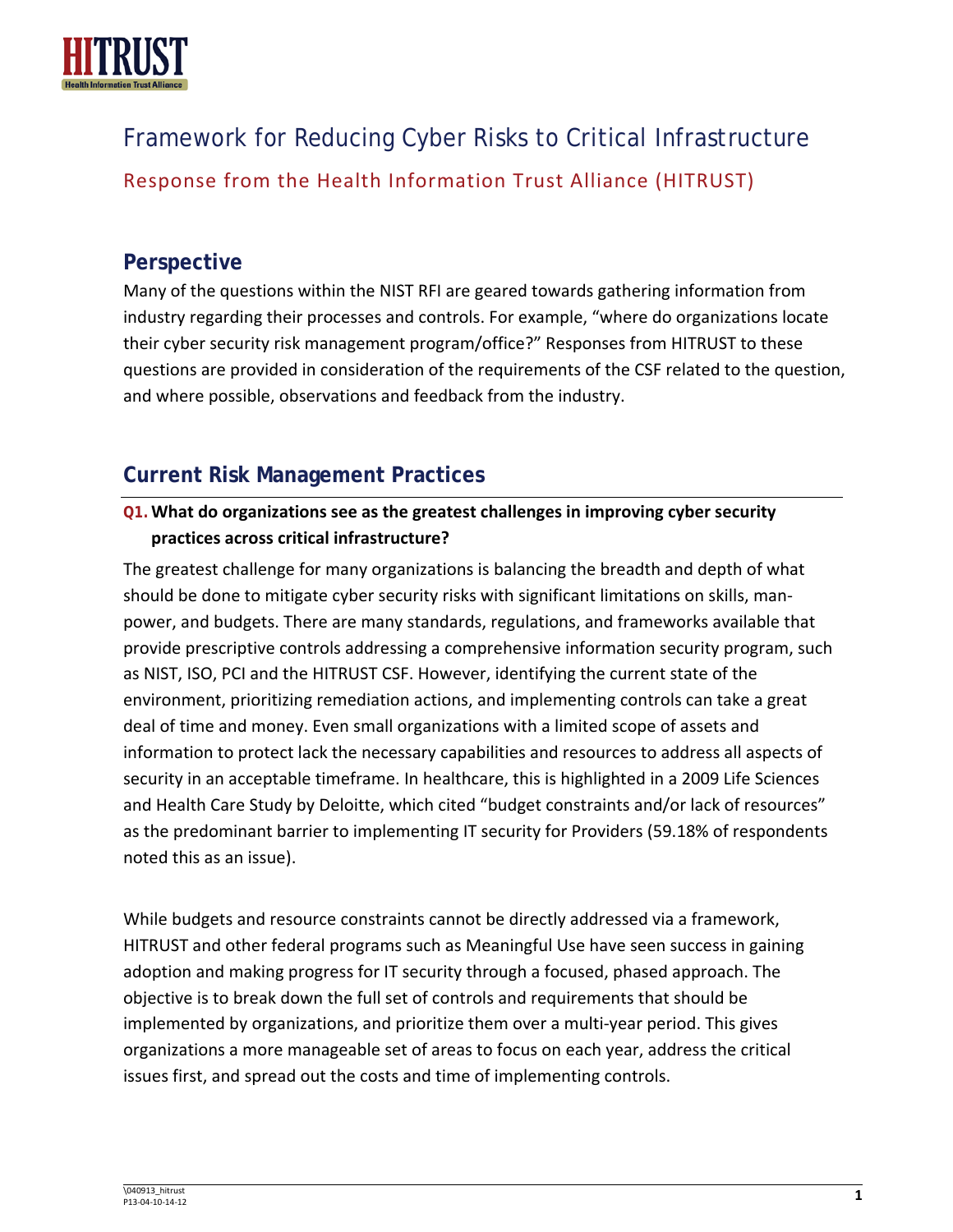

This is the approach HITRUST has taken with its Certification Program in the healthcare industry. HITRUST recognized that the industry needed a common baseline of security that all organizations could achieve and work from, that the baseline needed to be a subset of the full set of controls from the CSF that prioritized the highest risks (most likely to cause a breach or lead to the highest impact breaches) in the industry, and that the bar needed to be ratcheted up over time to achieve continuous improvement across the board.

## **Q2.What do organizations see as the greatest challenges in developing a cross-sector standards-based Framework for critical infrastructure?**

The greatest challenges HITRUST has experienced in developing and maintaining its Common Security Framework (CSF) for the healthcare industry have been providing the prescriptiveness and clarity organizations seek while making the controls scalable to organizations and systems of a variety of sizes, risk profiles, and capabilities.

HITRUST works with and provides guidance to organizations with less than 10 employees up to \$100B national corporations. The capabilities of each varies dramatically as does the risk profile of each (i.e., large companies have more patient records and more points of exposure than smaller companies). HITRUST provides a set of requirements that is scalable tor various size organizations by providing up to three levels of controls, a concept leveraged from NIST's risk management framework. HITRUST expanded upon this concept by providing a specific set of risk factors that trigger increasing levels of control. For example, a small organization with less than 100 employees may only be required to assign an individual with shared responsibility for security (i.e., security is one of perhaps many roles they hold). An organization with between 101 and 1,000 employees may be required to have a dedicated security, privacy, and compliance officer. Finally, an organization with over 1,000 employees may be required to have a dedicated set of officers, with team leaders or points of contact spread throughout each business unit, who are governed by a formal information security steering committee. In each example, the intent of the control is the same (i.e., managing the information security program) but the implementation of the control is scaled to organizations of various sizes considering their risk factors and nominal capability for this control, which in this example is measured by employee count.

This scalability while maintaining a significant level of prescriptiveness has allowed the HITRUST CSF to become the most widely adopted security controls framework in healthcare, as it is broadly applicable to all organizations in the industry but can be tailored to each organization's unique risks and characteristics.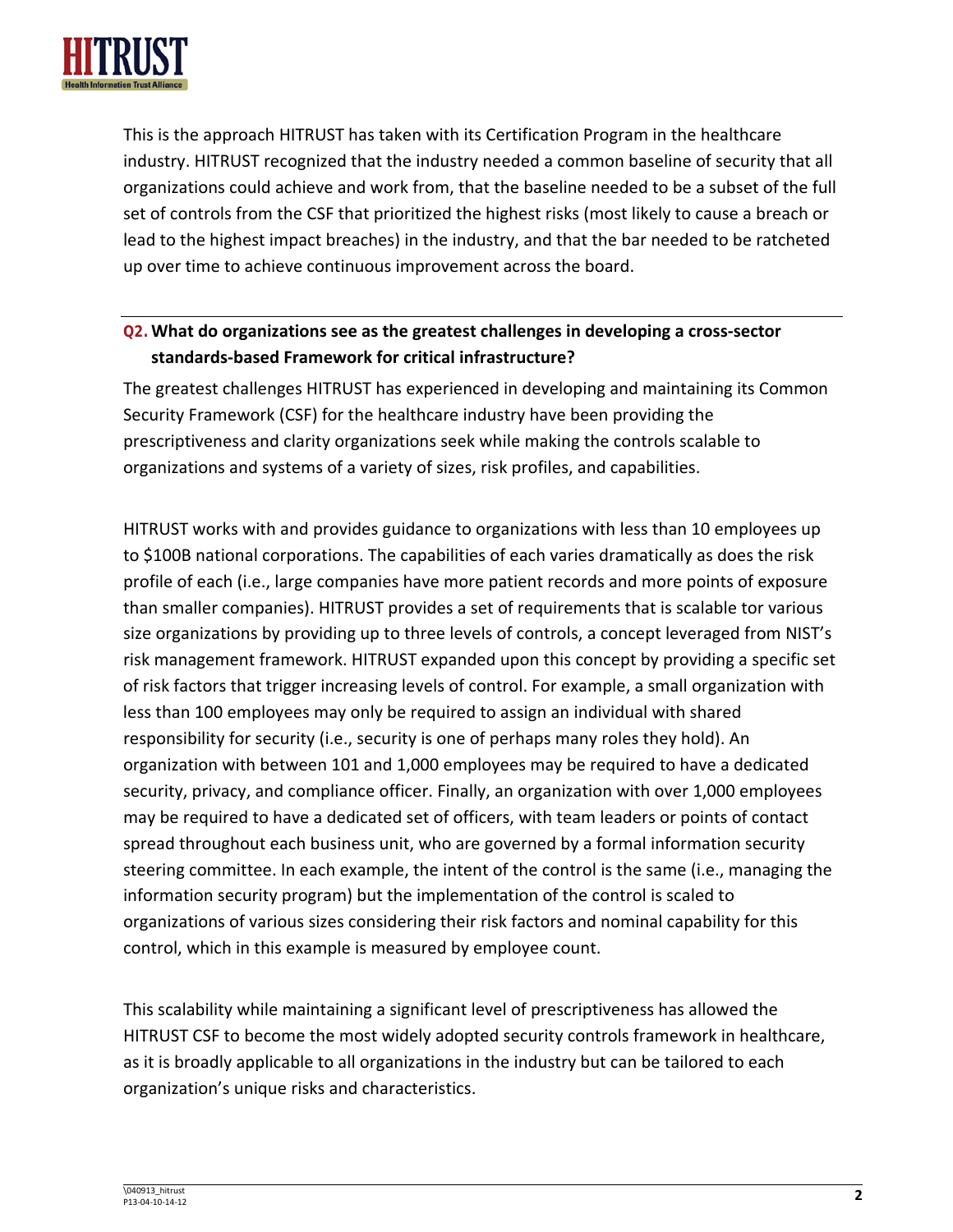

Given the difficulties encountered in the adoption of a common framework in healthcare—a rather diverse sector in and of itself—HITRUST believes similar difficulties will be found in a multi-sector framework. However, we firmly believe the lessons learned by HITRUST—as well as the lessons learned by NIST in the development of a common framework for the defense, intelligence and federal civilian agencies—can be used to develop and gain successful adoption of a common critical infrastructure framework. Approval of such a framework by federal regulators, including various safe harbor provisions for the implementation of the cross-industry framework, will also significantly enhance its acceptance and improve the rate of adoption.

# **Q3.Describe your organization's policies and procedures governing risk generally and cyber security risk specifically. How does senior management communicate and oversee these policies and procedures?**

The HITRUST CSF requires four controls related to information security risk management: Risk Management Program Development, Performing Risk Assessments, Risk Mitigation, and Risk Evaluation. Risk Management Program Development requires organizations to develop a comprehensive risk management strategy related to security, including the creation of policies, performance of risk assessments, mitigation of risks, and reassessment and update to the policies. Performing Risk Assessments requires organizations to perform periodic risk assessments using a framework of controls as the baseline and considering the likelihood and impact of threats and vulnerabilities. Risk Mitigation requires organizations to address risk by avoidance, reduction, transference, or acceptance, and document the criteria by which the means to address risk can be determined. Finally, Risk Evaluation requires organizations to periodically, at least annually, re-evaluate their risk management program and make updates for improvements or changes to the environment.

The HITRUST CSF requires management to coordinate the implementation and enforcement of security and risk management by:

- identifying by name or position non-professional or professional security contacts in each major organizational area or business unit;
- creating an internal security information sharing mechanism, such as an e-mail group, periodic conference call or standing meeting; and
- providing supplemental security education and training activities for the organization's distributed security contacts;

These requirements are derived from COBIT, the CMSRs, ISO, NIST, HIPAA, PCI and multiple state regulations.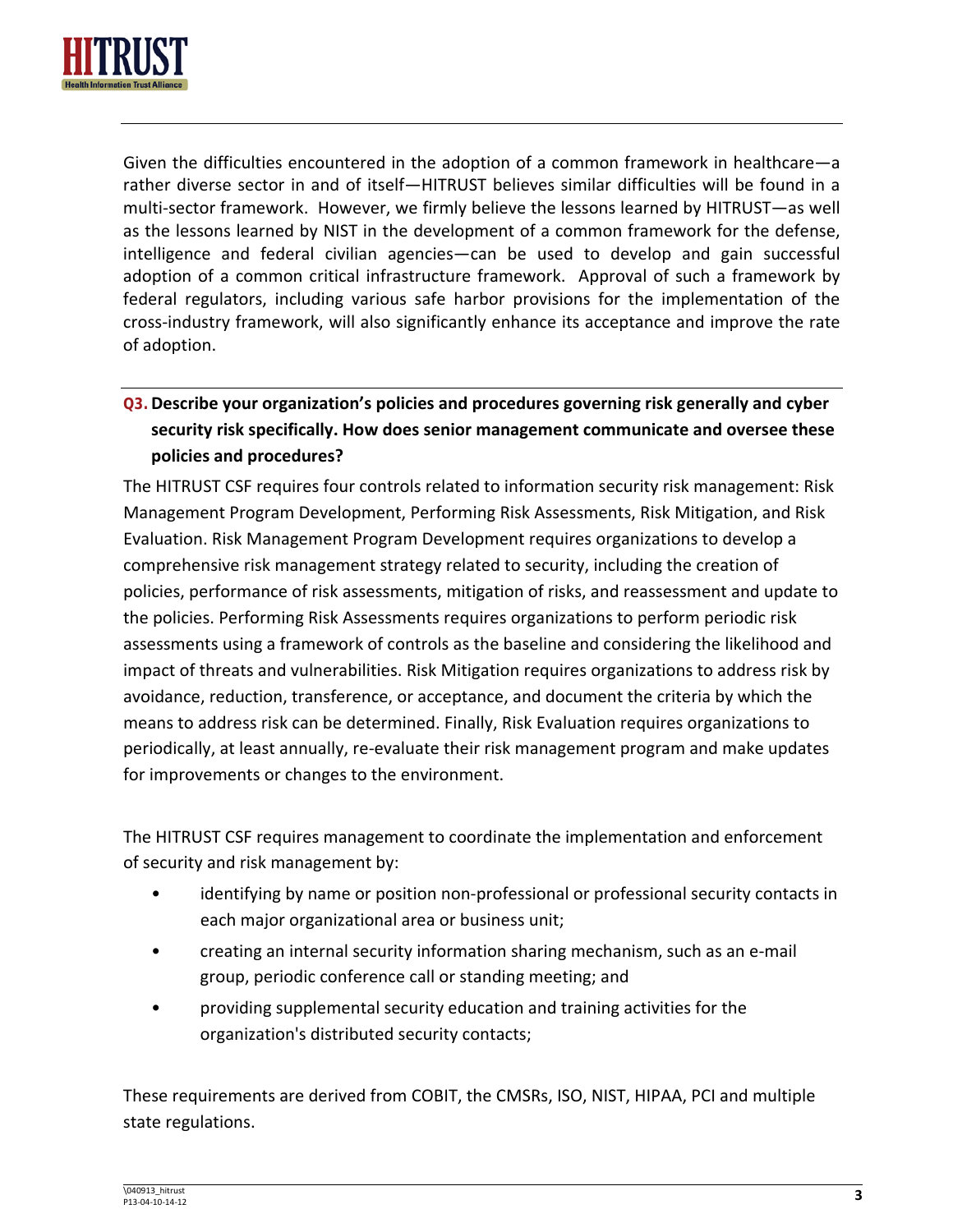

With respect to communication**,** HITRUST recognized the increasing risks posed by cyber attacks and growing concerns about the state of cybersecurity within the healthcare industry and established the HITRUST Cyber Threat Intelligence and Incident Coordination Center (C3) approximately 18 months ago. The HITRUST C3 relies upon a community defense approach to enable the industry's preparedness and response to cyber threats and attacks. It facilitates early identification, coordinated response and incident tracking, as well as knowledge sharing and enhanced preparedness for healthcare organizations challenged by cyber attacks.

The center is focused on cybersecurity threats and events targeted at healthcare organizations in areas, including, but not limited to, networks, mobile devices, workstations, servers, applications and medical devices. The center is also working with the U.S. Department of Health and Human Services to timely share various incident information and for participation in the Critical Infrastructure Information Sharing and Collaboration Program (CISCP). This sharing of information is crucial for organizations' preparedness, protection and crisis management. HITRUST will also lead the center's participants in evaluating appropriate tools and related security mechanisms to support the center's efforts.

Also available through HITRUST C3 is the HITRUST Cyber Threat Analysis Service (CTAS), which aims to help healthcare organizations prioritize their cybersecurity efforts and raise security awareness by informing them of general and sector-specific threats impacting the industry.

#### **Q4.Where do organizations locate their cyber security risk management program/office?**

HITRUST requires that organizations appoint a senior-level manager/executive for information security risk management. For larger organizations, this is supplemented by requiring a Security Advisory Board, Security Steering Committee, or other governing body, and by identifying points of contact throughout the organization who can work with the manager and governing bodies to implement controls, effect policy changes, and communicate with the workforce.

However, HITRUST has found that many organizations, especially smaller ones, place the information security official one or two levels below the Chief Information Officer (CIO) or equivalent. This generally results in less visibility to senior leadership and a focus on technical information security issues rather than a broad-based information protection program. Increased emphasis by federal regulators on a suitable level and full integration into enterprise governance processes could help improve the viability of a healthcare organization's information protection program.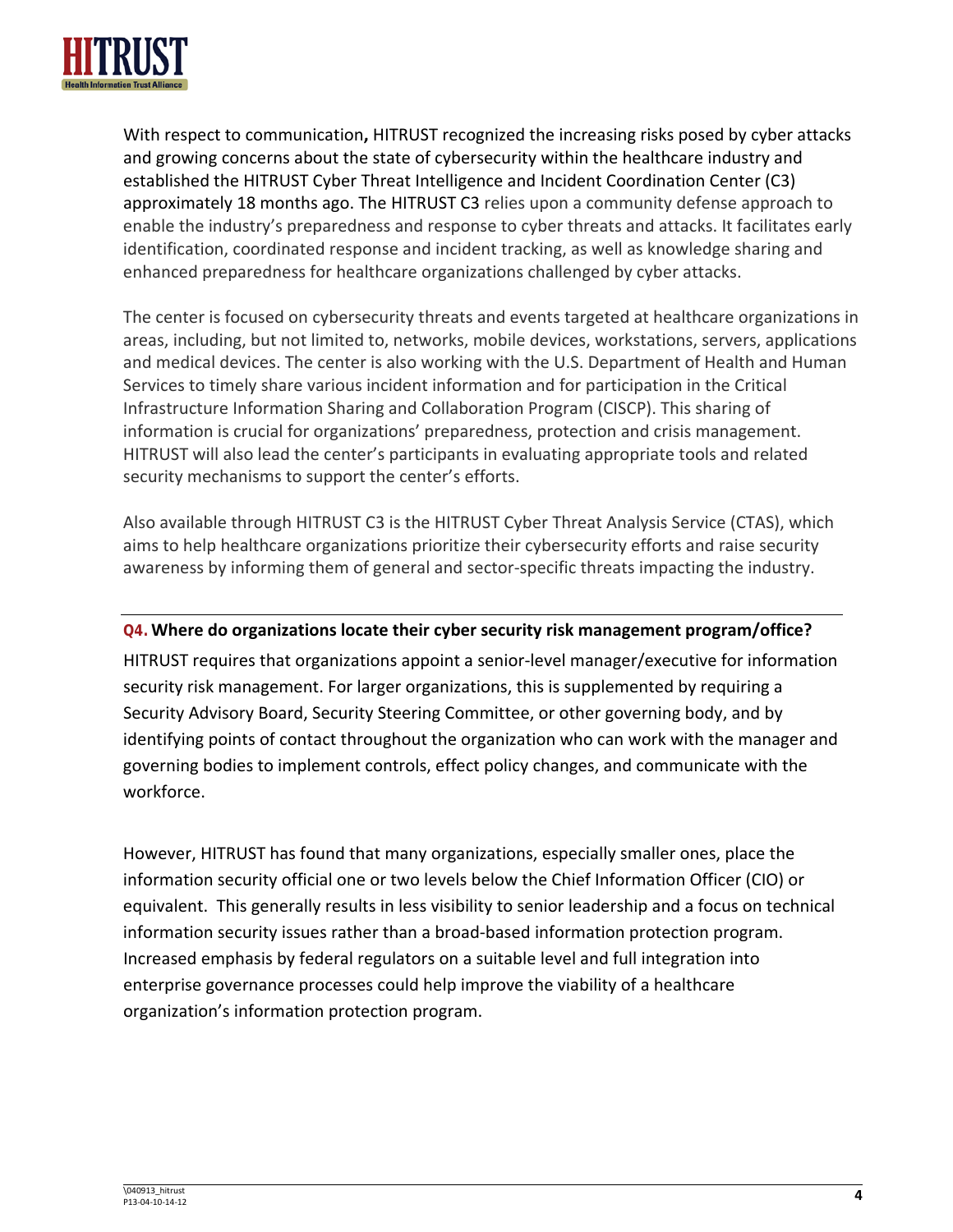

## **Q5.How do organizations define and assess risk generally and cyber security risk specifically?**

HITRUST takes the generally accepted approach of looking at risk as a function of the likelihood and impact of a threat exploiting a vulnerability but takes a somewhat different, control-oriented approach focused on either risk of a breach or risk of non-compliance. We found that the theoretical exercise of identifying all possible threat and vulnerability pairs and identifying the likelihood and impact of each pair to be far too labor intensive for organizations in healthcare considering the possible benefits. Given the comprehensive nature of the HITRUST CSF, instead we identified the cyber security risk of not implementing a control considering both likelihood (i.e., the characteristics of the organization or system that would increase the possibility of experiencing a breach or being out of compliance with a regulatory requirement) and non-contextual impact (i.e., the loss or disclosure of PHI). This is demonstrated through the organizational, system and regulatory risk factors contained in the CSF. The number of controls required for a certification assessment has increased from 45 of 135 in 2009 to 63 of 135 in 2013. Like the OCR Audit Protocol, an organization obtains specific efficiencies and cost savings associated with a targeted assessment of high risk controls. However, HITRUST expects an organization to fully address all the controls applicable to their specific risk factors, and will incorporate a random sample of the remaining controls in certification assessments beginning with the 2014 CSF release.

HITRUST has also recently made changes to the previous compliance-oriented assessment approach to incorporate quasi-quantitative estimates of likelihood and impact of a specific control failure. A "likelihood estimator" for the likelihood of a control failure is computed based on an assessment of control maturity adopted from NIST Interagency Report (NISTIR) 7358, Program Review for Information Security Management Assistance (PRISMA). Likelihood estimates of relative impact are derived from an analysis performed by the Department of Defense (DoD) on the controls contained in DoD Instruction 8500.2, Information Assurance (IA) Implementation. These estimates provide a non-contextual assessment of relative risk, which allows an organization to focus their attention on a residual risk analysis of a smaller subset of controls with identified deficiencies.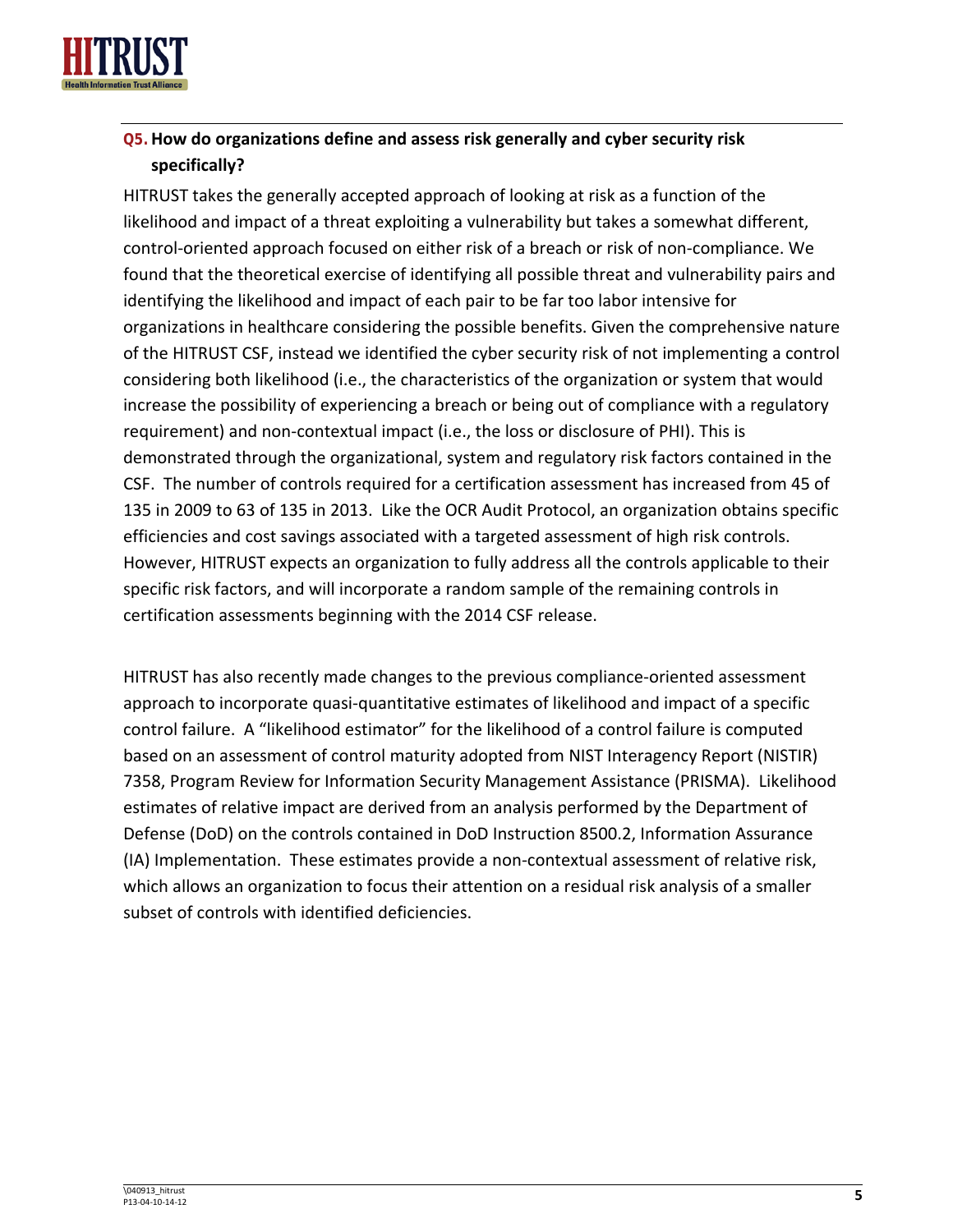

Healthcare organizations can use the HITRUST C3 and supporting services to help them focus on specific cybersecurity threats on a real and near real-time basis. In addition, HITRUST has identified a specific subset of CSF controls that are most relevant to cybersecurity and is in the process of vetting these controls through a working group of healthcare industry representatives. Organizations will be able to then evaluate their level of cybersecurity preparedness through a focused assessment similar to the CSF certification assessment. This will allow organizations to benchmark their state of readiness against other, similar organizations and the industry as a whole. The assessment can also provide a baseline by which organizations can evaluate control remediation and other cybersecurity improvement efforts.

## **Q6.To what extent is cyber security risk incorporated into organizations' overarching enterprise risk management?**

The HITRUST CSF requires organizations to develop a [cyber security] risk management program. As part of the implementation of this requirement, organizations must define the objectives of the program and processes, management's level of acceptable risk, and the connection between risk management and the strategic planning processes. These requirements and their associated activities should be nested within the organization's enterprise-wide risk management program. For example, the risk appetite of the organization should be defined for the enterprise, which can then be leveraged in the development of the organization's cyber security risk management program. The same is true for the objectives of the program and the planning processes (i.e., they should reflect the objectives of the enterprise wide risk management program, which in turn should reflect the objectives of the business).

However, many healthcare organizations do not fully integrate information security risk management in their overarching enterprise risk management programs, which has historically resulted in little if any senior management governance of information security risk issues. (In fact, some organizations do not have an enterprise-level risk management program at all.) Fortunately HITRUST is starting to see improvements in governance and enterpriselevel integration, in large part due to increased incentives and penalties in recent federal and state legislation (e.g., HITECH and Texas H.B. 300).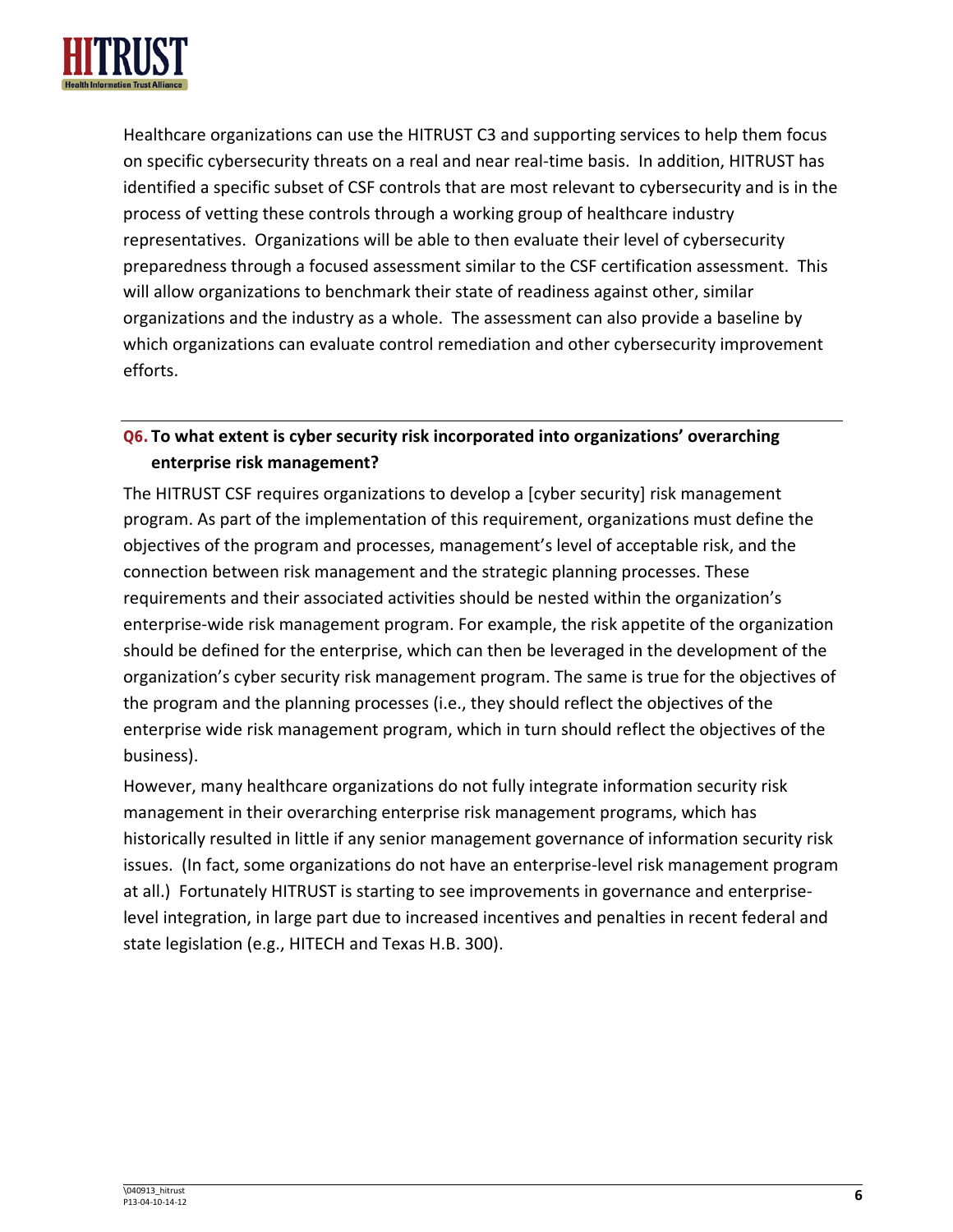

# **Q7.What standards, guidelines, best practices, and tools are organizations using to understand, measure, and manage risk at the management, operational, and technical levels?**

HITRUST's approach to helping organizations understand, measure and manage risk at all levels is rooted in federal guidance, considers fundamental requirements and is tailored for the unique risks in healthcare. The HITRUST CSF Assurance Program and supporting tools were developed and have been continually enhanced since the frameworks inception, e.g., the incorporation of the PRISMA information security maturity model. For each requirement that organizations must evaluate as part of an assessment, the organization must identify their current state across each level of the maturity model and generally obtain a level 3 (implemented) for each risk area or domain of the assessment. HITRUST provides guidance for levels 4 (measured) and 5 (managed); however these levels are not required for certification. The assessment domains also incorporate the minimum necessary requirements to address the required and addressable implementation specifications of the HIPAA Security Rule and HITECH Breach Notification Rule, both of which are fundamental compliance requirements that all healthcare organizations and their business associates must meet. HITRUST supplements this with an analysis of high risk areas in healthcare resulting in the greatest loss of PHI and thus ensures an organization addresses a core set compliance and risk elements in healthcare.

The HITRUST assessment process is built upon the MyCSF tool, which leverages GRC tool capabilities to facilitate data gathering, reporting, remediation management, and benchmarking. This more sophisticated level of tool support has become necessary to support the increasingly complex environments of healthcare entities, which consist of multiple disparate facilities and systems that may be controlled in different ways and subsequently by different people. Without this type of tool, individuals are generally left managing their assessment and remediation efforts with spreadsheets and other document, which can be time-consuming, resource-intensive, and provide little support for decision makers in the way of aggregate or summary reporting and analysis.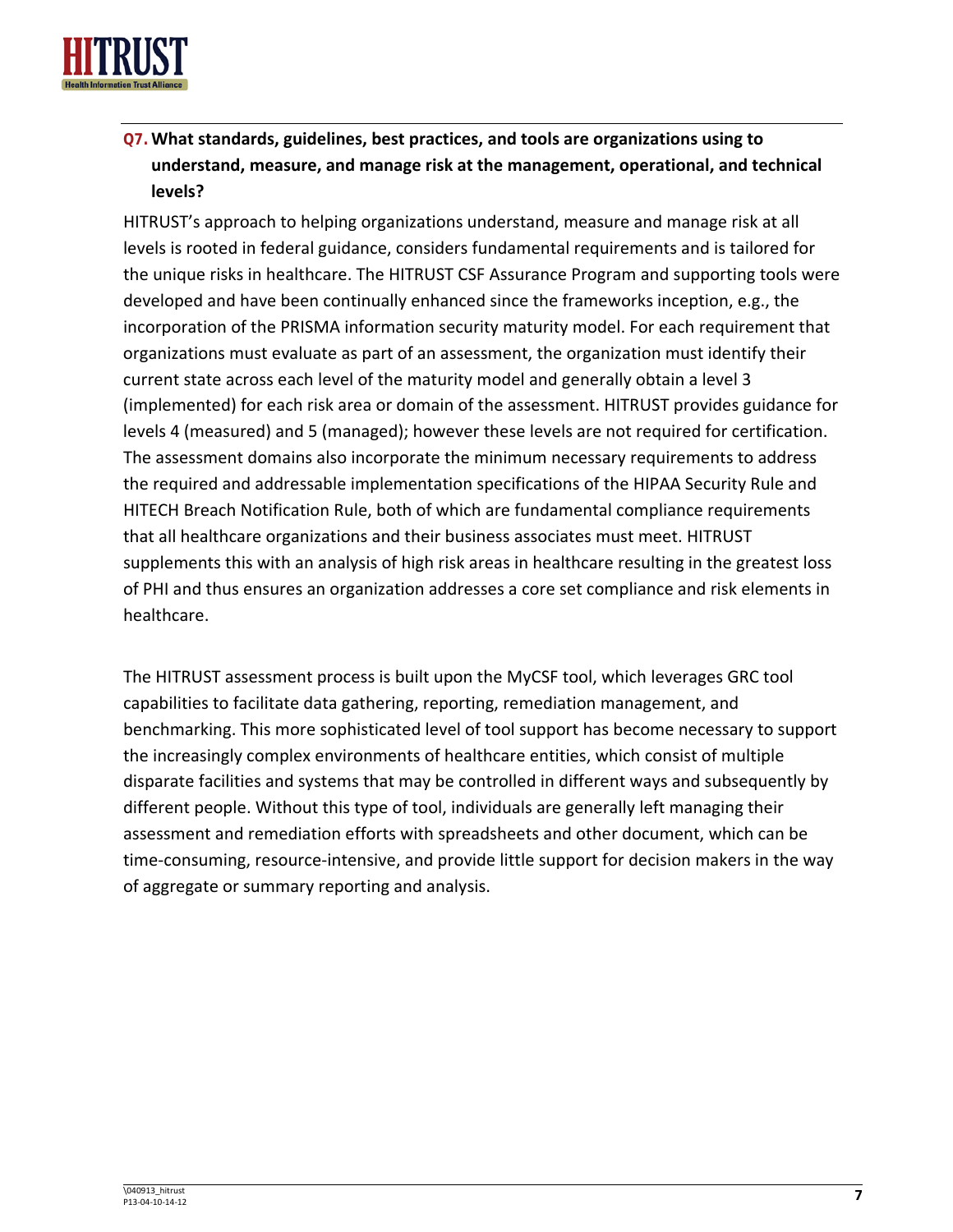

## **Q8.What are the current regulatory and regulatory reporting requirements in the United States (e.g. local, state, national, and other) for organizations relating to cyber security?**

The HITRUST CSF is not a new standard or regulation; it's a harmonized framework that incorporates and cross-references the existing federal, state, third party and business requirements and standards that organizations must address. This means the burden of compliance with the CSF is no more than what organizations must already meet (but often do not given the inherent complexity of managing multiple requirements and programs). The CSF simply provides an industry-developed and accepted approach to understand the overlap and relationship of each requirement and address security in a prioritized and practical way.

Currently HITRUST incorporates the security requirements of the following sources:

- ISO/IEC27001:2005
- ISO/IEC27002:2005
- ISO/IEC27799:2008
- COBIT 5
- HIPAA
- NIST SP 800-53 Revision 4
- NIST SP 800-66
- PCIDSS version 2.0
- 16CFR Part 681
- FTC Red Flags Rule
- HITECH Act
- 21CFR Part 11
- JCAHOIM
- 201 CMR 17.00 (State of Mass.)
- NRS 603A (State of Nev.)
- CSA Cloud Controls Matrix v1
- CMSARS
- TXHB 300
- **CAQHCORE**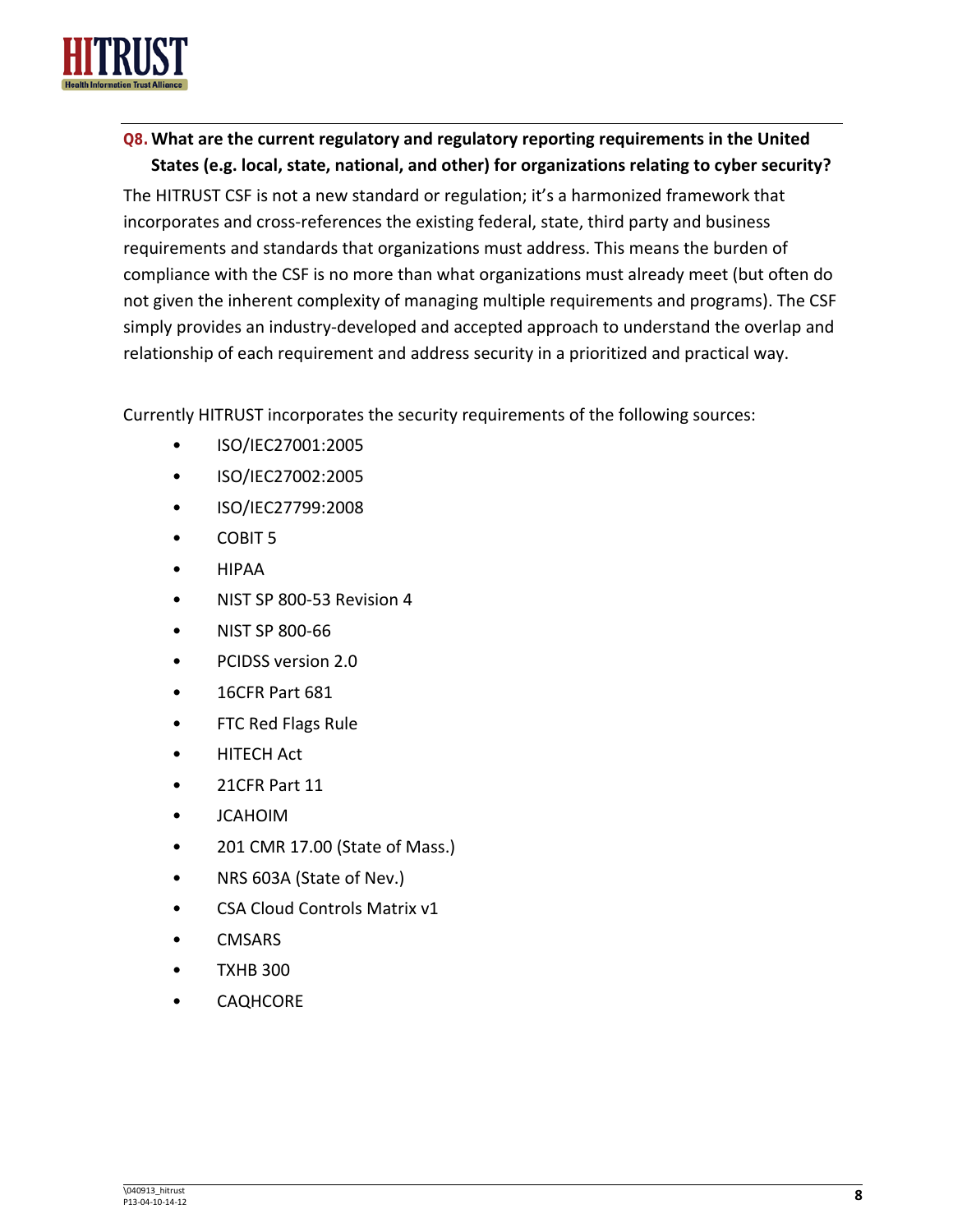

Organizations may select one or more of the above sources that apply to their environment and a single set of requirements that addresses all of the security requirements of each source. Where there is overlap between two or more sources, the requirements are unified, allowing organizations to take an "assess once, report many" approach to security and compliance.

## **Q9.What organizational critical assets are interdependent upon other critical physical and information infrastructures, including telecommunications, energy, financial services, water, and transportation sectors?**

Public health concerns would indicate that telecommunications are critical to healthcare providers and other public health organizations. Delivery of healthcare is also highly dependent on power and, to a lesser extent, water infrastructure support.

## **Q10. What performance goals do organizations adopt to ensure their ability to provide essential services while managing cyber security risk?**

Performance goals vary widely among the various types of healthcare organizations and are generally tied to specific business and clinical goals. Healthcare providers will likely rely on existing and future meaningful use measures and other criteria promulgated by industry organizations such as the American Hospital Association and the Joint Commission. However, HITRUST has seen very little integration of information security goals and measures with business and clinical goals as part of their overall governance processes. Information security is generally only reviewed when an issue may adversely impact one or more business or clinical goals. HITRUST sees this as an opportunity for future guidance and support.

# **Q11. If your organization is required to report to more than one regulatory body, what information does your organization report and what has been your organization's reporting experience?**

While HITRUST is not required to report to aregulatory body, anecdotal evidence would suggest that many healthcare organizations have treated these requirements as separate programs and have not historically leveraged a harmonized set of requirements to support an "assess once, report many" approach. This is a principal focus of HITRUST, the CSF and the CSF Assurance Program.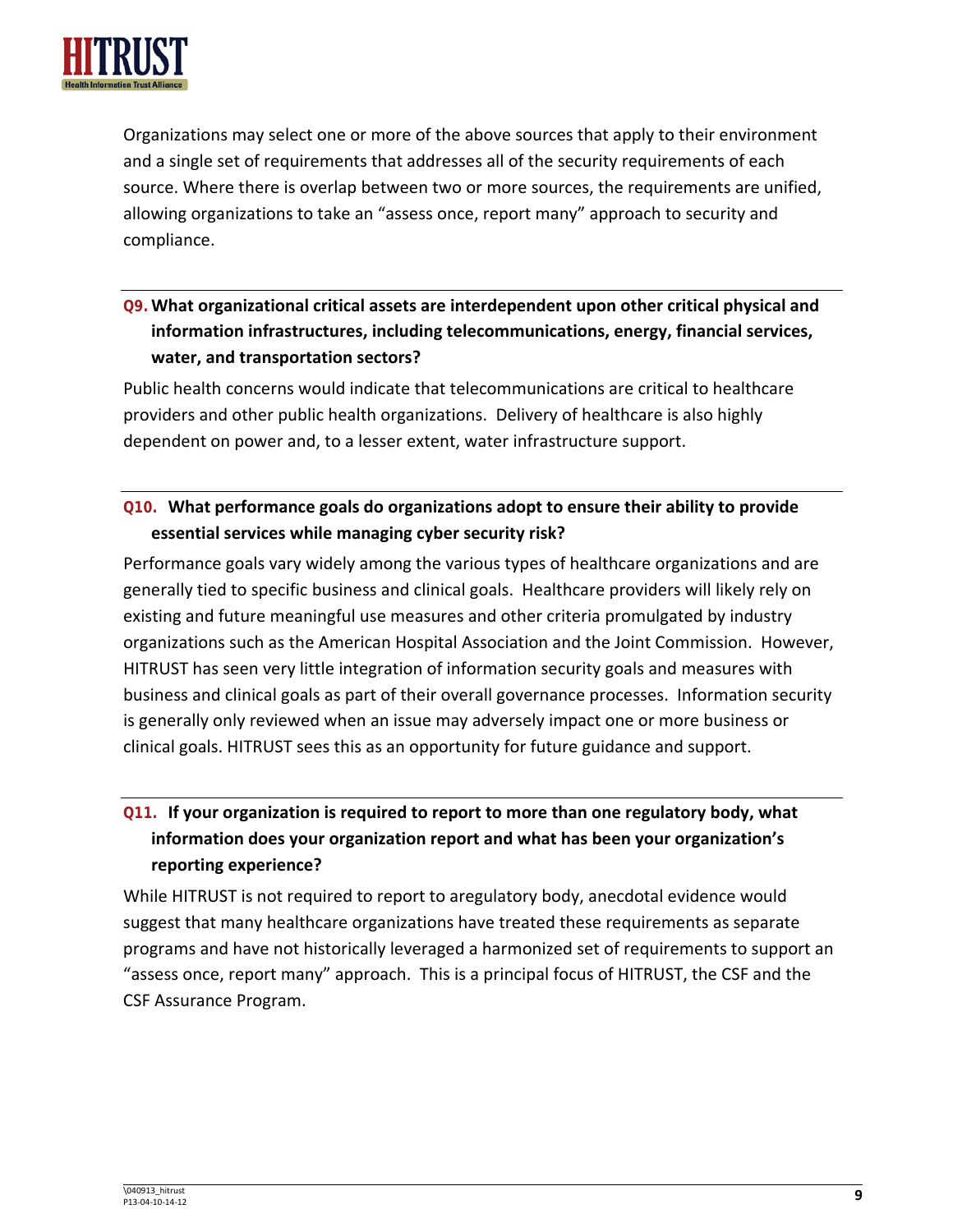

# **Q12. What role(s) do or should national/international standards and organizations that develop national/international standards play in critical infrastructure cyber security conformity assessment?**

HITRUST was born out of the belief that information security should be a core pillar of, rather than an obstacle to, the broad adoption of health information systems and exchanges. Although compliance with HIPAA was already required, the Security Rule's lack of prescriptiveness led to varying interpretations and implementations in controls and nonstandard reporting to external parties, such as customers or business partners. In turn, organizations could not gain the confidence necessary to share information with each other without spending the time and resources to conduct proprietary, independent reviews of security.

An important element of HITRUST is that the requirements were not new, they were existing requirements molded into a common framework that applies and scales to all organizations in healthcare. Organizations in healthcare already had a multitude of security requirements and standards. By offering a framework that makes compliance with those requirements and standards easier and offering a way to assess and report that compliance in fewer steps with fewer resource expenditures, HITRUST has been able to grow the CSF and CSF Assurance Program into the most widely adopted security framework and certification program in healthcare. Without this level of standardization brought by HITRUST, organizations would not have a clear, common set of expectations for security, which in turn leads to increased costs and risk.

By (1) leveraging and harmonizing multiple international, national, industry and other best practice standards, guidance and frameworks and (2) providing a mechanism for managed scoping and tailoring of requirements to the specific needs of an organization, the HITRUST CSF clearly demonstrates a common security framework is not only possible, it is quite practical. A similar approach should be taken to develop a cybersecurity framework for critical infrastructure across multiple industry sectors. Formal recognition by federal, state and industry regulators—supported by appropriate incentives such as safe harbor for those that implement the framework in good faith—will also help improve acceptance across multiple sectors and result in a higher probability of successful adoption.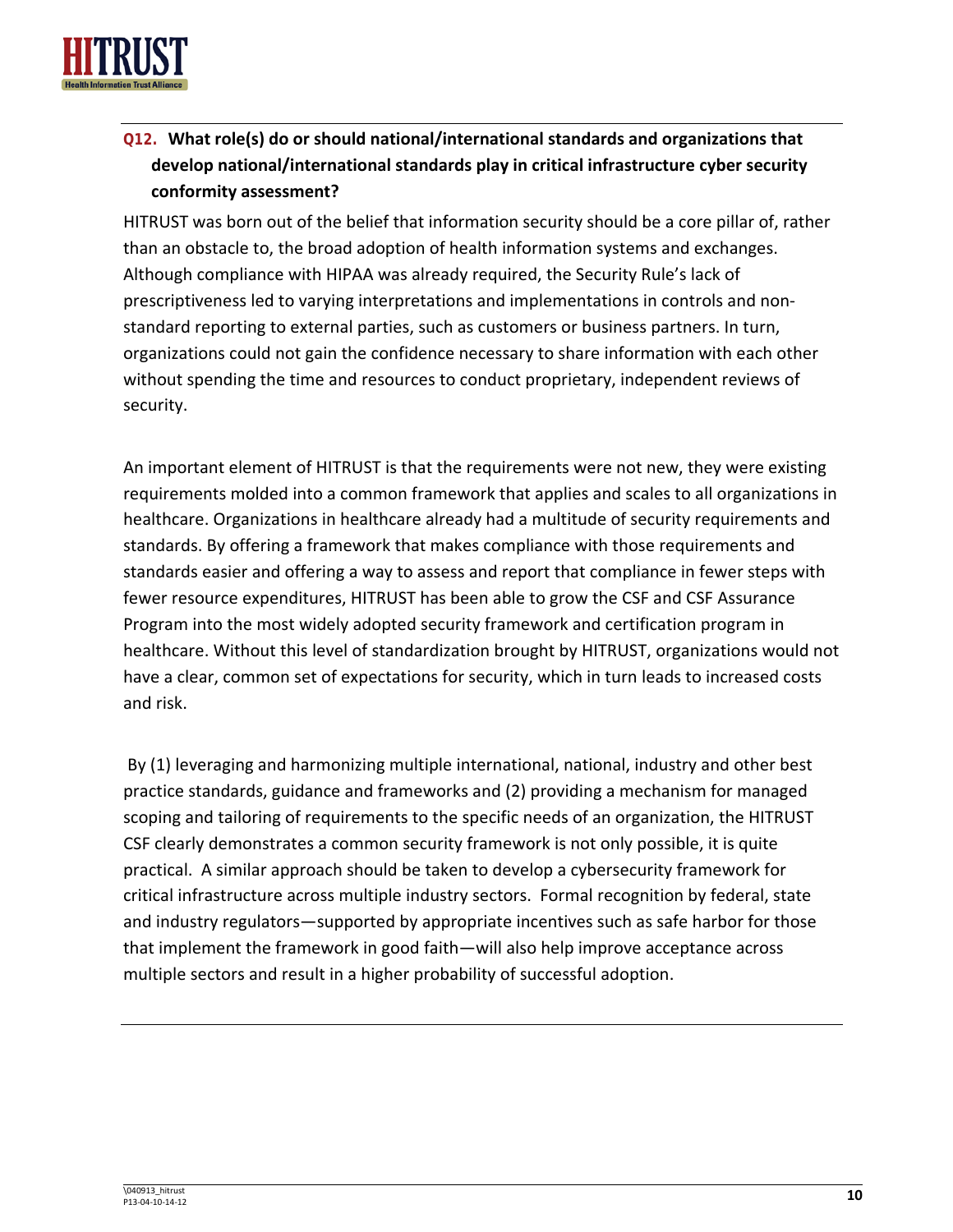

# **Use of Frameworks, Standards, Guidelines and Best Practices**

#### **Q1.What additional approaches already exist?**

HITRUST provides the CSF freely to covered entities and their business associates in the healthcare industry. The CSF is not a new standard; the CSF is a framework that incorporates and cross-references the existing standards and regulations applicable to the healthcare industry. This means the burden of adopting the CSF is no more than what organizations are already obligated to do. The CSF provides benefits in its prescriptiveness, comprehensiveness and scalability, meaning organizations can bypass the process of documenting and crossreferencing their requirements and then tailor those requirements to their unique environment—the CSF already represents this and was done through an open, industry-wide and industry-accepted approach.

The CSF Assurance Program provides the tools, methodology and requirements to become Certified with respect to security in the healthcare industry. This streamlined approach to assessing the core controls related to the fundamental compliance requirements in healthcare (e.g., HIPAA) and highest risks allows organizations to reduce the burden of security in the exchange of information. Without the CSF Assurance Program, organizations connecting with each other had no means of evaluating and gaining assurance that their information will be safe in the hands of their partner, customer or service provider. This resulted in organizations conducting and undergoing numerous, repeated, proprietary audits, which wasted time and money assessing risk rather than actively managing risk. With the advent of the CSF Assurance Program, healthcare organizations can now conduct a single assessment against a common set of criteria and report the results of that assessment to multiple third parties. HITRUST provides an additional layer of validation by evaluating and issuing all reports conducted under the CSF Assurance Program. Because the approach and requirements are standardized, third parties can rely on the results with confidence.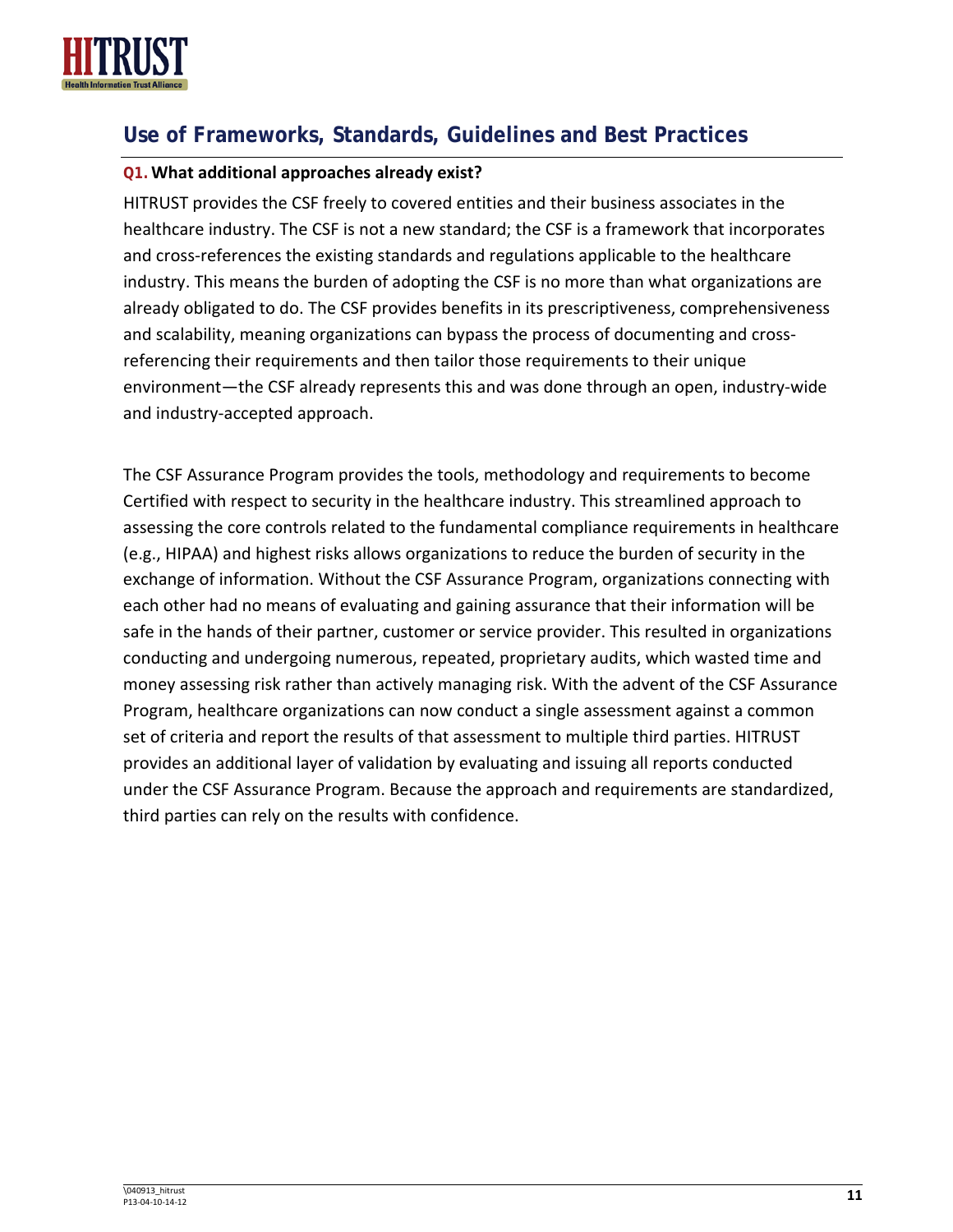

#### **Q2.Which of these approaches apply across sectors?**

HITRUST and the CSF Assurance Program are currently focused on the healthcare industry and the security of protected health information (PHI). The CSF, which forms the basis of the CSF Assurance Program, can be used as the basis of control for sensitive information other than ePHI. The CSF is built upon ISO 27001 and 27002, the international standards for information security risk management. HITRUST supplemented the controls from ISO with other comprehensive and industry agnostic standards and guidance including NIST SP 800-53, NIST SP 800-66 and COBIT. In addition, the CSF incorporates other industry vertical requirements such as the Payment Card Industry (PCI) Digital Security Standard (DSS) and the Cloud Security Alliance (CSA) Cloud Controls Matrix. Because the CSF is scalable and flexible, organizations using the framework can choose and implement only those controls which relate to the standards and regulations that apply to their environment. This was purposefully integrated into the CSF since HITRUST and our constituents understood that many organization in and outside of healthcare store a variety of sensitive information beyond PHI and would need a solution that their third party service providers could also adopt.

#### **Q3.Which organizations use these approaches?**

HITRUST is governed by an Executive Council comprised of Highmark, UnitedHealth Group, IMS Health, Express Scripts, WellPoint, Humana, Kaiser Permanente, and McKesson. HITRUST CSF Assessors, the professional services firms uniquely qualified to provide CSF related services, includes AT&T Consulting, BluePrint Healthcare IT, Booz Allen Hamilton, Coalfire Systems, Deloitte & Touche, Epstein Becker & Green, Ernst & Young, Fortrex Technologies, Lattimore Black Morgan & Cain, Marlabs, PricewaterhouseCoopers, Protiviti, SecureInfo, Solutionary, UHY Advisors, and Verizon Business. And today the HITRUST Central community is populated with over 5200 members with CSF adoption of over 60% of hospitals and 70% of health plans in the U.S. HITRUST does not publicize a list of organizations using the CSF or Certified under the CSF Assurance Program; however a few organizations have themselves publicized their Certification such as HCMS Group, Availity, WellTok, and FireHost.

Note the CSF Assurance Program and Certification could be expanded to apply more broadly across a variety of industries that provide critical infrastructure such as financial services, energy, water, and telecommunications. Adoption of a new Certification for security in these other industries could be slow, as it was with healthcare, and it could take between 3 and 5 years before there is a general awareness and acceptance of the Certification in these other industries unless there is strong advocacy by federal regulators.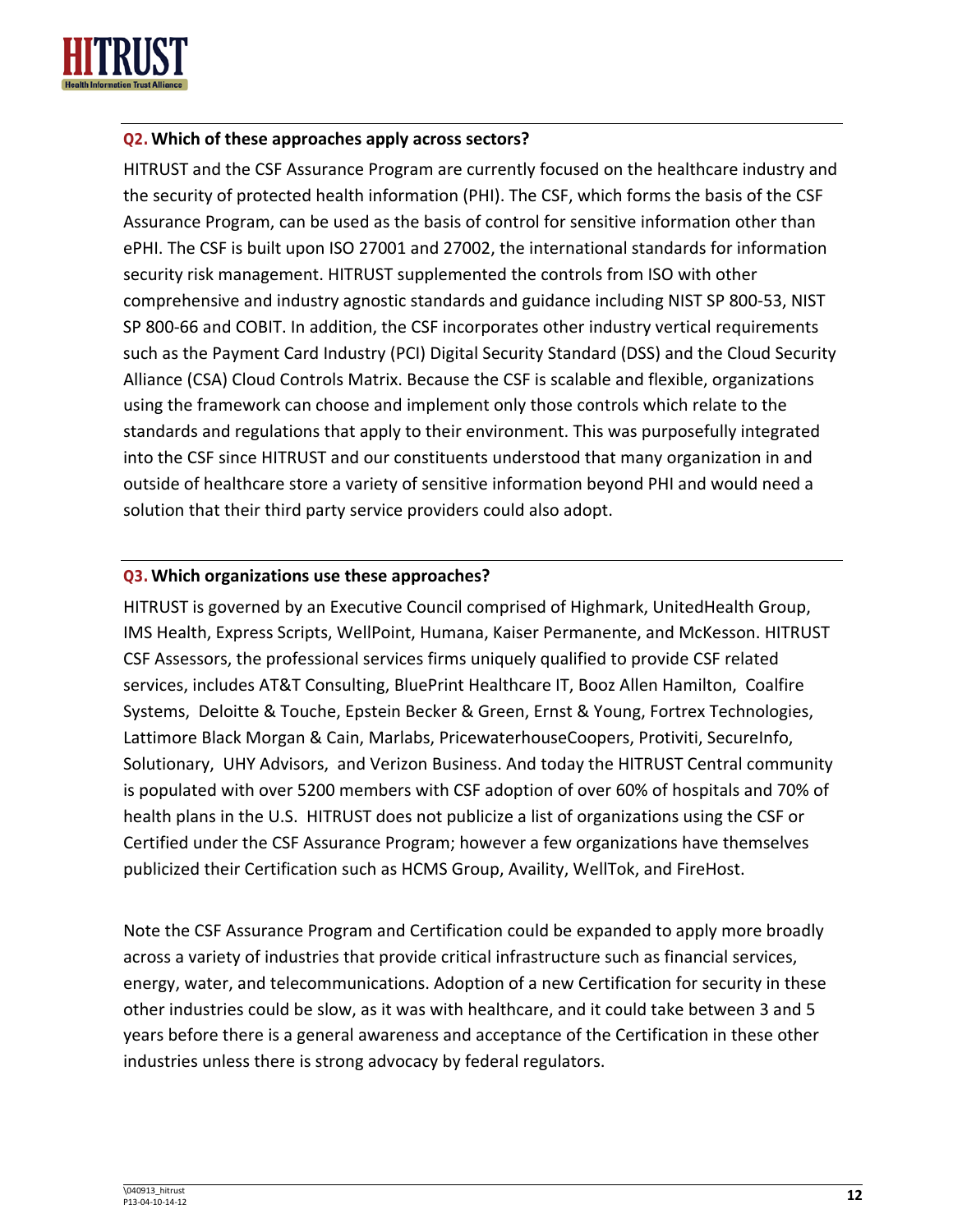

#### **Q4.What, if any, are the limitations of using such approaches?**

Certification under the CSF Assurance Program does not include all controls and requirements from the CSF. This was done deliberately to account for the state of information security in the industry and provide specific efficiencies for the assessment and mitigation of risk. The healthcare industry has struggled with the adoption of security due to budget and resource constraints, the complex nature of their environment, and the slow adoption of IT in general. While security is now progressing much more swiftly due to new regulations such as the HITECH Act, updates to the HIPAA Security Rule, and programs such as Meaningful Use, it was and remains necessary to set an attainable bar for organizations with respect to security that will be raised over time. HITRUST justifies the requirements of the CSF Assurance Program for Certification by aligning with the core compliance requirements of HIPAA and HITECH supplemented by controls which mitigate the highest risks of experiencing a breach in healthcare. The result is approximately 1/2 of the controls of the CSF being required for Certification. The CSF Assurance Program also supports business relationships where PHI is being shared.

A specific limitation of this approach is the limited assurances that a compliance-based gap analysis of a subset of controls provide. However, HITRUST is in the process of updating the HITRUST CSF Assurance Program methodology to account for these limitations (see Q5 below).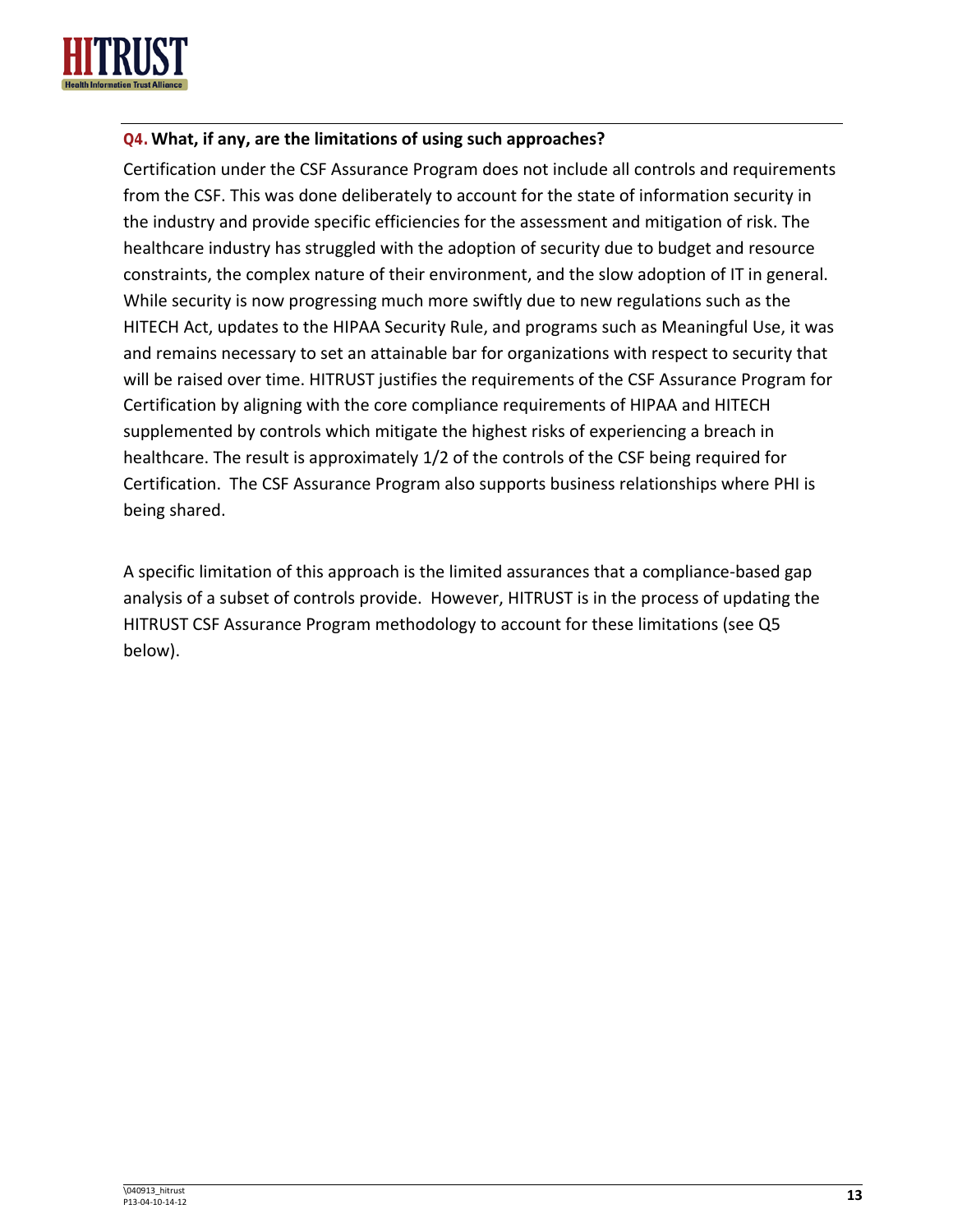

#### **Q5.What, if any, modifications could make these approaches more useful?**

Although risk is considered in the selection of controls required for certification, the assessment and reporting methodology does not currently provide the more granular risk analysis advocated by NIST. This has been left to the healthcare organization in much the same way as the NIST HIPAA Security Rule Toolkit. To address these limitations, HITRUST has incorporated quasi-quantitative estimates of likelihood and impact of a specific control failure into the methodology. A "likelihood estimator" for the likelihood of a control failure is computed based on an assessment of control maturity adopted from NIST Interagency Report (NISTIR) 7358, Program Review for Information Security Management Assistance (PRISMA). Likelihood estimates of relative impact are derived from an analysis performed by the Department of Defense (DoD) on the controls contained in DoD Instruction 8500.2, Information Assurance (IA) Implementation. These estimates provide a non-contextual assessment of relative risk, which allows an organization to focus their attention on a residual risk analysis of a smaller subset of controls with identified deficiencies to provide contextual estimates of risk and support (1) identification of specific risk treatments and (2) prioritization of specific remediation activities/projects. And beginning with the 2014 CSF release, the CSF Assurance program will also require organizations to assess a random sample of controls that are not required for 2014 CSF Certification to help ensure organizations are addressing all the controls applicable to their specific risk factors.

#### **Q6.How do these approaches take into account sector-specific needs?**

HITRUST is focused on serving the needs of the healthcare industry with respect to the privacy, security and compliance challenges the industry faces. The HITRUST CSF considers a variety of compliance requirements in healthcare including HIPAA, HITECH, CMS ARS, ISO 27799, JCAHO, CAQH CORE, and many State requirements. The CSF was built to scale to maintain applicability to organizations of varying size and complexity in the healthcare industry. It also provides segment-specific risk factors which are used to tailor the controls of the CSF and achieve the scalability previously mentioned.

The CSF Assurance Program is designed to make information sharing between healthcare entities (covered entities and business associates) less burdensome. The program establishes a common set of requirements applicable to healthcare considering compliance (e.g., HIPAA, HITECH) and the highest risks resulting in the greatest loss of PHI. The requirements currently represent a subset of the full requirements of the CSF to make Certification more attainable to healthcare organizations which have traditionally struggled with security. Over time, these requirements are increased, raising the bar and moving the industry forward with security.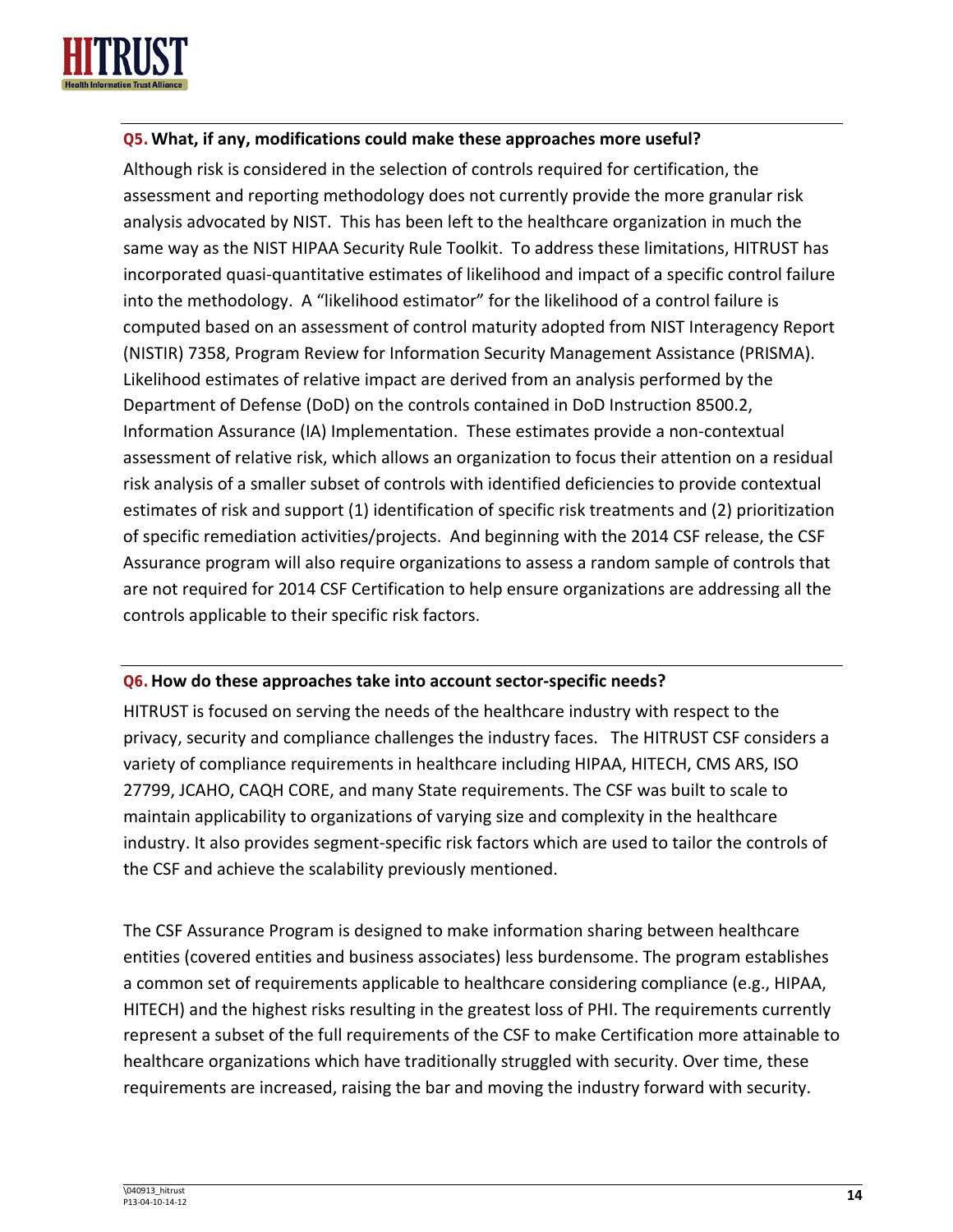

## **Q7.When using an existing framework, should there be a related sector-specific standards development process or voluntary program?**

HITRUST found that when developing the CSF, the framework needed to be flexible to account for the different challenges and requirements faced by healthcare organizations. For example, healthcare providers have different requirements (e.g., Joint Commission) and different considerations (e.g., patient safety) than other segments such as health plans. HITRUST overcame this challenge by designing the framework in such a way that allows organizations to select their risk and compliance characteristics and obtain a set of controls that applies to them based on those characteristics. In some instances, it was necessary for HITRUST to further distinguish certain requirements within controls through segment-specific sections. These sections identified additional requirements only applicable to a certain segment that would be included in addition to the core set of controls. Using healthcare providers once again as an example, additional control requirements must be considered or certain requirements modified in situations where emergency care is being provided and security could significantly impact a physician's ability to provide that care. For instance, with authentication, the CSF provides a segment-specific requirement for providers allowing tokens, smartcards or biometrics in place of passwords (not in addition to passwords) which can allow a physician to more quickly authenticate to provide the necessary care (e.g., tapping a smartcard to authenticate as opposed to typing in a password).

HITRUST believes a similar approach would be necessary on a broader scale, where a core framework can be established that is flexible and can incorporate additional sector-specific requirements where needed. The approach would be very similar to the federal government's own transformation initiative, which integrates the risk management frameworks of federal civilian agencies and the defense and intelligence communities.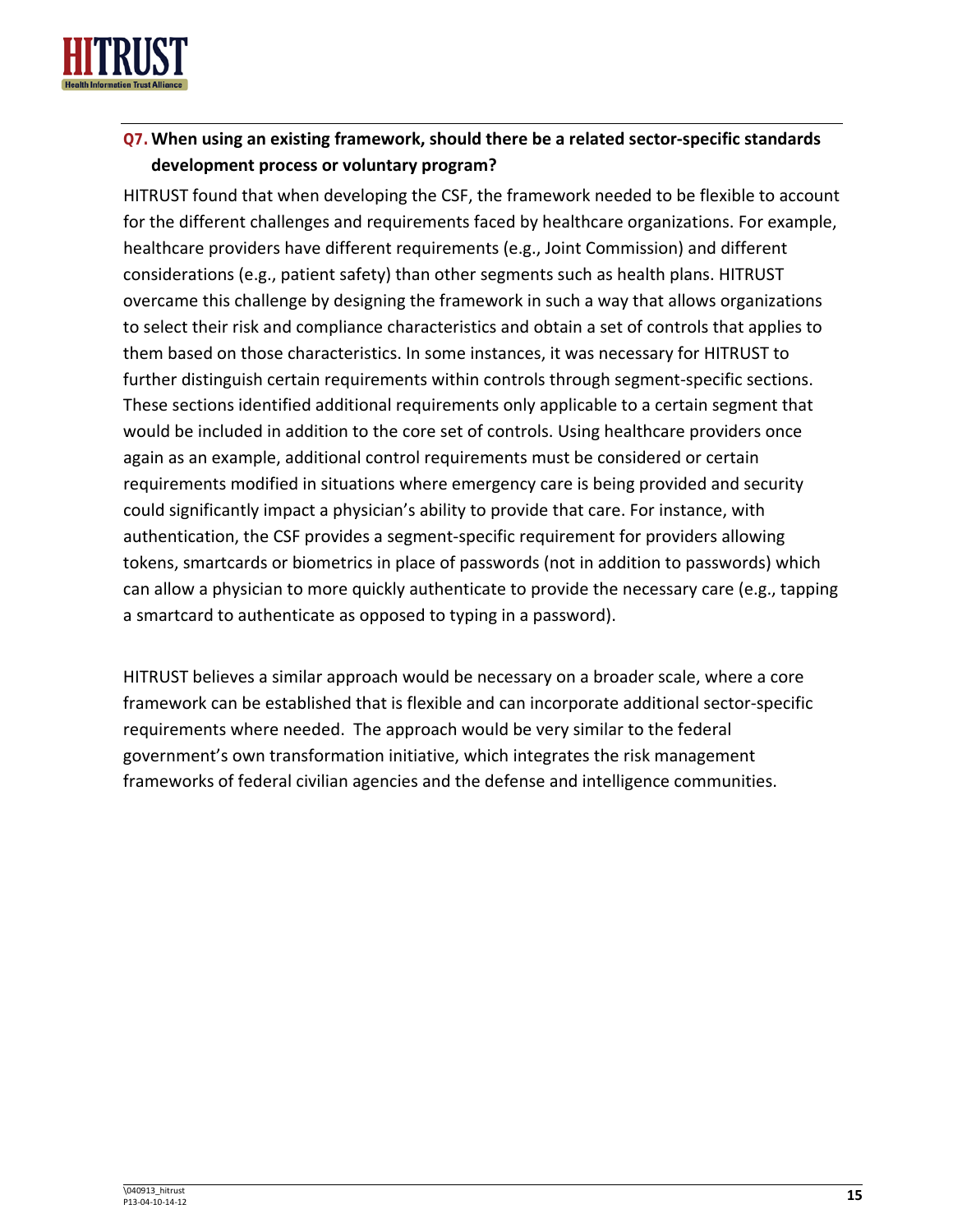

## **Q8.What can the role of sector-specific agencies and related sector coordinating councils be in developing and promoting the use of these approaches?**

The requirements and risks in the healthcare industry are constantly changing—new standards and regulations are released or updates to existing requirements are made. HITRUST has kept pace with these changes in healthcare to ensure the CSF and CSF Assurance Program remains relevant and maintain the trust of the healthcare industry. HITRUST also provides a level of quality control by ensuring assessing organizations are qualified to conduct healthcare information protection assessments and provide assurances around the validity of certification assessments. Further, because of the large community of participants using the CSF, HITRUST has been able to actively seek and receive feedback on key risk areas, either through the CSF or CSF Assurance Program itself or other sources such as training and cyber threat monitoring. Other sector-specific agencies like HITRUST outside of healthcare could provide a similar value and reduce the burden and cost of a single agency maintaining awareness of all sector changes, developing relationships with the organizations operating within the sector, and gaining assurances around assessor organizations and the assessments they conduct.

#### **Q9.What other outreach efforts would be helpful?**

HITRUST believes there is little competitive advantage to addressing issues of security independently. There exist broad challenges that all industries and organizations face, which are noted in the Specific Industry Practices section of the RFI. In addition to an overarching framework supported by industry-specific standards, HITRUST recommends establishing communities across all industries to foster communication and sharing between security professionals and leaders. As noted in the prior question, sector-specific agencies or coordinating councils such as HITRUST could be charged with overseeing these industryspecific communities. The communities could consist of periodic leadership events with keynote presentations and more tactical learning tracks that address specific topics, mailing lists or online messaging systems, industry-specific training for personnel, and threat monitoring and coordination. Participation in such communities should be open to all industry stakeholders; however restrictions should be in place to limit services and technology vendor participation to maintain focus and ensure the continued integrity of the community.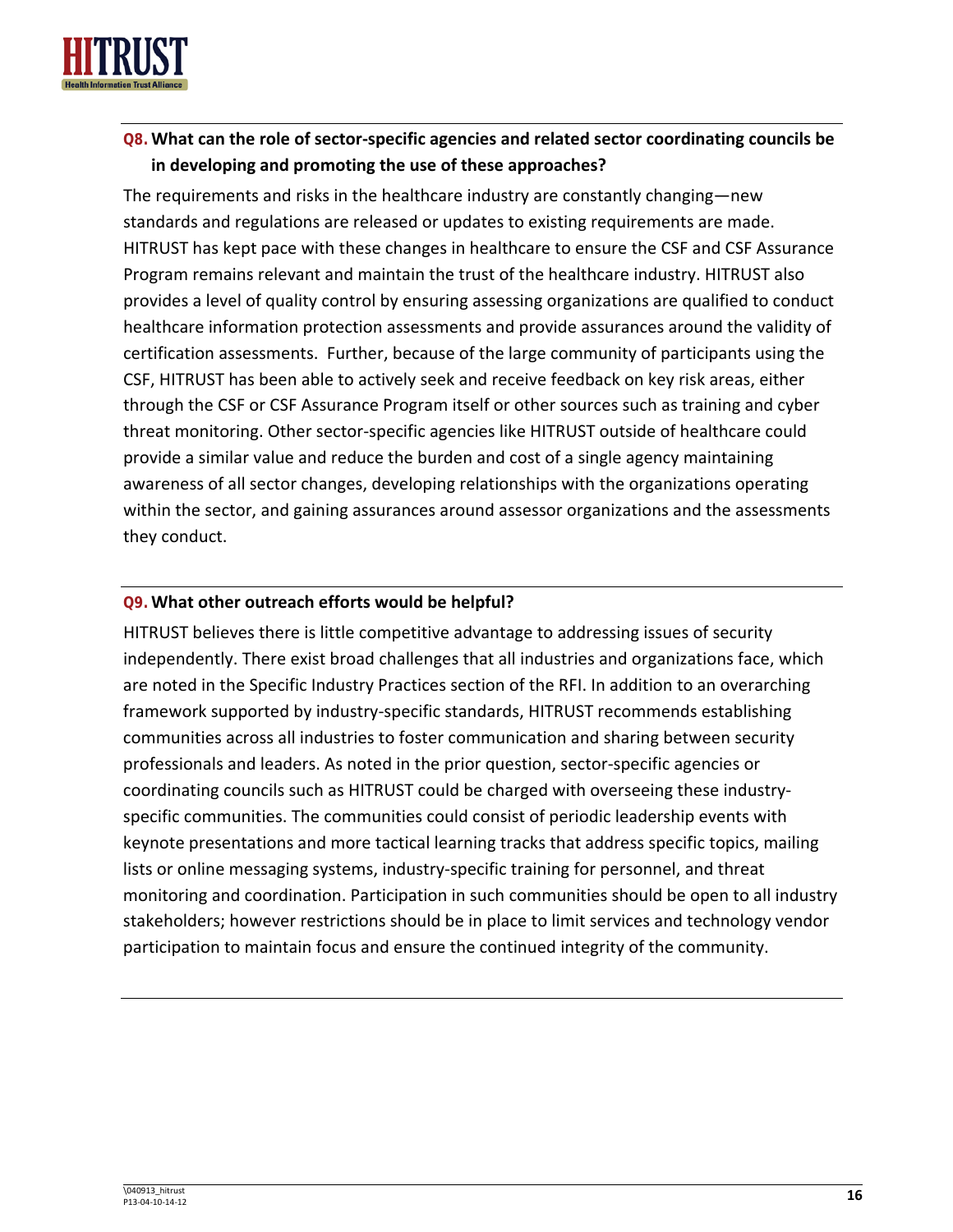

# **Specific Industry Practices**

NIST is interested in information on the adoption of the following practices as they pertain to critical infrastructure components:

- Separation of business from operational systems;
- Use of encryption and key management;
- Identification and authorization of users accessing systems;
- Asset identification and management;
- Monitoring and incident detection tools and capabilities;
- Incident handling policies and procedures;
- Mission/system resiliency practices;
- Security engineering practices;
- Privacy and civil liberties protection.

#### **Q1.Are these practices widely used throughout critical infrastructure and industry?**

Yes. Within healthcare and the CSF, these practices are principally addressed as follows:

| Practice                                                          | <b>HITRUST CSF Reference</b>                                                                                                                                                                                               |
|-------------------------------------------------------------------|----------------------------------------------------------------------------------------------------------------------------------------------------------------------------------------------------------------------------|
| Separation of business from<br>operational systems                | 01.w Sensitive System Isolation<br>$\bullet$<br>09.d Separation of Development, Test and<br><b>Operational Environments</b><br>09.w Interconnected Business Information<br>Systems<br>10.h Control of Operational Software |
| Use of encryption and key<br>management                           | 06.d Data Protection and Privacy of Covered<br>$\bullet$<br>Information<br>10.f Policy on the Use of Cryptographic<br>Controls<br>10.g Key Management                                                                      |
| Identification and<br>authorization of users<br>accessing systems | 01.b User Registration<br>$\bullet$<br>01.j User Authentication for External<br>Connections<br>01.q User Identification and Authentication                                                                                 |
| Asset identification and<br>management                            | 07.a Inventory of Assets<br>$\bullet$<br>07.b Ownership of Assets<br>07.d Classification Guidelines                                                                                                                        |
| Monitoring and incident<br>detection tools and<br>capabilities    | 09.n Security of Network Services<br>09.aa Audit Logging<br>$\bullet$<br>09.ab Monitoring System Use<br>$\bullet$<br>09.ae Fault Logging                                                                                   |
| Incident handling policies and                                    | 11.a Reporting Information Security Events                                                                                                                                                                                 |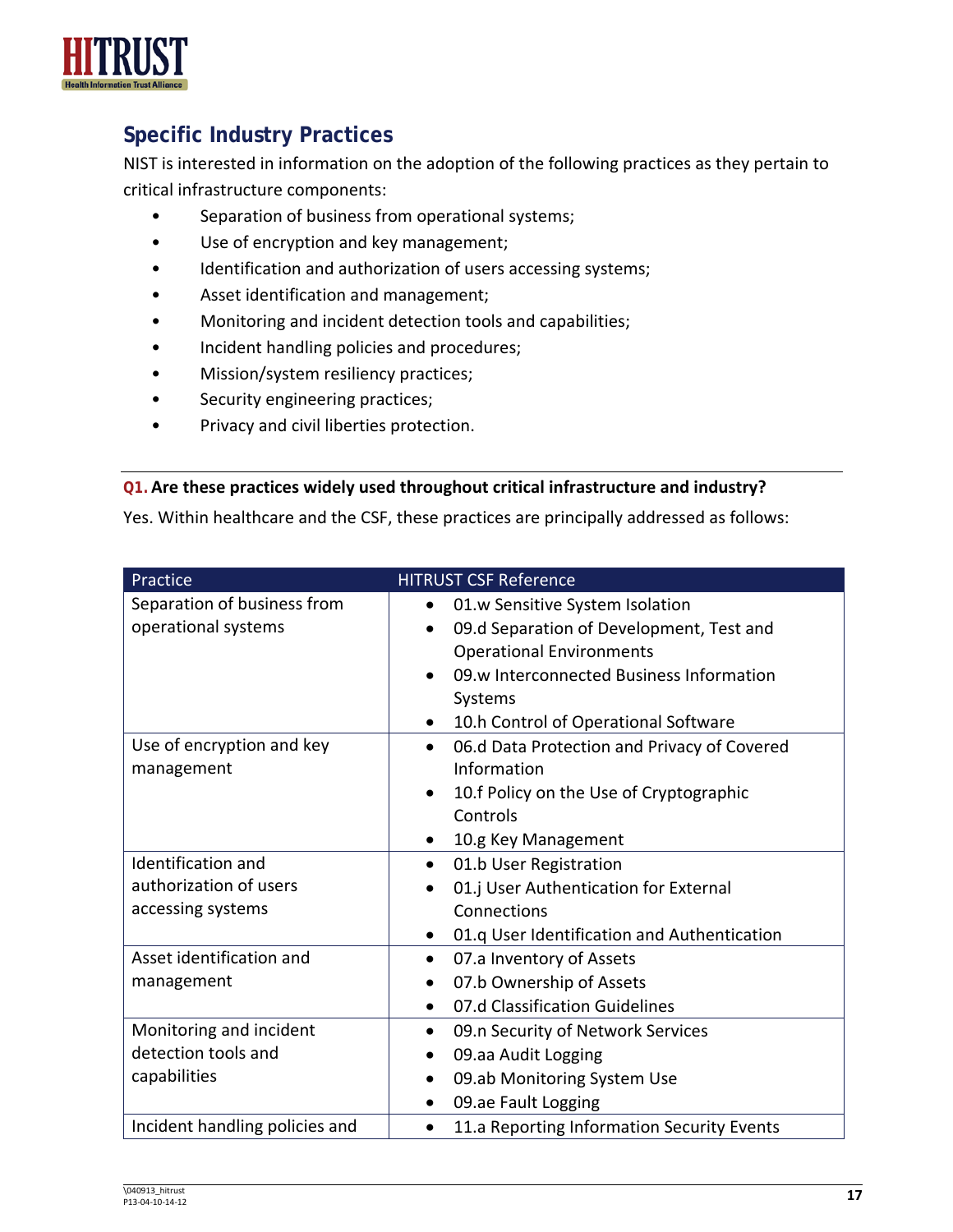

| Practice                                             | <b>HITRUST CSF Reference</b>                                                                                                                                                                                                                                                                                                                                                                                                                                                                                                                                                                                                                                         |
|------------------------------------------------------|----------------------------------------------------------------------------------------------------------------------------------------------------------------------------------------------------------------------------------------------------------------------------------------------------------------------------------------------------------------------------------------------------------------------------------------------------------------------------------------------------------------------------------------------------------------------------------------------------------------------------------------------------------------------|
| procedures<br>Mission/system resiliency<br>practices | 11.b Reporting Security Weaknesses<br>11.c Responsibilities and Procedures<br>11.d Learning from Information Security<br>$\bullet$<br>Incidents<br>11.e Collection of Evidence<br>$\bullet$<br>09.I Backup<br>$\bullet$<br>10.m Control of Technical Vulnerabilities<br>12.a Including Information Security in the<br><b>Business Continuity Management Process</b><br>12.b Business Continuity and Risk Assessment<br>12.c Developing and Implementing Continuity<br>$\bullet$<br>Plans Including Information Security<br>12.d Business Continuity Planning Framework<br>12.e Testing, Maintaining and Reassessing<br>$\bullet$<br><b>Business Continuity Plans</b> |
| Security engineering                                 | 10.a Security Requirements Analysis and<br>$\bullet$                                                                                                                                                                                                                                                                                                                                                                                                                                                                                                                                                                                                                 |
| practices                                            | Specification                                                                                                                                                                                                                                                                                                                                                                                                                                                                                                                                                                                                                                                        |
| Privacy and civil liberties                          | 06.d Data Protection and Privacy of Covered                                                                                                                                                                                                                                                                                                                                                                                                                                                                                                                                                                                                                          |
| protection                                           | Information                                                                                                                                                                                                                                                                                                                                                                                                                                                                                                                                                                                                                                                          |

#### **Q2.How do these practices relate to existing international standards and practices?**

Based on the cross-references between the CSF and other standards and regulations, these practices relate as follows:

| Practice                    | <b>HITRUST CSF Reference</b>            |
|-----------------------------|-----------------------------------------|
| Separation of business from | CMSRs 2010v1 SC-4<br>$\bullet$          |
| operational systems         | CMSRs 2010v1.0 CA-3 (HIGH)<br>$\bullet$ |
|                             | CMSRs 2010v1.0 CM-2 (HIGH)<br>$\bullet$ |
|                             | <b>COBIT 4.1 DS5.10</b><br>$\bullet$    |
|                             | <b>COBIT 4.1 DS5.11</b><br>$\bullet$    |
|                             | <b>COBIT 5 DSS05.02</b><br>$\bullet$    |
|                             | CSA SA-06<br>$\bullet$                  |
|                             | HIPAA §164.308(b)(1)<br>$\bullet$       |
|                             | HIPAA §164.308(b)(4)<br>$\bullet$       |
|                             | HIPAA §164.314(a)(2)(ii)<br>$\bullet$   |
|                             | ISO 27002 11.6.2<br>$\bullet$           |
|                             | ISO 27799 7.8.5.2<br>$\bullet$          |
|                             | ISO 27799-2008 7.7.1.4<br>٠             |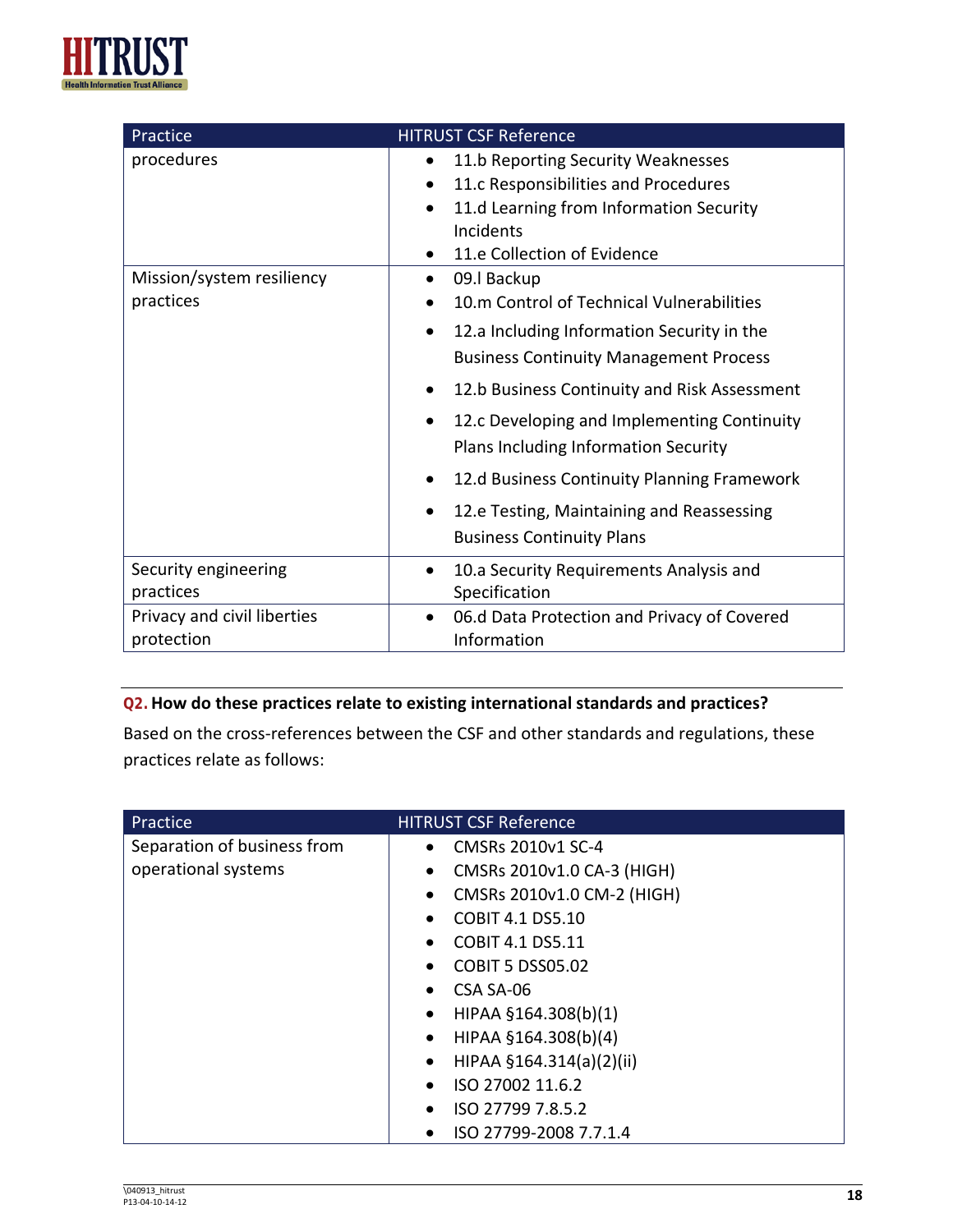

| Practice                  | <b>HITRUST CSF Reference</b>                                                       |
|---------------------------|------------------------------------------------------------------------------------|
|                           | ISO 27799-2008 7.7.8.4<br>$\bullet$                                                |
|                           | ISO/IEC 27002-2005 10.1.4<br>$\bullet$                                             |
|                           | ISO/IEC 27002-2005 10.8.5<br>$\bullet$                                             |
|                           | NIST 800-53 R4 SC-4<br>$\bullet$                                                   |
|                           | NIST SP800-53 R4 CA-3<br>$\bullet$                                                 |
|                           | NIST SP800-53 R4 CM-2<br>$\bullet$                                                 |
|                           | NRS 603A.215.1<br>$\bullet$                                                        |
|                           | PCI DSS v2 1.2                                                                     |
|                           | PCI DSS v2 2.2.1<br>$\bullet$                                                      |
|                           | PCI DSS v2 6.3.1                                                                   |
|                           | PCI DSS v2 6.3.2<br>$\bullet$                                                      |
|                           | PCI DSS v2 6.4.1<br>$\bullet$                                                      |
|                           | PCI DSS v2 6.4.3<br>٠                                                              |
|                           | • PCI DSS v2 6.4.4                                                                 |
| Use of encryption and key | CMSRs 2010v1.0 IA-7 (HIGH)<br>$\bullet$                                            |
| management                | CMSRs 2010v1.0 PL-5 (HIGH)<br>$\bullet$                                            |
|                           | CMSRs 2010v1.0 SC-12 (HIGH)<br>٠                                                   |
|                           | CMSRs 2010v1.0 SC-13 (HIGH)<br>$\bullet$                                           |
|                           | CMSRs 2010v1.0 SC-13(1) (HIGH)<br>$\bullet$                                        |
|                           | CMSRs 2010v1.0 SI-12 (HIGH)<br>$\bullet$                                           |
|                           | <b>COBIT 4.1 DS5.8</b>                                                             |
|                           | <b>COBIT 5 DSS05.03</b>                                                            |
|                           | <b>CSA IS-18</b>                                                                   |
|                           | <b>CSA IS-19</b><br>$\bullet$                                                      |
|                           | Guidance to render PHI unusable, unreadable,<br>$\bullet$<br>or indecipherable (a) |
|                           | Guidance to render PHI unusable, unreadable,                                       |
|                           | or indecipherable (a)(i)                                                           |
|                           | Guidance to render PHI unusable, unreadable,                                       |
|                           | or indecipherable (a)(ii)                                                          |
|                           | HIPAA §164.312(a)(2)(iv)                                                           |
|                           | HIPAA §164.312(e)(2)(ii)                                                           |
|                           | ISO 27799-2008 7.12.2.2                                                            |
|                           | ISO 27799-2008 7.9.2.1                                                             |
|                           | ISO 27799-2008 7.9.3.1                                                             |
|                           | ISO/IEC 27002-2005 12.3.1                                                          |
|                           | ISO/IEC 27002-2005 15.1.4                                                          |
|                           | JCAHO IM.02.01.03, EP 2                                                            |
|                           | JCAHO IM.02.01.03, EP 6                                                            |
|                           | NIST SP800-53 R4 IA-7                                                              |
|                           | NIST SP800-53 R4 SC-12                                                             |
|                           | NIST SP800-53 R4 SC-13                                                             |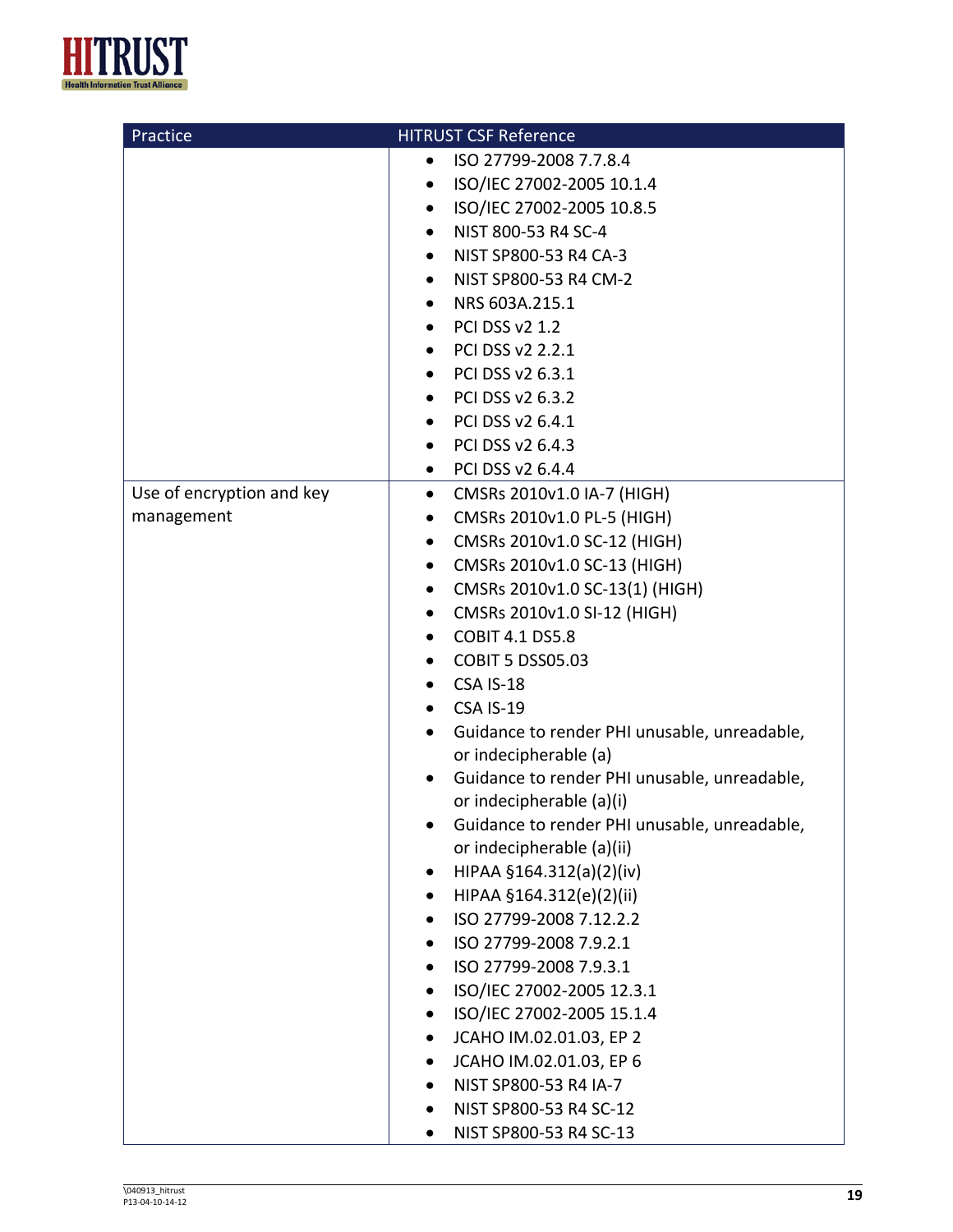

| Practice               | <b>HITRUST CSF Reference</b>                               |
|------------------------|------------------------------------------------------------|
|                        | NIST SP800-53 R4 SI-12<br>$\bullet$                        |
|                        | NRS 603A.210.1                                             |
|                        | NRS 603A.215.1                                             |
|                        | NRS 603A.215.2.a                                           |
|                        | <b>PCI DSS v2 3.4</b><br>$\bullet$                         |
|                        | PCI DSS v2 3.4.1<br>$\bullet$                              |
|                        | PCI DSS v2 3.5.2                                           |
|                        | PCI DSS v2 3.6.6<br>$\bullet$                              |
|                        | Phase 1 CORE 102: Eligibility and Benefits<br>$\bullet$    |
|                        | Certification Policy v1.1.0 Subsection 3.3                 |
|                        | Phase 2 CORE 202: Certification Policy v2.1.0<br>$\bullet$ |
|                        | Subsection 3.3                                             |
|                        | TX Gen. Laws § 181.004(a)<br>$\bullet$                     |
| Identification and     | (State of Mass.) 201 CMR 17.04(2)(a)<br>$\bullet$          |
| authorization of users | (State of Mass.) 201 CMR 17.04(2)(b)<br>$\bullet$          |
| accessing systems      | (State of Mass.) 201 CMR 17.04(1)(a)<br>$\bullet$          |
|                        | (State of Mass.) 201 CMR 17.04(1)(d)<br>$\bullet$          |
|                        | (State of Mass.) 201 CMR 17.04(2)(b)<br>$\bullet$          |
|                        | 16 CFR Part §681 Appendix A III(b)<br>$\bullet$            |
|                        | CMSRs 2010v1.0 AC-17 (HIGH)<br>$\bullet$                   |
|                        | CMSRs 2010v1.0 AC-17(1) (HIGH)<br>٠                        |
|                        | CMSRs 2010v1.0 AC-17(3) (HIGH)<br>$\bullet$                |
|                        | CMSRs 2010v1.0 AC-17(4) (HIGH)<br>٠                        |
|                        | CMSRs 2010v1.0 AC-17(5) (HIGH)<br>$\bullet$                |
|                        | CMSRs 2010v1.0 AC-17(7) (HIGH)<br>٠                        |
|                        | CMSRs 2010v1.0 AC-18 (HIGH)<br>$\bullet$                   |
|                        | CMSRs 2010v1.0 AC-18(1) (HIGH)                             |
|                        | CMSRs 2010v1.0 AC-2 (HIGH)<br>$\bullet$                    |
|                        | CMSRs 2010v1.0 AC-2(3) (HIGH)                              |
|                        | CMSRs 2010v1.0 IA-1 (HIGH)                                 |
|                        | CMSRs 2010v1.0 IA-2 (HIGH)                                 |
|                        | CMSRs 2010v1.0 IA-2(8) (HIGH)                              |
|                        | CMSRs 2010v1.0 IA-4 (HIGH)                                 |
|                        | CMSRs 2010v1.0 IA-5 (HIGH)                                 |
|                        | CMSRs 2010v1.0 IA-5(2) (HIGH)                              |
|                        | CMSRs 2010v1.0 IA-5(3) (HIGH)                              |
|                        | CMSRs 2010v1.0 IA-8 (HIGH)                                 |
|                        | <b>COBIT 4.1 DS5.3</b>                                     |
|                        | <b>COBIT 4.1 DS5.4</b>                                     |
|                        | <b>COBIT 5 DSS05.03</b>                                    |
|                        | <b>COBIT 5 DSS05.04</b>                                    |
|                        | CSA IS-08                                                  |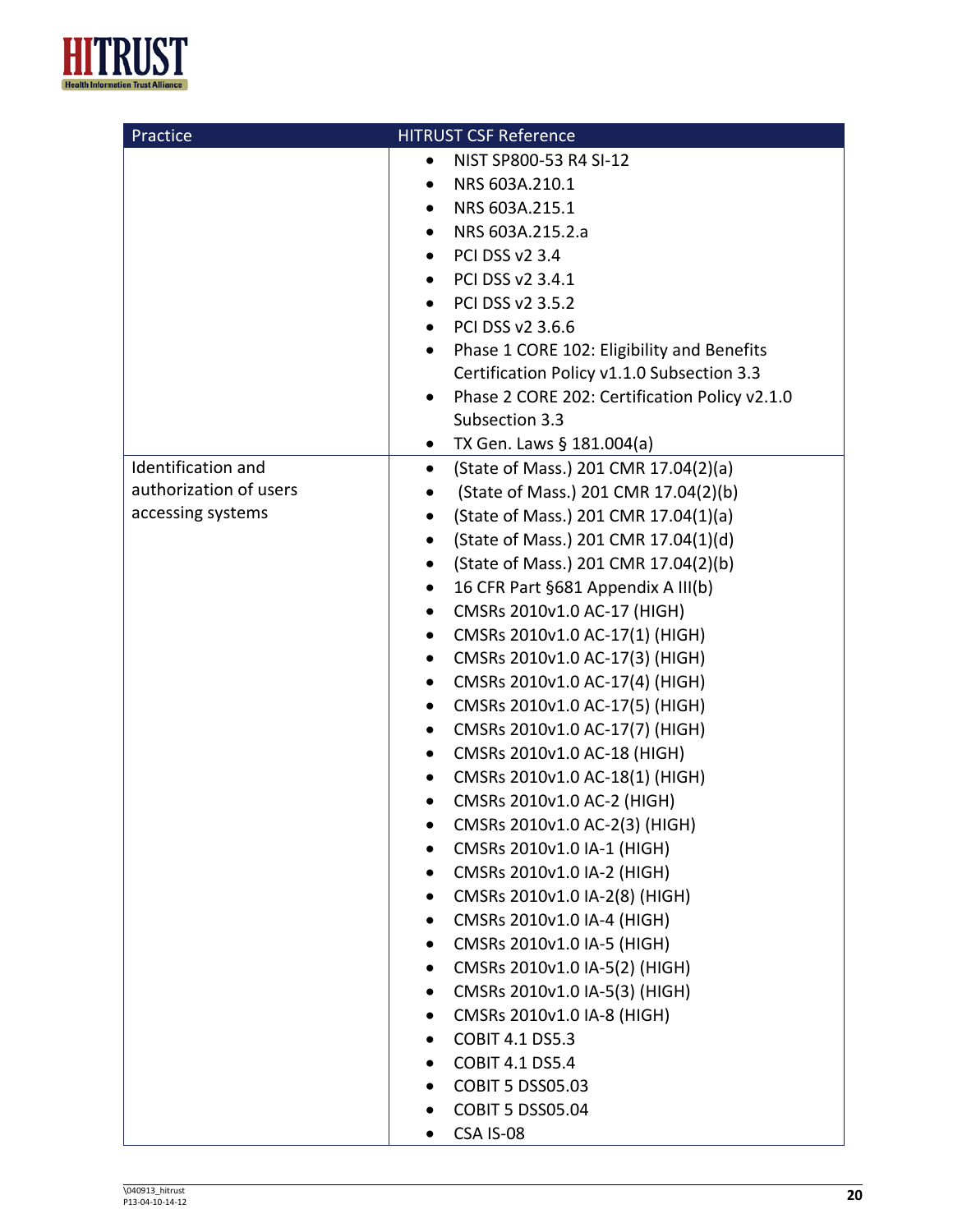

| Practice | <b>HITRUST CSF Reference</b>             |
|----------|------------------------------------------|
|          | CSA SA-07                                |
|          | HIPAA §164.308(a)(3)(i)<br>٠             |
|          | HIPAA §164.308(a)(3)(ii)(A)<br>$\bullet$ |
|          | HIPAA §164.308(a)(3)(ii)(B)<br>$\bullet$ |
|          | HIPAA §164.308(a)(4)(i)<br>$\bullet$     |
|          | HIPAA §164.308(a)(4)(ii)(B)<br>$\bullet$ |
|          | HIPAA §164.308(a)(4)(ii)(C)<br>$\bullet$ |
|          | HIPAA §164.308(a)(5)(ii)(C)<br>$\bullet$ |
|          | HIPAA §164.308(a)(5)(ii)(D)<br>$\bullet$ |
|          | HIPAA §164.310(c)<br>$\bullet$           |
|          | HIPAA §164.312(a)(2)(i)<br>$\bullet$     |
|          | HIPAA §164.312(a)(2)(ii)<br>$\bullet$    |
|          | HIPAA §164.312(d)<br>$\bullet$           |
|          | ISO 27799-2008 7.8.2.1<br>$\bullet$      |
|          | ISO 27799-2008 7.8.4<br>$\bullet$        |
|          | ISO 27799-2008 7.8.5.1<br>$\bullet$      |
|          | ISO/IEC 27002-2005 11.2.1<br>$\bullet$   |
|          | ISO/IEC 27002-2005 11.4.2<br>$\bullet$   |
|          | ISO/IEC 27002-2005 11.5.2<br>$\bullet$   |
|          | JCAHO IM.02.01.03, EP 5<br>$\bullet$     |
|          | NIST SP800-53 R4 AC-17<br>٠              |
|          | NIST SP800-53 R4 AC-17(1)<br>$\bullet$   |
|          | NIST SP800-53 R4 AC-17(3)<br>$\bullet$   |
|          | NIST SP800-53 R4 AC-17(4)<br>$\bullet$   |
|          | NIST SP800-53 R4 AC-18<br>٠              |
|          | NIST SP800-53 R4 AC-18(1)<br>٠           |
|          | NIST SP800-53 R4 AC-2<br>٠               |
|          | NIST SP800-53 R4 AC-2 (3)<br>٠           |
|          | NIST SP800-53 R4 IA-1                    |
|          | NIST SP800-53 R4 IA-2                    |
|          | NIST SP800-53 R4 IA-2(3)                 |
|          | NIST SP800-53 R4 IA-2(8)<br>$\bullet$    |
|          | NIST SP800-53 R4 IA-4                    |
|          | NIST SP800-53 R4 IA-5                    |
|          | NIST SP800-53 R4 IA-5(2)                 |
|          | NIST SP800-53 R4 IA-5(3)                 |
|          | NIST SP800-53 R4 IA-8                    |
|          | NRS 603A.215.1                           |
|          | PCI DSS v2 12.3.9                        |
|          | PCI DSS v2 12.5.4<br>$\bullet$           |
|          | <b>PCI DSS v2 2.3</b>                    |
|          | <b>PCI DSS v2 3.2</b><br>$\bullet$       |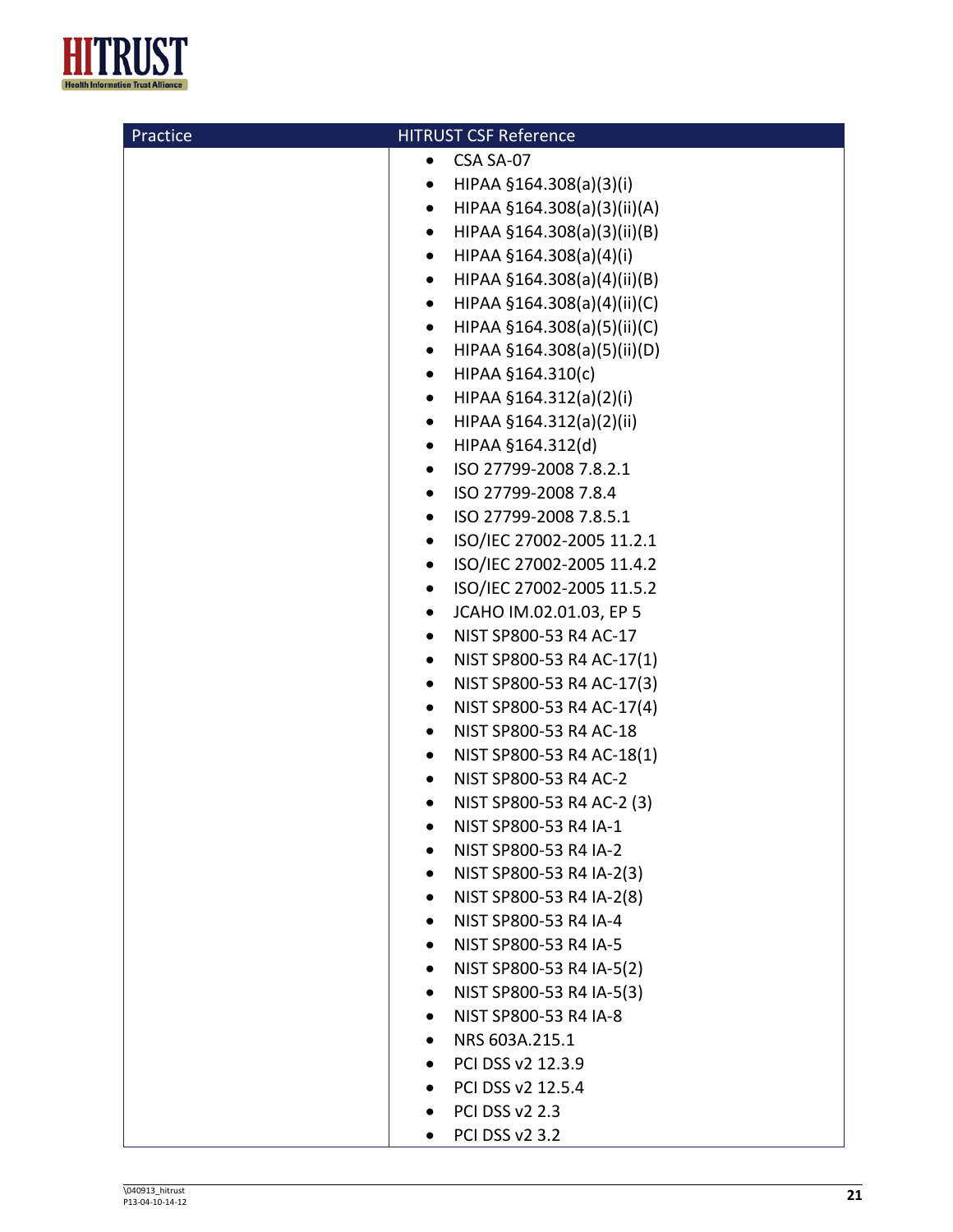

| Practice                 | <b>HITRUST CSF Reference</b>                            |
|--------------------------|---------------------------------------------------------|
|                          | <b>PCI DSS v2 8.1</b><br>$\bullet$                      |
|                          | <b>PCI DSS v2 8.2</b>                                   |
|                          | <b>PCI DSS v2 8.3</b>                                   |
|                          | PCI DSS v2 8.5.1<br>$\bullet$                           |
|                          | PCI DSS v2 8.5.4<br>$\bullet$                           |
|                          | PCI DSS v2 8.5.5<br>$\bullet$                           |
|                          | PCI DSS v2 8.5.6<br>$\bullet$                           |
|                          | PCI DSS v2 8.5.7                                        |
|                          | PCI DSS v2 8.5.8<br>$\bullet$                           |
|                          | Phase 1 CORE 102: Eligibility and Benefits<br>$\bullet$ |
|                          | Certification Policy v1.1.0 Subsection 3.3              |
|                          | Phase 1 CORE 153: Eligibility and Benefits<br>$\bullet$ |
|                          | Connectivity Rule v1.1.0 Subsection 5.1                 |
|                          | Phase 2 CORE 202: Certification Policy v2.1.0<br>٠      |
|                          | Subsection 3.3                                          |
|                          | TX Gen. Laws § 181.004(a)<br>$\bullet$                  |
| Asset identification and | CMSRs 2010v1.0 CM-8 (HIGH)<br>$\bullet$                 |
| management               | CMSRs 2010v1.0 CM-8(1) (HIGH)<br>$\bullet$              |
|                          | CMSRs 2010v1.0 CM-8(2) (HIGH)<br>$\bullet$              |
|                          | CMSRs 2010v1.0 CM-8(4) (HIGH)<br>$\bullet$              |
|                          | CMSRs 2010v1.0 CM-8(5) (HIGH)<br>$\bullet$              |
|                          | CMSRs 2010v1.0 RA-2 (HIGH)<br>$\bullet$                 |
|                          | CSA DG-01                                               |
|                          | CSA DG-02<br>$\bullet$                                  |
|                          | CSA FS-08<br>$\bullet$                                  |
|                          | HIPAA §164.308(a)(1)(ii)(A)<br>$\bullet$                |
|                          | HIPAA §164.308(a)(1)(ii)(B)<br>٠                        |
|                          | HIPAA §164.308(a)(1)(ii)(E)<br>$\bullet$                |
|                          | $HIPAA \$ §164.310(d)(1)                                |
|                          | HIPAA §164.310(d)(2)(iii)                               |
|                          | ISO 27799-2008 7.4.1<br>$\bullet$                       |
|                          | ISO 27799-2008 7.4.2.1                                  |
|                          | ISO/IEC 27002-2005 7.1.1                                |
|                          | ISO/IEC 27002-2005 7.1.2                                |
|                          | ISO/IEC 27002-2005 7.2.1<br>٠                           |
|                          | JCAHO IM.02.01.03, EP 5<br>٠                            |
|                          | NIST SP800-53 R4 CM-8                                   |
|                          | NIST SP800-53 R4 CM-8(1)                                |
|                          | NIST SP800-53 R4 CM-8(5)                                |
|                          | NIST SP800-53 R4 PM-5                                   |
|                          | NIST SP800-53 R4 RA-2                                   |
|                          | NRS 603A.215.1<br>$\bullet$                             |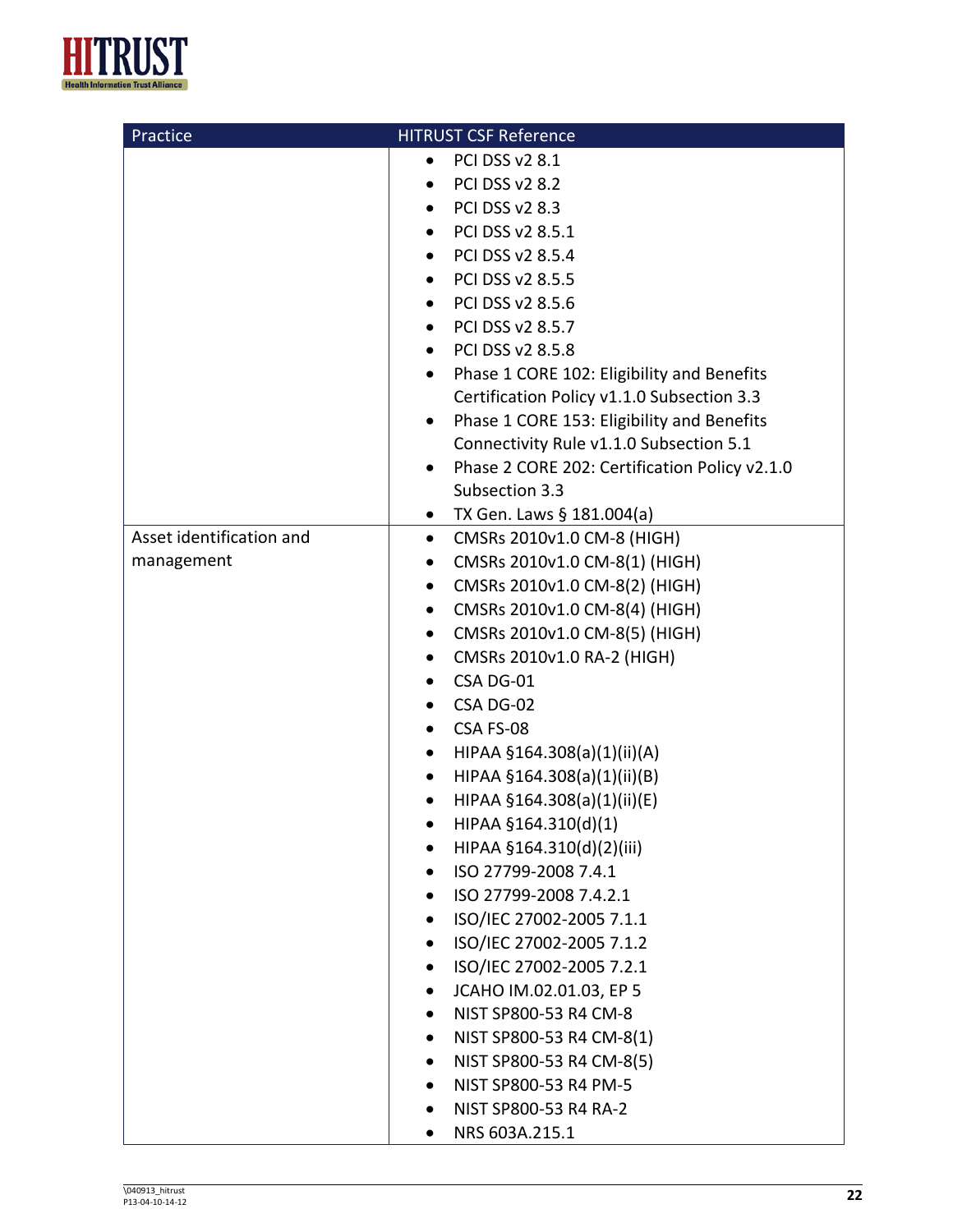

| Practice                | <b>HITRUST CSF Reference</b>                            |
|-------------------------|---------------------------------------------------------|
|                         | PCI DSS v2 12.3.3<br>$\bullet$                          |
|                         | PCI DSS v2 12.3.4                                       |
|                         | PCI DSS v2 9.9.1<br>$\bullet$                           |
|                         | Phase 1 CORE 102: Eligibility and Benefits<br>$\bullet$ |
|                         | Certification Policy v1.1.0 Subsection 3.3              |
|                         | Phase 2 CORE 202: Certification Policy v2.1.0           |
|                         | Subsection 3.3                                          |
|                         | TX Gen. Laws § 181.004(a)<br>$\bullet$                  |
| Monitoring and incident | (State of Mass.) 201 CMR 17.04(4)<br>$\bullet$          |
| detection tools and     | (State of Mass.) 201 CMR 17.03(2)(h)<br>$\bullet$       |
| capabilities            | 16 CFR Part §681 Appendix A III(b)<br>$\bullet$         |
|                         | 16 CFR Part §681.2 (e)(4)<br>$\bullet$                  |
|                         | CMSRs 2010v1.0 AU-6 (HIGH)<br>$\bullet$                 |
|                         | CMSRs 2010v1.0 AU-6(1) (HIGH)<br>٠                      |
|                         | CMSRs 2010v1.0 AU-7 (1) (HIGH)<br>$\bullet$             |
|                         | CMSRs 2010v1.0 AU-7 (HIGH)<br>$\bullet$                 |
|                         | CMSRs 2010v1.0 CA-3 (HIGH)<br>$\bullet$                 |
|                         | CMSRs 2010v1.0 SA-9 (HIGH)<br>$\bullet$                 |
|                         | CMSRs 2010v1.0 SC-8 (HIGH)<br>$\bullet$                 |
|                         | CMSRs 2010v1.0 SC-8(1) (HIGH)<br>$\bullet$              |
|                         | CMSRs 2010v1.0 SC-9 (HIGH)<br>$\bullet$                 |
|                         | CMSRs 2010v1.0 SC-9(1) (HIGH)<br>$\bullet$              |
|                         | CMSRs 2010v1.0 SI-4 (HIGH)<br>$\bullet$                 |
|                         | CMSRs 2010v1.0 SI-4(1) (HIGH)<br>$\bullet$              |
|                         | CMSRs 2010v1.0 SI-4(2) (HIGH)<br>$\bullet$              |
|                         | CMSRs 2010v1.0 SI-4(3) (HIGH)<br>$\bullet$              |
|                         | CMSRs 2010v1.0 SI-4(4) (HIGH)<br>$\bullet$              |
|                         | CMSRs 2010v1.0 SI-4(5) (HIGH)<br>٠                      |
|                         | CMSRs 2010v1.0 SI-4(6) (HIGH)                           |
|                         | <b>CSA IS-31</b>                                        |
|                         | CSA SA-14                                               |
|                         | HIPAA §164.213(c)(2)                                    |
|                         | HIPAA §164.308(a)(1)(ii)(D)                             |
|                         | HIPAA §164.308(a)(3)(ii)(A)                             |
|                         | HIPAA §164.308(a)(4)(i)                                 |
|                         | HIPAA §164.308(a)(4)(ii)(B)                             |
|                         | HIPAA §164.308(a)(5)(ii)(B)                             |
|                         | HIPAA §164.308(a)(5)(ii)(C)                             |
|                         | HIPAA §164.308(b)(1)                                    |
|                         | HIPAA §164.308(b)(4)                                    |
|                         | HIPAA §164.312(b)                                       |
|                         | HIPAA §164.312(c)(1)                                    |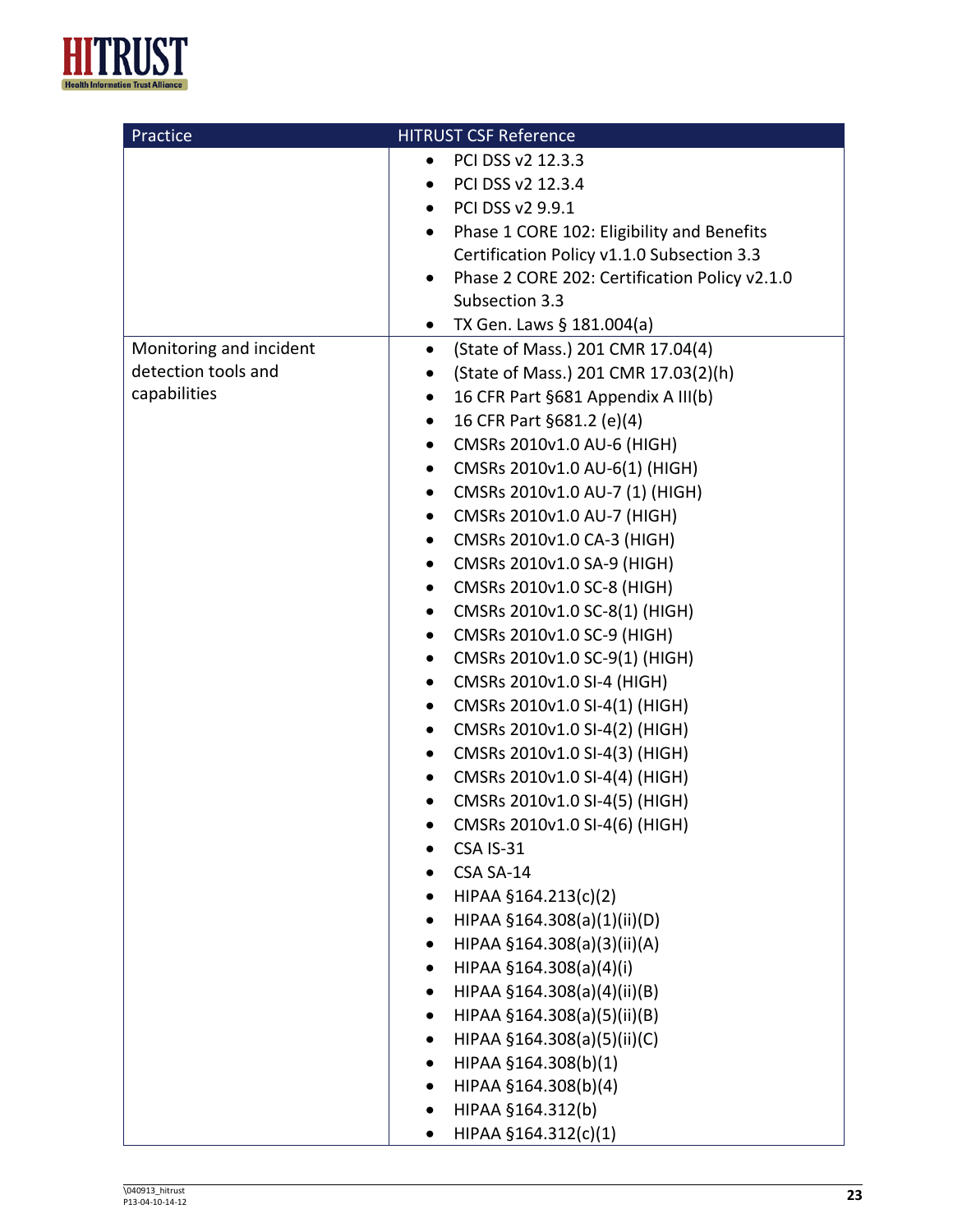

| Practice                       | <b>HITRUST CSF Reference</b>                  |
|--------------------------------|-----------------------------------------------|
|                                | HIPAA §164.312(e)(1)<br>٠                     |
|                                | HIPAA §164.312(e)(2)(i)<br>$\bullet$          |
|                                | HIPAA §164.312(e)(2)(ii)<br>$\bullet$         |
|                                | HIPAA §164.314(a)(1)<br>$\bullet$             |
|                                | HIPAA §164.314(a)(2)(ii)<br>$\bullet$         |
|                                | ISO 27799-2008 7.7.10.3<br>$\bullet$          |
|                                | ISO 27799-2008 7.7.6.2<br>$\bullet$           |
|                                | ISO/IEC 27002-2005 10.10.2<br>$\bullet$       |
|                                | ISO/IEC 27002-2005 10.6.2<br>$\bullet$        |
|                                | ISO/IEC 27002-2005 12.5.4<br>$\bullet$        |
|                                | NIST SP800-53 R4 AU-6<br>$\bullet$            |
|                                | NIST SP800-53 R4 AU-6 (1)<br>$\bullet$        |
|                                | NIST SP800-53 R4 AU-6 (9)<br>$\bullet$        |
|                                | NIST SP800-53 R4 AU-7<br>$\bullet$            |
|                                | NIST SP800-53 R4 AU-7 (1)<br>$\bullet$        |
|                                | NIST SP800-53 R4 CA-3<br>$\bullet$            |
|                                | NIST SP800-53 R4 SA-9<br>$\bullet$            |
|                                | NIST SP800-53 R4 SC-8<br>$\bullet$            |
|                                | NIST SP800-53 R4 SC-8(1)<br>$\bullet$         |
|                                | NIST SP800-53 R4 SC-9<br>$\bullet$            |
|                                | NIST SP800-53 R4 SC-9(1)<br>$\bullet$         |
|                                | NIST SP800-53 R4 SI-4<br>$\bullet$            |
|                                | NIST SP800-53 R4 SI-4(2)<br>$\bullet$         |
|                                | NIST SP800-53 R4 SI-4(4)<br>$\bullet$         |
|                                | NIST SP800-53 R4 SI-4(5)<br>$\bullet$         |
|                                | NIST SP800-53 R4 SI-4(6)<br>$\bullet$         |
|                                | NRS 603A.215.1                                |
|                                | PCI DSS v2 10.6<br>$\bullet$                  |
|                                | PCI DSS v2 11.5                               |
|                                | Phase 1 CORE 102: Eligibility and Benefits    |
|                                | Certification Policy v1.1.0 Subsection 3.3    |
|                                | Phase 2 CORE 202: Certification Policy v2.1.0 |
|                                | Subsection 3.3                                |
|                                | TX Gen. Laws § 181.004(a)                     |
| Incident handling policies and | (State of Texas) HB 300 521.053(b)            |
| procedures                     | (State of Texas) HB 300 521.053(b-1)          |
|                                | (State of Mass.) 201 CMR 17.03(2)(j)          |
|                                | 16 CFR Part §681 Appendix A II(c)             |
|                                | 16 CFR Part §681 Appendix A IV(a)             |
|                                | 16 CFR Part §681 Appendix A IV(b)             |
|                                | 16 CFR Part §681 Appendix A IV(c)             |
|                                | 16 CFR Part §681 Appendix A IV(d)             |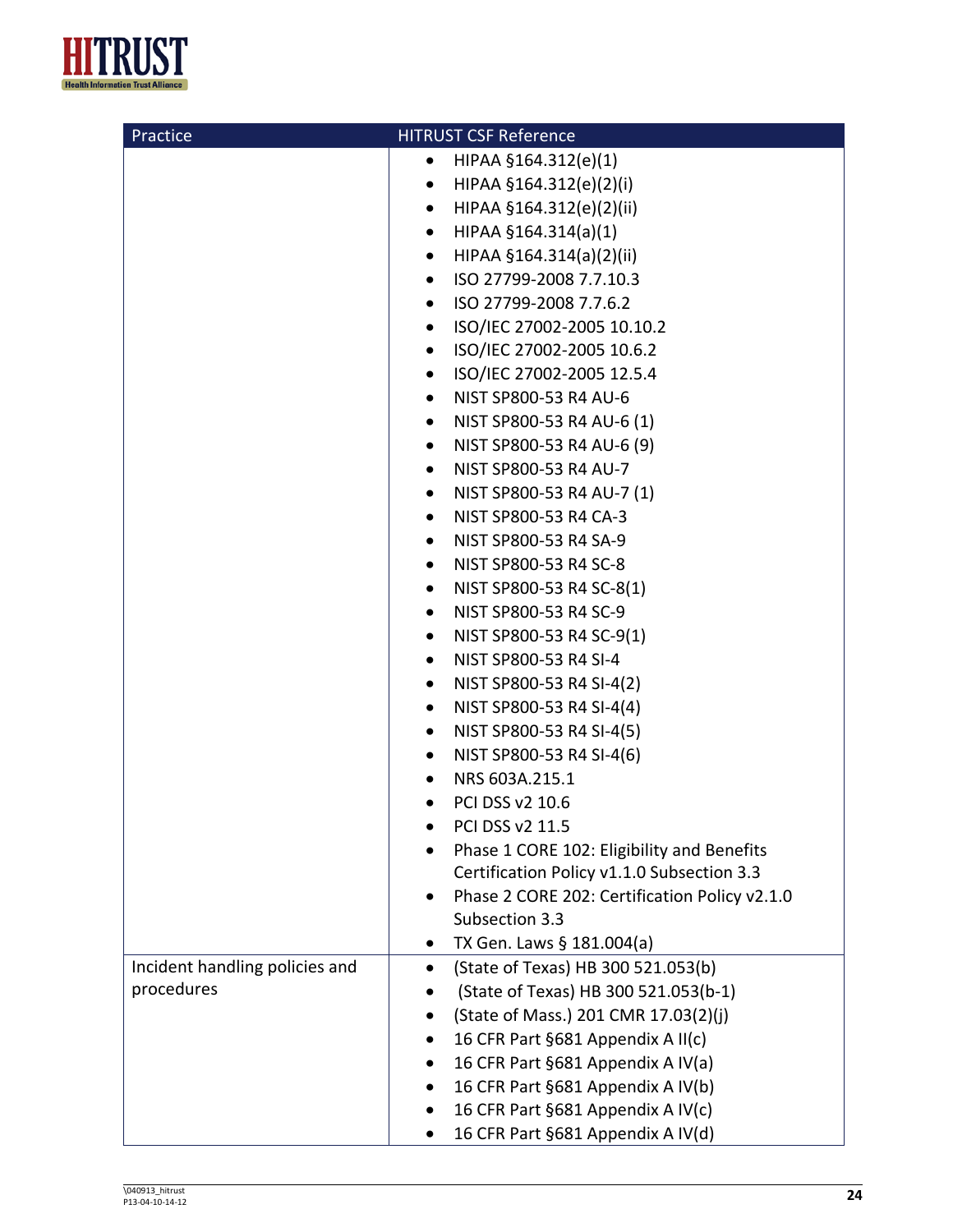

| Practice | <b>HITRUST CSF Reference</b>                     |
|----------|--------------------------------------------------|
|          | 16 CFR Part §681 Appendix A IV(e)<br>٠           |
|          | 16 CFR Part §681 Appendix A IV(f)<br>$\bullet$   |
|          | 16 CFR Part §681 Appendix A IV(g)<br>$\bullet$   |
|          | 16 CFR Part §681 Appendix A IV(h)<br>$\bullet$   |
|          | 16 CFR Part §681 Appendix A IV(i)<br>$\bullet$   |
|          | CMSRs 2010v1.0 IR-1 (HIGH)<br>$\bullet$          |
|          | CMSRs 2010v1.0 IR-3 (HIGH)<br>$\bullet$          |
|          | CMSRs 2010v1.0 IR-3(1) (HIGH)<br>$\bullet$       |
|          | CMSRs 2010v1.0 IR-4 (HIGH)<br>$\bullet$          |
|          | CMSRs 2010v1.0 IR-4(1) (HIGH)<br>$\bullet$       |
|          | CMSRs 2010v1.0 IR-5 (HIGH)<br>$\bullet$          |
|          | CMSRs 2010v1.0 IR-5(1) (HIGH)<br>$\bullet$       |
|          | CMSRs 2010v1.0 IR-6 (HIGH)<br>$\bullet$          |
|          | CMSRs 2010v1.0 IR-6(1) (HIGH)<br>$\bullet$       |
|          | CMSRs 2010v1.0 IR-7 (HIGH)<br>$\bullet$          |
|          | CMSRs 2010v1.0 IR-7(1) (HIGH)<br>$\bullet$       |
|          | CMSRs 2010v1.0 IR-8 (HIGH)<br>$\bullet$          |
|          | CMSRs 2010v1.0 PL-4 (HIGH)<br>$\bullet$          |
|          | CMSRs 2010v1.0 SI-2 (HIGH)<br>$\bullet$          |
|          | CMSRs 2010v1.0 SI-4 (HIGH)<br>$\bullet$          |
|          | CMSRs 2010v1.0 SI-5 (HIGH)<br>$\bullet$          |
|          | <b>COBIT 4.1 DS5.6</b><br>$\bullet$              |
|          | <b>COBIT 5 DSS02.01</b><br>$\bullet$             |
|          | CSA IS-22<br>$\bullet$                           |
|          | CSA IS-23<br>$\bullet$                           |
|          | CSA IS-24<br>٠                                   |
|          | CSA IS-25<br>$\bullet$                           |
|          | HIPAA §164.308(a)(1)(ii)(D)<br>٠                 |
|          | HIPAA §164.308(a)(5)(ii)(A)                      |
|          | HIPAA §164.308(a)(5)(ii)(B)                      |
|          | HIPAA §164.308(a)(6)(i)<br>٠                     |
|          | HIPAA §164.308(a)(6)(ii)<br>٠                    |
|          | HIPAA §164.314(a)(2)(i)<br>$\bullet$             |
|          | HITECH Act, Subpart D 164.404(a)(1)<br>٠         |
|          | HITECH Act, Subpart D 164.404(a)(2)<br>$\bullet$ |
|          | HITECH Act, Subpart D 164.404(b)<br>$\bullet$    |
|          | HITECH Act, Subpart D 164.404(c)(1)<br>$\bullet$ |
|          | HITECH Act, Subpart D 164.404(c)(2)<br>$\bullet$ |
|          | HITECH Act, Subpart D 164.404(d)(1)<br>$\bullet$ |
|          | HITECH Act, Subpart D 164.404(d)(2)<br>$\bullet$ |
|          | HITECH Act, Subpart D 164.404(d)(3)<br>٠         |
|          | HITECH Act, Subpart D 164.406(a)                 |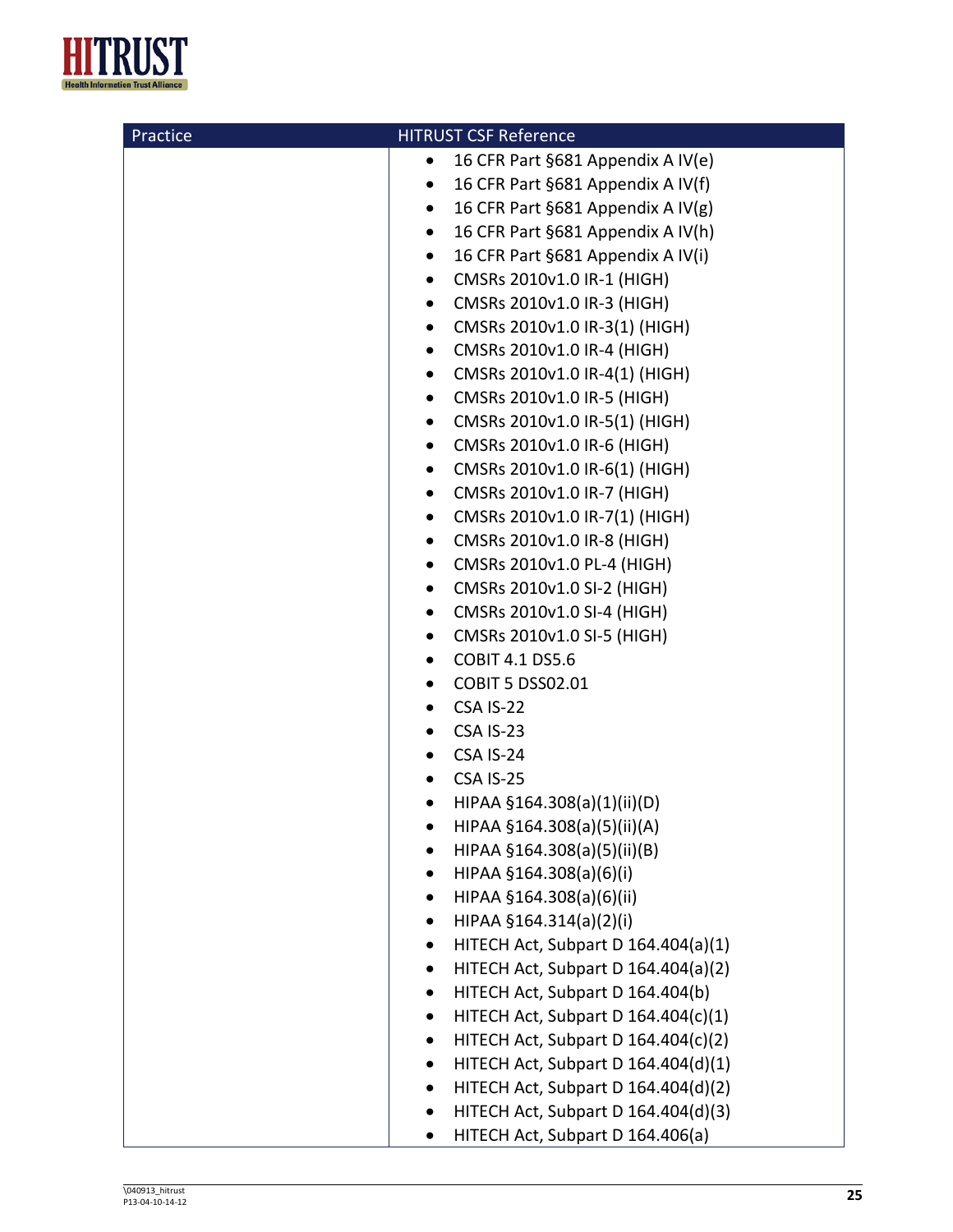

| Practice | <b>HITRUST CSF Reference</b>                       |
|----------|----------------------------------------------------|
|          | HITECH Act, Subpart D 164.406(b)<br>$\bullet$      |
|          | HITECH Act, Subpart D 164.406(c)<br>$\bullet$      |
|          | HITECH Act, Subpart D 164.408(a)<br>$\bullet$      |
|          | HITECH Act, Subpart D 164.408(b)<br>$\bullet$      |
|          | HITECH Act, Subpart D 164.408(c)<br>$\bullet$      |
|          | HITECH Act, Subpart D 164.410(a)(1)<br>$\bullet$   |
|          | HITECH Act, Subpart D 164.410(a)(2)<br>$\bullet$   |
|          | HITECH Act, Subpart D 164.410(b)<br>$\bullet$      |
|          | HITECH Act, Subpart D $164.410(c)(1)$<br>$\bullet$ |
|          | HITECH Act, Subpart D $164.410(c)(2)$<br>$\bullet$ |
|          | HITECH Act, Subpart D 164.412<br>$\bullet$         |
|          | HITECH Act, Subpart D 164.414(b)<br>$\bullet$      |
|          | ISO 27799-2008 7.10.1<br>$\bullet$                 |
|          | ISO 27799-2008 7.10.2.1<br>$\bullet$               |
|          | ISO 27799-2008 7.10.2.2<br>$\bullet$               |
|          | ISO 27799-2008 7.10.2.3<br>٠                       |
|          | ISO/IEC 27002-2005 13.1.1<br>$\bullet$             |
|          | ISO/IEC 27002-2005 13.1.2<br>$\bullet$             |
|          | ISO/IEC 27002-2005 13.2.1<br>$\bullet$             |
|          | ISO/IEC 27002-2005 13.2.2<br>$\bullet$             |
|          | ISO/IEC 27002-2005 13.2.3<br>$\bullet$             |
|          | NIST SP800-53 R4 IR-1<br>$\bullet$                 |
|          | NIST SP800-53 R4 IR-3<br>$\bullet$                 |
|          | NIST SP800-53 R4 IR-3(2)<br>$\bullet$              |
|          | NIST SP800-53 R4 IR-4<br>$\bullet$                 |
|          | NIST SP800-53 R4 IR-4(1)<br>$\bullet$              |
|          | NIST SP800-53 R4 IR-5<br>$\bullet$                 |
|          | NIST SP800-53 R4 IR-6<br>$\bullet$                 |
|          | NIST SP800-53 R4 IR-6(1)                           |
|          | NIST SP800-53 R4 IR-7                              |
|          | NIST SP800-53 R4 IR-7(1)<br>$\bullet$              |
|          | NIST SP800-53 R4 IR-8<br>٠                         |
|          | NIST SP800-53 R4 PL-4<br>$\bullet$                 |
|          | NIST SP800-53 R4 PM-12<br>$\bullet$                |
|          | NIST SP800-53 R4 SI-2                              |
|          | NIST SP800-53 R4 SI-4<br>$\bullet$                 |
|          | NIST SP800-53 R4 SI-5                              |
|          | NRS 603A.215.1                                     |
|          | NRS 603A.220.1                                     |
|          | NRS 603A.220.2                                     |
|          | NRS 603A.220.3<br>$\bullet$                        |
|          | NRS 603A.220.4.a                                   |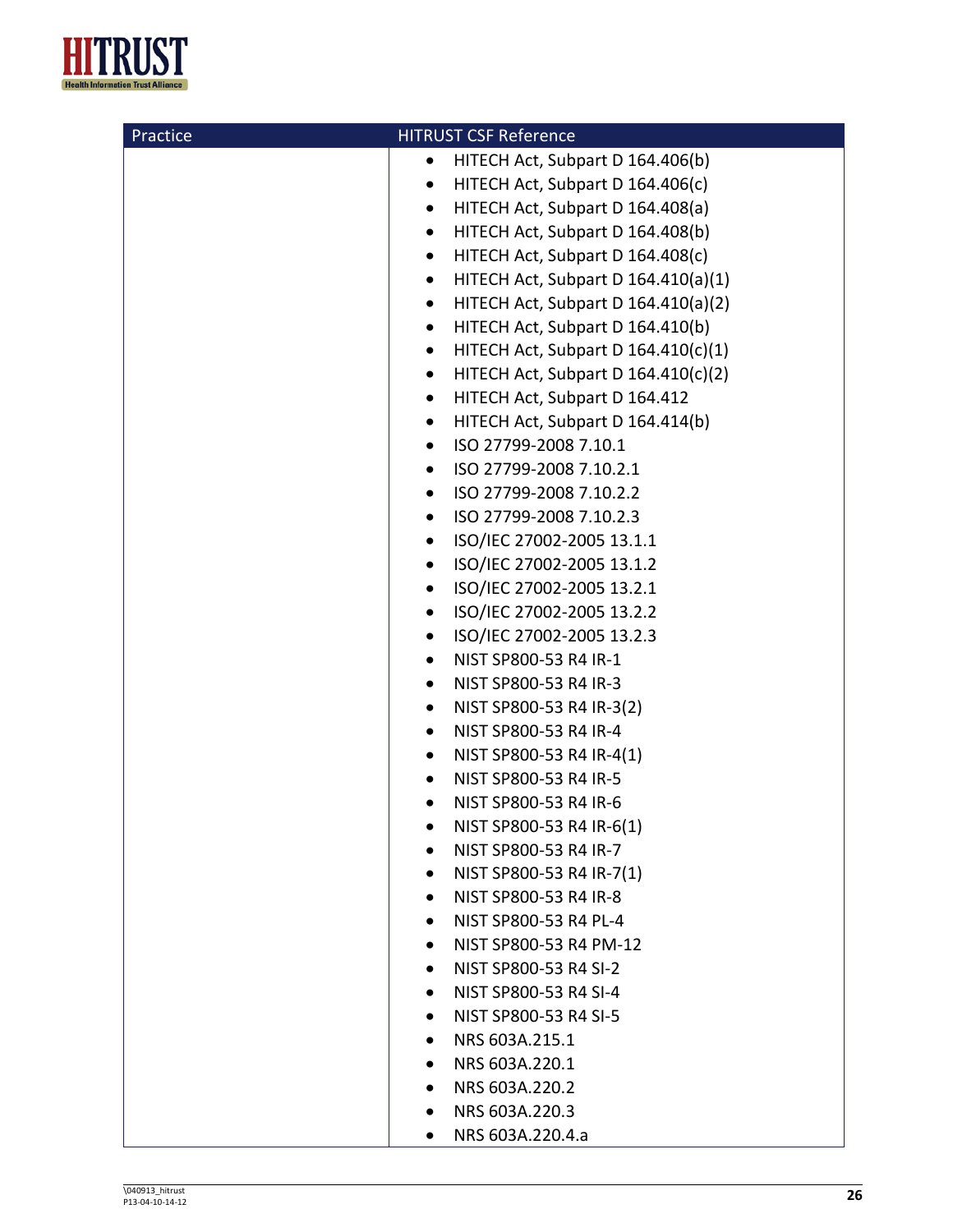

| Practice                  | <b>HITRUST CSF Reference</b>                            |
|---------------------------|---------------------------------------------------------|
|                           | NRS 603A.220.4.b<br>٠                                   |
|                           | NRS 603A.220.4.c.1<br>$\bullet$                         |
|                           | NRS 603A.220.4.c.2<br>$\bullet$                         |
|                           | NRS 603A.220.4.c.3<br>$\bullet$                         |
|                           | NRS 603A.220.6<br>$\bullet$                             |
|                           | PCI DSS v2 12.5.2<br>$\bullet$                          |
|                           | PCI DSS v2 12.5.3<br>$\bullet$                          |
|                           | PCI DSS v2 12.9<br>$\bullet$                            |
|                           | PCI DSS v2 12.9.1<br>$\bullet$                          |
|                           | PCI DSS v2 12.9.2                                       |
|                           | PCI DSS v2 12.9.3                                       |
|                           | PCI DSS v2 12.9.4<br>$\bullet$                          |
|                           | PCI DSS v2 12.9.5<br>$\bullet$                          |
|                           | PCI DSS v2 12.9.6                                       |
|                           | <b>PCI DSS v2 A.1.4</b><br>$\bullet$                    |
|                           | Phase 1 CORE 102: Eligibility and Benefits<br>$\bullet$ |
|                           | Certification Policy v1.1.0 Subsection 3.3              |
|                           | Phase 2 CORE 202: Certification Policy v2.1.0           |
|                           | Subsection 3.3                                          |
|                           | TX Gen. Laws § 181.004(a)<br>$\bullet$                  |
| Mission/system resiliency | (State of Mass.) 201 CMR 17.04(6)<br>$\bullet$          |
| practices                 | CMSRs 2010v1.0 CM-7 (HIGH)<br>$\bullet$                 |
|                           | CMSRs 2010v1.0 CP-1 (HIGH)<br>$\bullet$                 |
|                           | CMSRs 2010 v1.0 CP-2 (HIGH)<br>$\bullet$                |
|                           | CMSRs 2010 v1.0 CP-2 (1) (HIGH)<br>$\bullet$            |
|                           | CMSRs 2010 v1.0 CP-2 (2) (HIGH)<br>$\bullet$            |
|                           | CMSRs 2010 v1.0 CP-2 (3) (HIGH)<br>$\bullet$            |
|                           | CMSRs 2010 v1.0 CP-4 (4) (HIGH)<br>$\bullet$            |
|                           | CMSRs 2010 v1.0 CP-6 (HIGH)                             |
|                           | CMSRs 2010 v1.0 CP-6 (1) (HIGH)                         |
|                           | CMSRs 2010 v1.0 CP-6 (2) (HIGH)<br>$\bullet$            |
|                           | CMSRs 2010 v1.0 CP-6 (3) (HIGH)                         |
|                           | CMSRs 2010 v1.0 CP-7 (HIGH)                             |
|                           | CMSRs 2010 v1.0 CP-7 (1) (HIGH)                         |
|                           | CMSRs 2010 v1.0 CP-7 (2) (HIGH)<br>٠                    |
|                           | CMSRs 2010 v1.0 CP-7 (3) (HIGH)<br>٠                    |
|                           | CMSRs 2010 v1.0 CP-7 (4) (HIGH)<br>٠                    |
|                           | CMSRs 2010 v1.0 CP-7 (5) (HIGH)                         |
|                           | CMSRs 2010v1.0 CP-8 (HIGH)                              |
|                           | CMSRs 2010v1.0 CP-8 (1) (HIGH)                          |
|                           | CMSRs 2010v1.0 CP-8 (2) (HIGH)                          |
|                           | CMSRs 2010v1.0 CP-8 (3) (HIGH)<br>٠                     |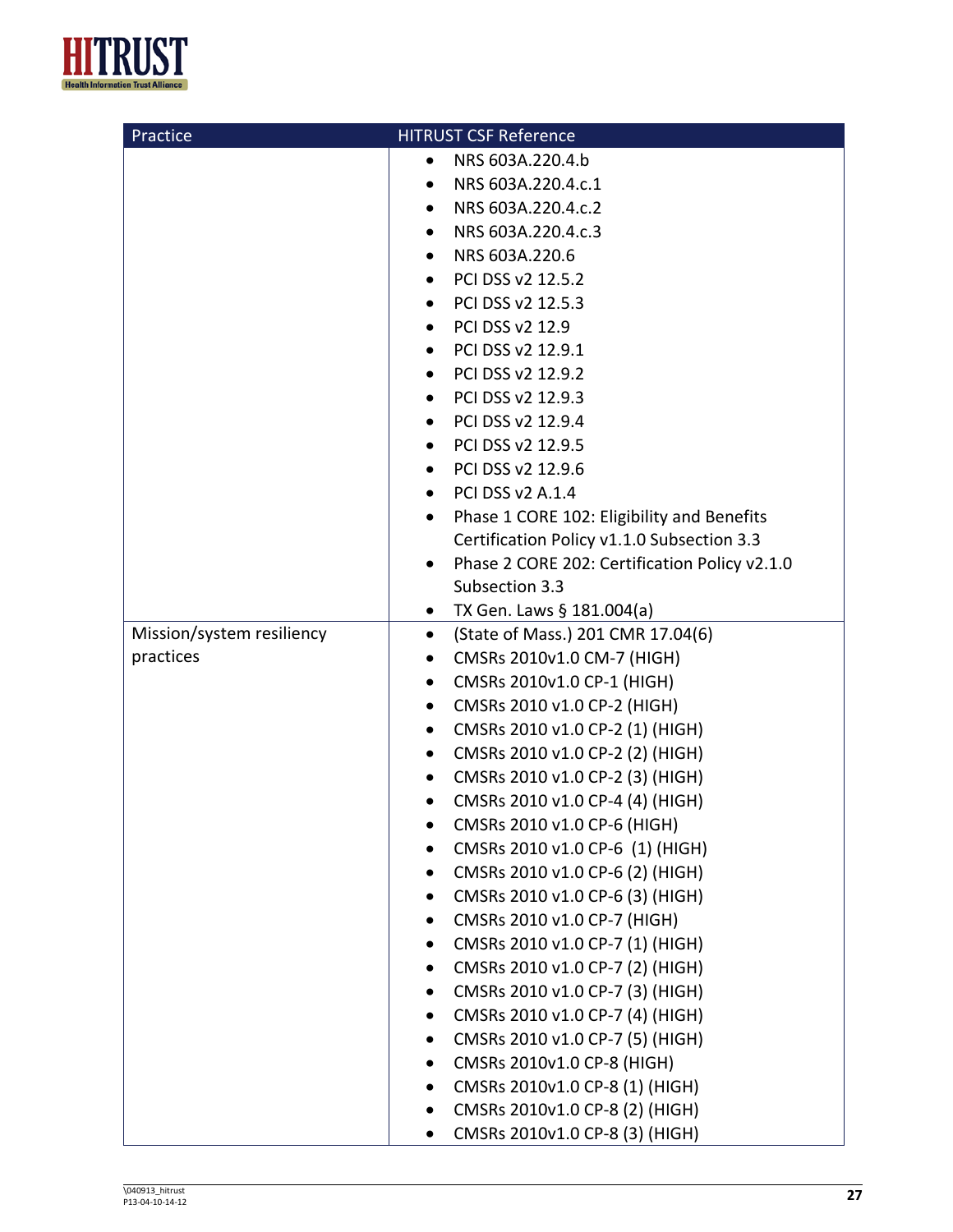

| Practice | <b>HITRUST CSF Reference</b>                 |
|----------|----------------------------------------------|
|          | CMSRs 2010v1.0 CP-8 (4) (HIGH)<br>$\bullet$  |
|          | CMSRs 2010 v1.0 CP-9 (HIGH)<br>$\bullet$     |
|          | CMSRs 2010 v1.0 CP-9 (2) (HIGH)<br>$\bullet$ |
|          | CMSRs 2010v1.0 CP-10 (HIGH)<br>$\bullet$     |
|          | CMSRs 2010v1.0 CP-10 (2) (HIGH)<br>$\bullet$ |
|          | CMSRs 2010v1.0 CP-10 (3) (HIGH)<br>$\bullet$ |
|          | CMSRs 2010v1.0 CP-10 (4) (HIGH)<br>$\bullet$ |
|          | CSA DG-04<br>$\bullet$                       |
|          | CSA RS-01<br>$\bullet$                       |
|          | CSA RS-02<br>$\bullet$                       |
|          | HIPAA §164.308(a)(7)(i)<br>$\bullet$         |
|          | HIPAA §164.308(a)(7)(ii)(A)<br>$\bullet$     |
|          | HIPAA §164.308(a)(7)(ii)(B)<br>$\bullet$     |
|          | HIPAA §164.308(a)(7)(ii)(C)<br>$\bullet$     |
|          | HIPAA §164.308(a)(7)(ii)(D)<br>$\bullet$     |
|          | HIPAA §164.308(a)(7)(ii)(E)<br>$\bullet$     |
|          | HIPAA §164.310(a)(2)(i)<br>$\bullet$         |
|          | HIPAA §164.310(a)(2)(ii)<br>$\bullet$        |
|          | HIPAA §164.310(d)(2)(iv)<br>$\bullet$        |
|          | HIPAA §164.310(d)(2)(v)<br>$\bullet$         |
|          | HIPAA §164.312(c)(1)<br>$\bullet$            |
|          | HIPAA §164.312(c)(2)(ii)<br>$\bullet$        |
|          | ISO 27799-2008 7.9.5<br>$\bullet$            |
|          | ISO/IEC 27002-2005 10.5.1<br>$\bullet$       |
|          | ISO/IEC 27002-2005 12.6.1<br>$\bullet$       |
|          | ISO/IEC 27002-2005 14.1.3<br>$\bullet$       |
|          | ISO 27799-2008 7.7.5<br>$\bullet$            |
|          | ISO 27799-2008 7.11<br>$\bullet$             |
|          | JCAHO IM.01.01.03 EP 2                       |
|          | JCAHO IM.01.01.03 EP 3                       |
|          | JCAHO IM.01.01.03 EP 4                       |
|          | NIST SP800-53 R4 CM-7<br>$\bullet$           |
|          | NIST SP800-53 R4 CP-1<br>$\bullet$           |
|          | NIST SP800-53 R4 CP-2                        |
|          | NIST SP800-53 R4 CP-2 (1)<br>$\bullet$       |
|          | NIST SP800-53 R4 CP-2 (2)<br>$\bullet$       |
|          | NIST SP800-53 R4 CP-2 (3)<br>$\bullet$       |
|          | NIST SP800-53 R4 CP-2 (8)<br>$\bullet$       |
|          | NIST SP800-53 R4 CP-6<br>$\bullet$           |
|          | NIST SP800-53 R4 CP-6 (1)<br>$\bullet$       |
|          | NIST SP800-53 R4 CP-6 (3)<br>٠               |
|          | NIST SP800-53 R4 CP-7<br>$\bullet$           |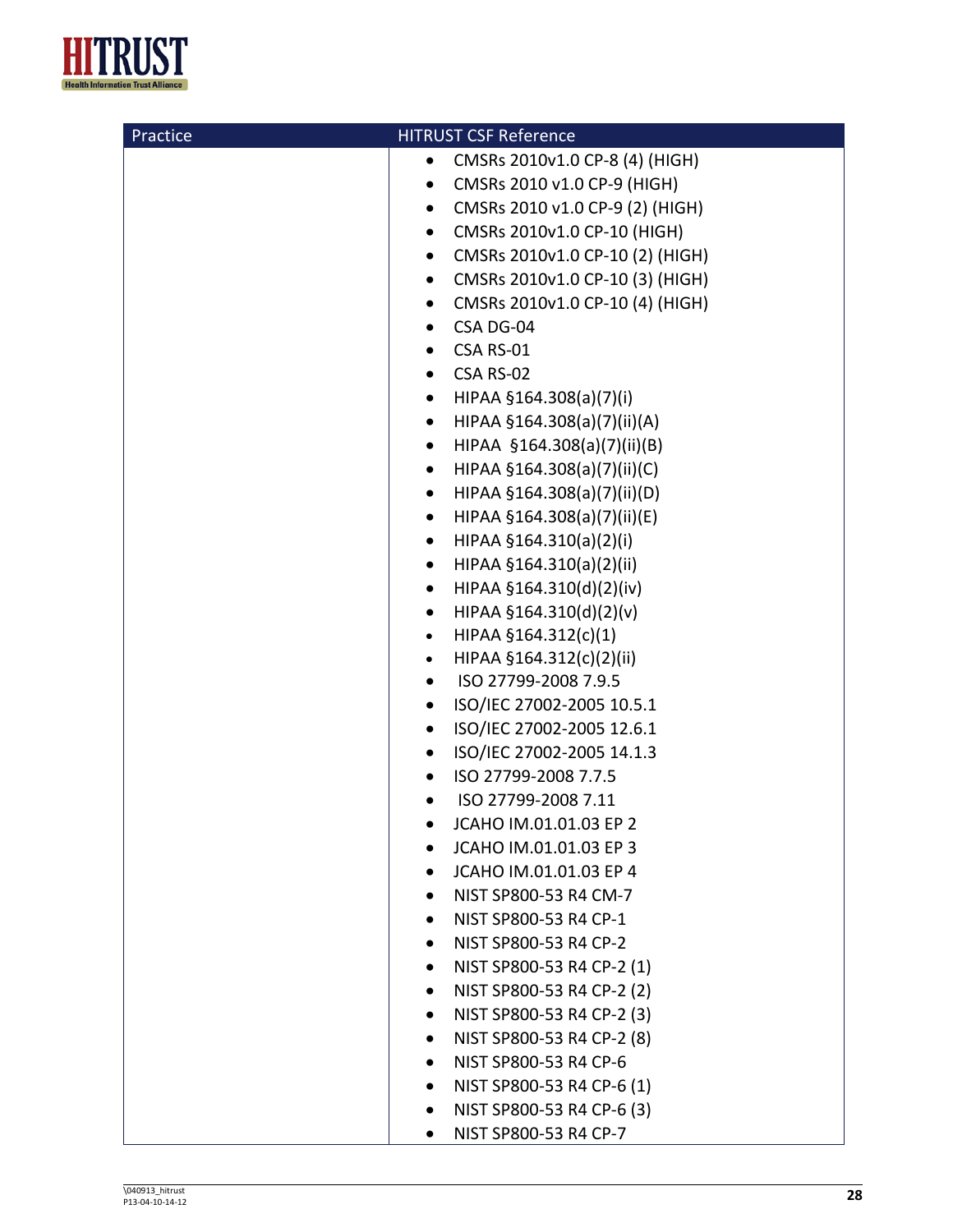

| Practice                          | <b>HITRUST CSF Reference</b>                                 |
|-----------------------------------|--------------------------------------------------------------|
|                                   | NIST SP800-53 R4 CP-7 (1)<br>$\bullet$                       |
|                                   | NIST SP800-53 R4 CP-7 (2)<br>$\bullet$                       |
|                                   | NIST SP800-53 R4 CP-7 (3)<br>$\bullet$                       |
|                                   | NIST SP800-53 R4 CP-8<br>$\bullet$                           |
|                                   | NIST SP800-53 R4 CP-8 (1)<br>$\bullet$                       |
|                                   | NIST SP800-53 R4 CP-8 (2)<br>$\bullet$                       |
|                                   | NIST SP800-53 R4 CP-9<br>$\bullet$                           |
|                                   | NIST SP800-53 R4 CP-10<br>$\bullet$                          |
|                                   | NIST SP800-53 R4 CP-10 (2)<br>$\bullet$                      |
|                                   | NIST SP800-53 R4 CP-10 (3)<br>$\bullet$                      |
|                                   | NIST SP800-53 R4 RA-5<br>$\bullet$                           |
|                                   | NIST SP800-53 R4 RA-5(1)<br>$\bullet$                        |
|                                   | NIST SP800-53 R4 PM-8<br>$\bullet$                           |
|                                   | NIST SP800-53 R4 SI-2<br>$\bullet$                           |
|                                   | NRS 603A.215.1<br>$\bullet$                                  |
|                                   | PCI DSS v2 11.2<br>$\bullet$                                 |
|                                   | PCI DSS v2 11.2.1                                            |
|                                   | PCI DSS v2 11.2.2<br>$\bullet$                               |
|                                   | PCI DSS v2 11.2.3<br>$\bullet$                               |
|                                   | PCI DSS v2 12.9.1                                            |
|                                   | $\bullet$ PCI DSS v2 2.2                                     |
|                                   | $\bullet$ PCI DSS v2 6.2                                     |
|                                   | PCI DSS v2 6.4.5<br>$\bullet$                                |
|                                   | PCI DSS v2 6.4.5.1<br>$\bullet$                              |
|                                   | PCI DSS v2 6.4.5.2<br>$\bullet$                              |
|                                   | PCI DSS v2 6.4.5.3                                           |
|                                   | PCI DSS v2 6.4.5.4                                           |
|                                   | $\bullet$ PCI DSS v2 9.5                                     |
|                                   | Phase 1 CORE 102: Eligibility and Benefits                   |
|                                   | Certification Policy v1.1.0 Subsection 3.3                   |
|                                   | Phase 2 CORE 202: Certification Policy v2.1.0                |
|                                   | Subsection 3.3                                               |
|                                   | TX Gen. Laws § 181.004(a).                                   |
| Security engineering<br>practices | CMSRs 2010v1.0 SA-1 (HIGH)<br>٠<br>CMSRs 2010v1.0 SA-3 (HIGH |
|                                   | CMSRs 2010v1.0 SA-4 (1) (HIGH)                               |
|                                   | CMSRs 2010v1.0 SA-4 (2) (HIGH)                               |
|                                   | CMSRs 2010v1.0 SA-4 (3) (HIGH)                               |
|                                   | CSA IS-04                                                    |
|                                   | ISO/IEC 27002-2005 12.1.1                                    |
|                                   | HIPAA §164.314(a)(2)(i)                                      |
|                                   | NIST SP800-53 R4 SA-1                                        |
|                                   |                                                              |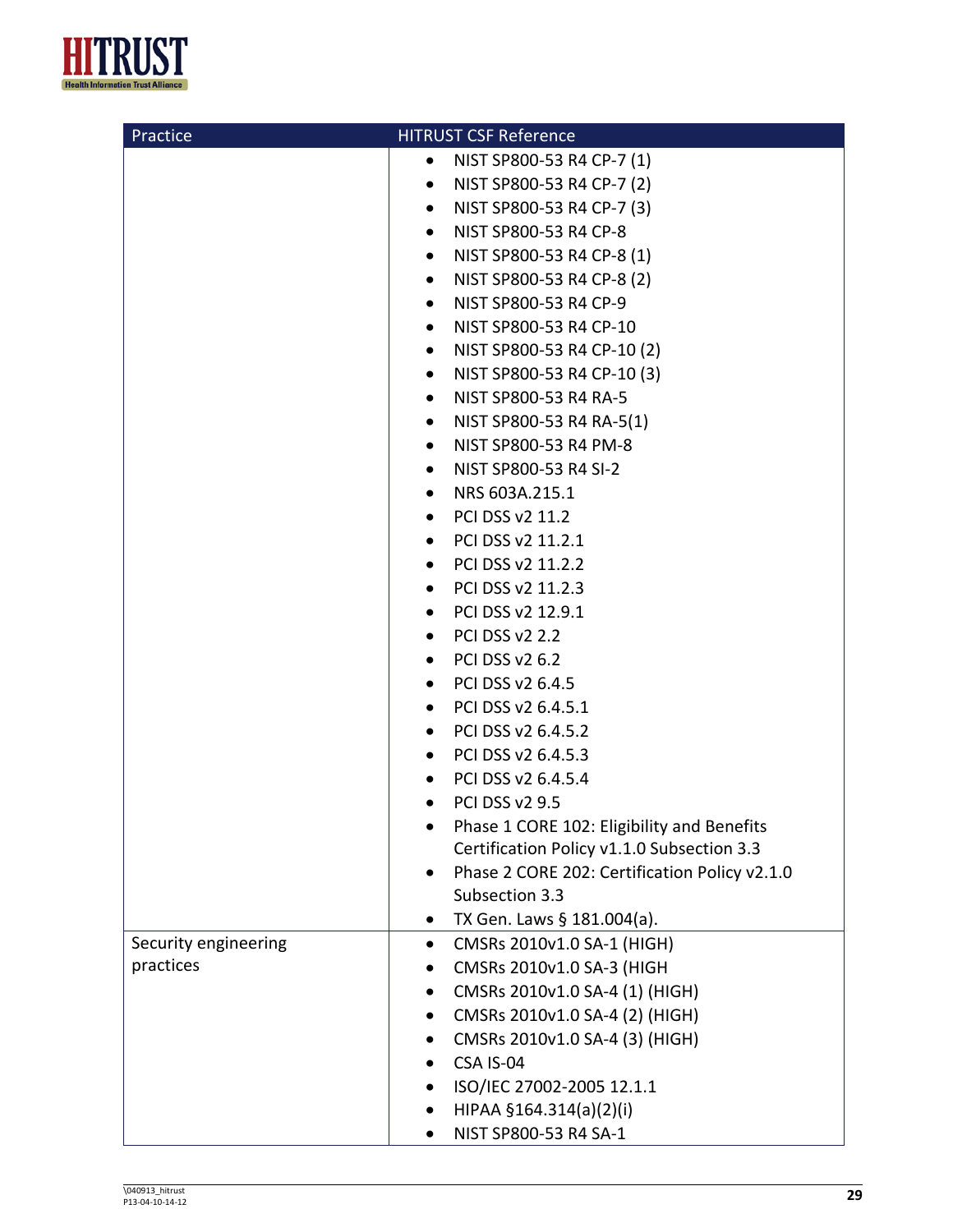

| Practice                                  | <b>HITRUST CSF Reference</b>                                                                                                                                                                                                                                                                                                                                                                                                                                                                                                                                           |
|-------------------------------------------|------------------------------------------------------------------------------------------------------------------------------------------------------------------------------------------------------------------------------------------------------------------------------------------------------------------------------------------------------------------------------------------------------------------------------------------------------------------------------------------------------------------------------------------------------------------------|
|                                           | NIST SP800-53 R4 SA-3<br>$\bullet$<br>NIST SP800-53 R4 SA-4 (1)<br>$\bullet$<br>NIST SP800-53 R4 SA-4 (4)<br>$\bullet$<br>NIST SP800-53 R4 PM-7<br>NRS 603A.214.1.<br>$\bullet$<br>$\bullet$ PCI-DSS v2 6.3                                                                                                                                                                                                                                                                                                                                                            |
| Privacy and civil liberties<br>protection | • CMSRs 2010v1.0 PL-5 (HIGH)<br>CMSRs 2010v1.0 SI-12 (HIGH)<br>٠<br>CSA IS-18<br>$\bullet$<br>Guidance to render PHI unusable, unreadable,<br>$\bullet$<br>or indecipherable (a)(i)<br>Guidance to render PHI unusable, unreadable,<br>$\bullet$<br>or indecipherable (a)(ii)<br>ISO 27799-2008 7.12.2.2<br>$\bullet$<br>ISO 27799-2008 7.9.2.1<br>$\bullet$<br>ISO/IEC 27002-2005 15.1.4<br>$\bullet$<br>JCAHO IM.02.01.03, EP 2<br>$\bullet$<br>NIST SP800-53 R4 SI-12<br>$\bullet$<br>NRS 603A.210.1<br>NRS 603A.215.1<br><b>PCI DSS v2 3.4</b><br>PCI DSS v2 3.4.1 |

## **Q3.Which of these practices do commenters see as being the most critical for the secure operation of critical infrastructure?**

HITRUST develops certification criteria as part of its CSF Assurance Program. The certification criteria represent the subset of controls from the CSF that organizations must comply with in order to be HITRUST Certified. These requirements are focused on addressing fundamental compliance requirements in healthcare (HIPAA, HITECH) as well as those areas resulting in the greatest number of breaches of PHI. HITRUST and its participants see the following high level domains as the most critical areas of security for healthcare:

| <b>HITRUST Certification</b>  | <b>Description</b>                                  |
|-------------------------------|-----------------------------------------------------|
| Domain                        |                                                     |
| <b>Information Protection</b> | Includes the information security management system |
| Program                       | (ISMS)                                              |
| <b>Endpoint Protection</b>    | Includes requirements common to laptops,            |
|                               | workstations, storage (e.g., NAS) and servers       |
| Portable Media Security       | Includes mobile storage (e.g., USB drives, CD-ROMs, |
|                               | DVD-ROMs, backup tapes)                             |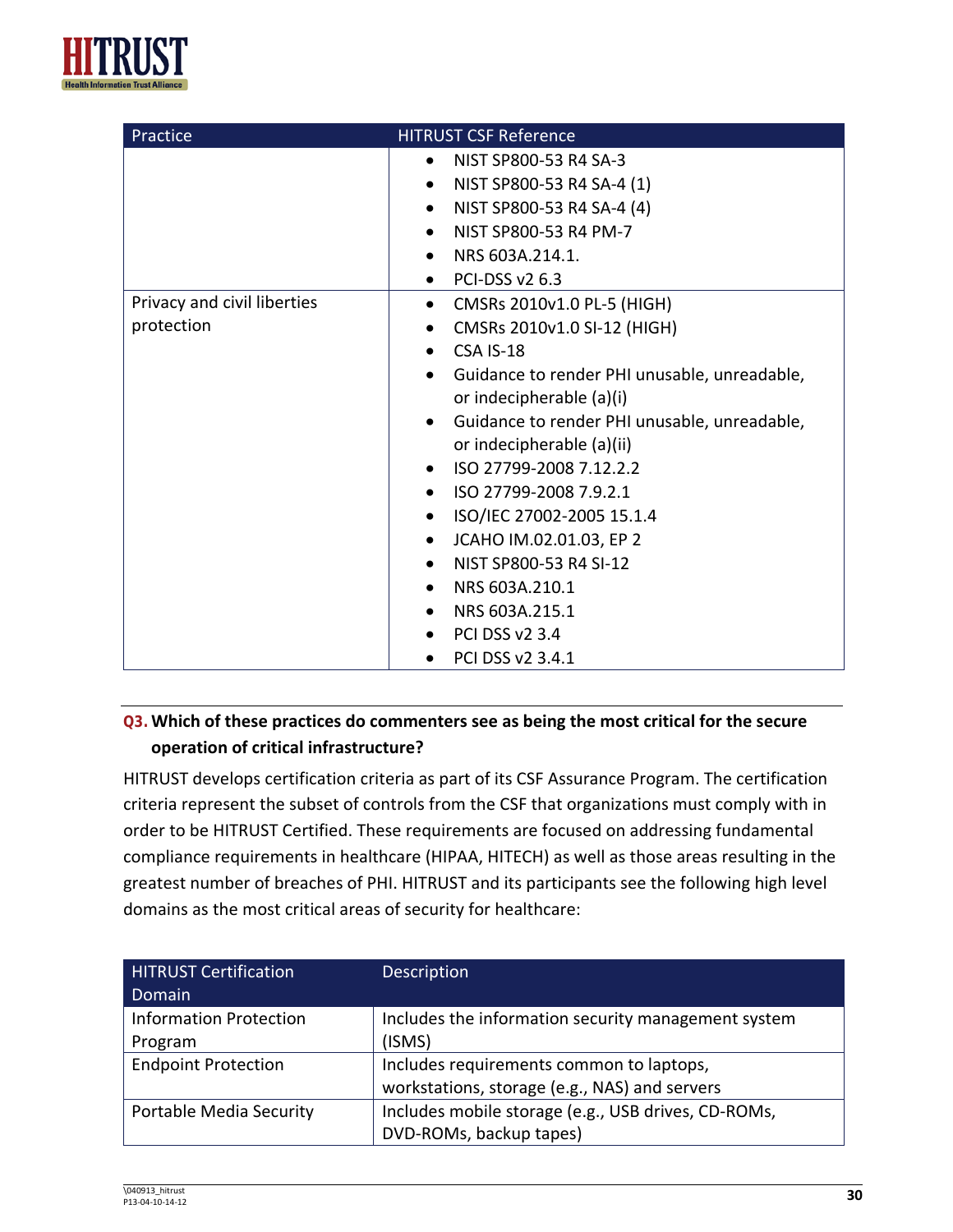

| <b>HITRUST Certification</b>     | Description                                               |  |
|----------------------------------|-----------------------------------------------------------|--|
| Domain                           |                                                           |  |
| <b>Mobile Device Security</b>    | Includes requirements specific to laptops, smart phones   |  |
|                                  | and tablets                                               |  |
| <b>Wireless Security</b>         | Includes all aspects of corporate and guest wireless      |  |
|                                  | networks but does not include protections for devices     |  |
|                                  | connected to other networks                               |  |
| <b>Configuration Management</b>  | Includes all aspects of configuration management (e.g.,   |  |
|                                  | configuration item identification, configuration status   |  |
|                                  | accounting, change control and configuration audit)       |  |
| <b>Vulnerability Management</b>  | Includes the formal vulnerability management program      |  |
|                                  | (e.g., vulnerability scanning and patching)               |  |
| <b>Network Protection</b>        | Includes all aspects of perimeter and internal network    |  |
|                                  | security                                                  |  |
| <b>Transmission Protection</b>   | Includes Web and network connections (e.g., VPN,          |  |
|                                  | email, chat)                                              |  |
| Password Management              | Addresses specific issues around the use of traditional   |  |
|                                  | passwords                                                 |  |
| <b>Access Control</b>            | Includes all aspects of access control other than the use |  |
|                                  | of traditional passwords (e.g., provisioning)             |  |
| Audit Logging & Monitoring       | Includes all aspects of audit logging and monitoring      |  |
| Education, Training and          | Includes the education and training of specialized        |  |
| Awareness                        | security personnel as well as the standard user; includes |  |
|                                  | an overall, ongoing (continuous) awareness                |  |
|                                  | program/campaign                                          |  |
| Third Party Assurance            | Addresses all aspects of managing risk associated with    |  |
|                                  | third parties (e.g., vendors, business associates)        |  |
| Incident Management              | Includes incident monitoring and detection activities,    |  |
|                                  | incident response and breach reporting                    |  |
| <b>Business Continuity &amp;</b> | Includes all aspects of contingency, business continuity  |  |
| <b>Disaster Recovery</b>         | and disaster recovery (e.g., planning, implementation,    |  |
|                                  | exercise/testing)                                         |  |
| <b>Risk Management</b>           | Includes risk assessment, analysis, and other risk        |  |
|                                  | management-related activities                             |  |
| Physical & Environmental         | Includes the physical and environmental security          |  |
| Security                         | requirements for data centers and other facilities        |  |
|                                  | containing sensitive information, as well as disposal and |  |
|                                  | destruction of sensitive information                      |  |
| Data Protection & Privacy        | Addresses the organization's compliance and privacy       |  |
|                                  | program and related controls                              |  |

A cross reference matrix between the detailed controls that support these areas and the practices of interest to NIST are listed below: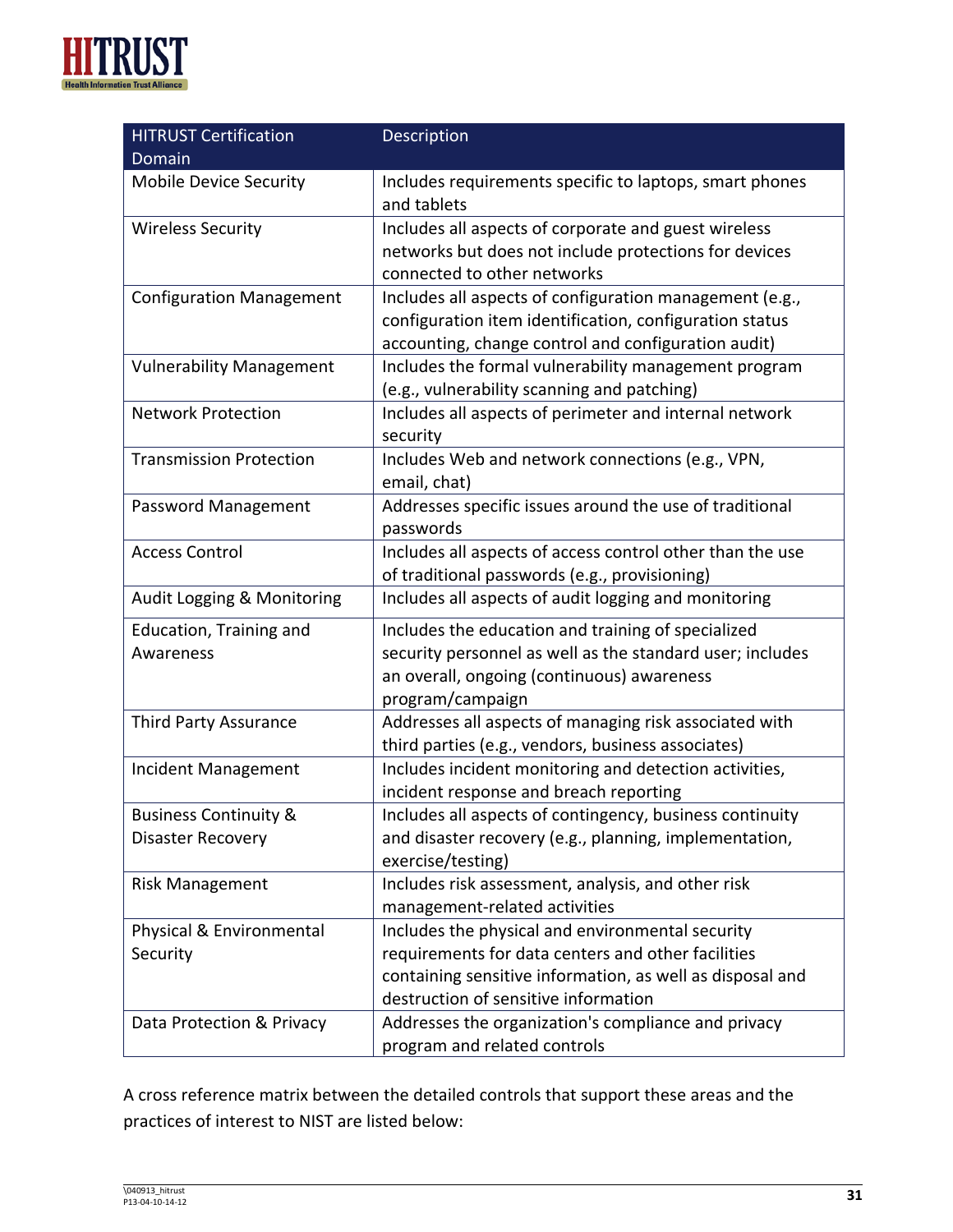

| Practice                  | <b>HITRUST CSF Reference Required</b> | <b>Certification Domain</b>     |
|---------------------------|---------------------------------------|---------------------------------|
|                           | for Certification                     |                                 |
| Separation of             | 01.w Sensitive System Isolation       | <b>Network Protection</b>       |
| business from             | 09.d Separation of Development,       | Not Required for HITRUST        |
| operational               | <b>Test and Operational</b>           | Certification for 2013          |
| systems                   | Environments                          |                                 |
|                           | 09.w Interconnected Business          | Not Required for HITRUST        |
|                           | <b>Information Systems</b>            | Certification for 2013          |
|                           | 10.h Control of Operational           | <b>Configuration Management</b> |
|                           | Software                              |                                 |
| Use of encryption         | 06.d Data Protection and Privacy      | Data Protection & Privacy       |
| and key                   | of Covered Information                |                                 |
| management                | 10.f Policy on the Use of             | <b>Transmission Protection</b>  |
|                           | Cryptographic Controls                |                                 |
|                           | 10.g Key Management                   | <b>Transmission Protection</b>  |
| <b>Identification and</b> | 01.b User Registration                | <b>Access Control</b>           |
| authorization of          | 01.j User Authentication for          | <b>Access Control</b>           |
| users accessing           | <b>External Connections</b>           |                                 |
| systems                   | 01.q User Identification and          | <b>Access Control</b>           |
|                           | Authentication                        |                                 |
| Asset identification      | 07.a Inventory of Assets              | <b>Vulnerability Management</b> |
| and management            | 07.b Ownership of Assets              | Not Required for HITRUST        |
|                           |                                       | Certification for 2013          |
|                           | 07.d Classification Guidelines        | Not Required for HITRUST        |
|                           |                                       | Certification for 2013          |
| Monitoring and            | 09.n Security of Network Services     | Not Required for HITRUST        |
| incident detection        |                                       | Certification for 2013          |
| tools and                 | 09.ab Monitoring System Use           | Audit Logging & Monitoring      |
| capabilities              |                                       |                                 |
| Incident handling         | 11.a Reporting Information            | Incident Management             |
| policies and              | <b>Security Events</b>                |                                 |
| procedures                | 11.b Reporting Security               | Not Required for HITRUST        |
|                           | Weaknesses                            | Certification for 2013          |
|                           | 11.c Responsibilities and             | Incident Management             |
|                           | Procedures                            |                                 |
|                           | 11.d Learning from Information        | Not Required for HITRUST        |
|                           | Security Incidents                    | <b>Certification for 2013</b>   |
|                           | 11.e Collection of Evidence           | Not Required for HITRUST        |
|                           |                                       | Certification for 2013          |
| Mission/system            | 10.m Control of Technical             | <b>Vulnerability Management</b> |
| resiliency practices      | Vulnerabilities                       |                                 |
| Security                  | None noted                            | N/A                             |
| engineering               |                                       |                                 |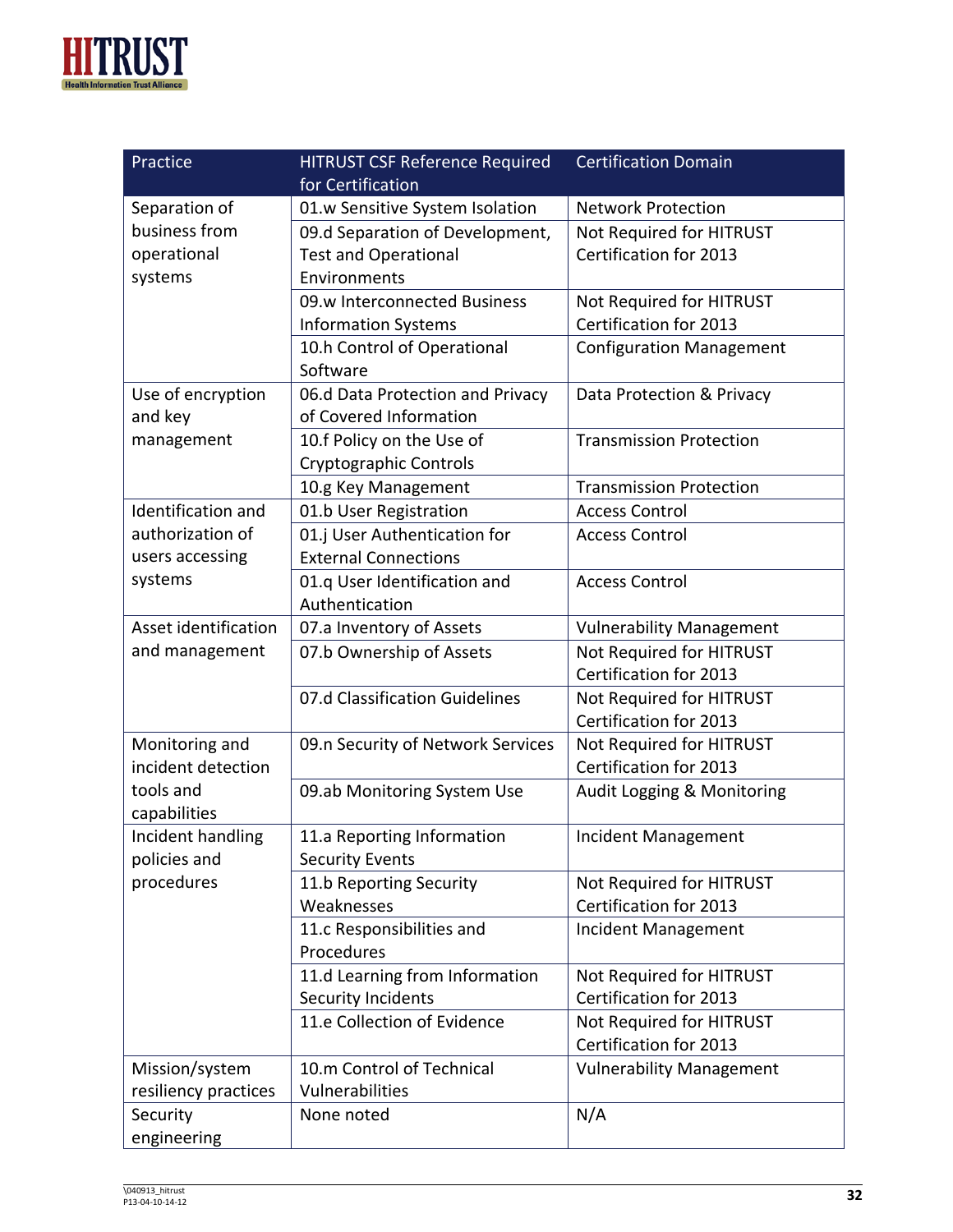

| Practice             | <b>HITRUST CSF Reference Required</b><br>for Certification | <b>Certification Domain</b> |
|----------------------|------------------------------------------------------------|-----------------------------|
| practices            |                                                            |                             |
| Privacy and civil    | 06.d Data Protection and Privacy                           | Data Protection & Privacy   |
| liberties protection | of Covered Information                                     |                             |

The CSF already incorporates the controls that would address cybersecurity threats and notes that any assessment should be incorporated into an organization's broader risk and regulatory compliance and assessment strategy. But given the heightened sensitivity and increasing threat, organizations may want to perform an assessment that focuses specifically on cybersecurity. As such, HITRUST has identified specific CSF controls that are highly related to cybersecurity—or more specifically to the prevention of cyber intrusions by external human threat actors and their identification and response when preventative safeguards fail. The table below separates all 135 CSF controls into three categories based on their assessed relevance to cybersecurity threats: Most Relevant, Relevant, and Least Relevant.

| <b>CSF Controls - Most Relevant</b> | <b>CSF Controls-Relevant</b><br>(Requires Further Analysis) | <b>CSF Controls - Least</b><br><b>Relevant</b> |
|-------------------------------------|-------------------------------------------------------------|------------------------------------------------|
| 01.a* - Access Control Policy       | 0.a*- Information Security                                  | 01.g - Unattended User                         |
|                                     | Management Program                                          | Equipment                                      |
| 01.b* - User Registration           | 01.c - Privilege Management                                 | 01.h - Clear Desk and Clear                    |
|                                     |                                                             | <b>Screen Policy</b>                           |
| 01.d* - User Password               | 01.e - Review of User Access                                | $01.k - Equipment$                             |
| Management                          | Rights                                                      | <b>Identification in Networks</b>              |
| 01.f* - Review of User Access       | 01. - Remote Diagnostic and                                 | 01.p - Secure Log-on                           |
| Rights                              | <b>Configuration Port</b>                                   | Procedures                                     |
|                                     | Protection                                                  |                                                |
| 01.i* - Policy on the User of       | 01.s - Use of System Utilities                              | 01.t - Session Time-out                        |
| <b>Network Services</b>             |                                                             |                                                |
| 01.j* - User Authentication         | $01.y - Teleworthy$                                         | 01.u - Limitation of                           |
| for External Connections            |                                                             | <b>Connection Time</b>                         |
| 01.m <sup>*</sup> - Segregation in  | 02.a* - Roles and                                           | $02.b -$ Screening                             |
| <b>Networks</b>                     | Responsibilities                                            |                                                |
| 01.n* - Network Connection          | 03.a* - Risk Management                                     | 02.c - Terms and Conditions                    |
| Control                             | Program Development                                         | of Employment                                  |
| 01.0* - Network Routing             | 03.d - Risk Evaluation                                      | 02.d - Management                              |
| Control                             |                                                             | Responsibilities                               |
| 01.q* - User Identification         | 04.a* - Information Security                                | 02.f* - Disciplinary Process                   |
| and Authentication                  | <b>Policy Document</b>                                      |                                                |
| 01.r* - Password                    | 05.a* - Management                                          | $02.g - Termination$                           |
| <b>Management System</b>            | Commitment to Information                                   | <b>Change Responsibilities</b>                 |
|                                     | Security                                                    |                                                |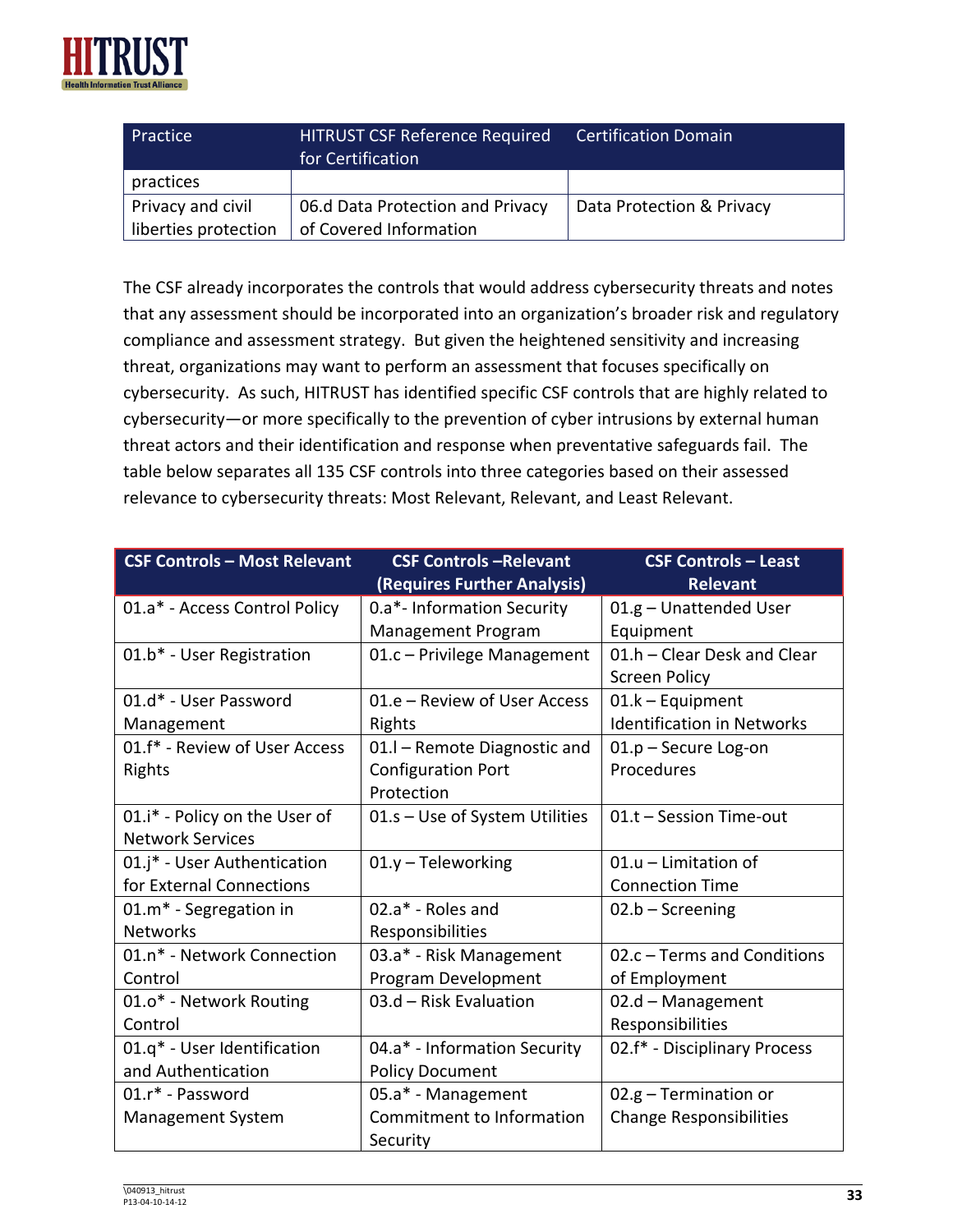

| <b>CSF Controls - Most Relevant</b> | <b>CSF Controls-Relevant</b>       | <b>CSF Controls - Least</b>        |
|-------------------------------------|------------------------------------|------------------------------------|
|                                     | (Requires Further Analysis)        | Relevant                           |
| 01.v* - Information Access          | 05.b* - Information Security       | 02.h - Return of Assets            |
| Restriction                         | Coordination                       |                                    |
| 01.w* - Sensitive System            | 05.f - Contact with                | 04.b* - Review of the              |
| Isolation                           | Authorities                        | <b>Information Security Policy</b> |
| 01.x* - Mobile Computing and        | 05.g - Contact with Special        | 05.c - Allocation of               |
| Communications                      | <b>Interest Groups</b>             | <b>Information Security</b>        |
|                                     |                                    | Responsibilities                   |
| 02.e* - Information Security        | 05.i* - Identification of Risks    | 05.d - Authorization Process       |
| Awareness, Education and            | <b>Related to External Parties</b> | for Information Assets and         |
| <b>Training</b>                     |                                    | <b>Facilities</b>                  |
| 02.i* - Removal of Access           | 05.k* - Addressing Security in     | $05.e$ – Confidentiality           |
| Rights                              | <b>Third Party Agreements</b>      | Agreements                         |
| 03.b* - Performing Risk             | 06.b - Intellectual Property       | 05.h - Independent Review          |
| Assessments                         | Rights                             | of Information Security            |
| 03.c* - Risk Mitigation             | 06.f - Regulation of               | 05.j - Addressing Security         |
|                                     | Cryptographic Controls             | When Dealing with                  |
|                                     |                                    | Customers                          |
| 06.d* - Data Protection and         | 06.j - Protection of               | 06.a - Identification of           |
| Privacy of Covered                  | <b>Information Systems Audit</b>   | Applicable Legislation             |
| Information                         | Tools                              |                                    |
| 06.e* - Prevention of Misuse        | 07.c* - Acceptable Use of          | 06.c - Protection of               |
| of Information Assets               | Assets                             | <b>Organizational Records</b>      |
| 06.g* - Compliance with             | 07.d - Classification              | 06.i - Information System          |
| Security Policies and               | Guidelines                         | <b>Audit Controls</b>              |
| Standards                           |                                    |                                    |
| 06.h - Technical Compliance         | 07.e - Information Labeling        | 07.b - Ownership of Assets         |
| <b>Checking</b>                     | and Handling                       |                                    |
| 07.a* - Inventory of Assets         | 08.j* - Equipment                  | 08.a - Physical Security           |
|                                     | Maintenance                        | Perimeter                          |
| 09.b*** - Change                    | 08.1* - Secure Disposal or Re-     | 08.b* - Physical Entry             |
| Management                          | use of Equipment                   | Controls                           |
| 09.j* - Controls against            | 09.c*- Segregation of Duties       | 08.c - Securing Offices,           |
| <b>Malicious Code</b>               |                                    | <b>Rooms and Facilities</b>        |
| 09.k - Controls Against             | 09.d - Separation of               | 08.d* - Protecting Against         |
| <b>Mobile Code</b>                  | Development, Test and              | <b>External and Environmental</b>  |
|                                     | <b>Operational Environments</b>    | Threats                            |
| 09.1*** - Back-up                   | 09.h - Capacity Management         | 08.e - Working in Secure           |
|                                     |                                    | Areas                              |
| 09.m* - Network Controls            | 09.o* - Management of              | 08.f - Public Access, Delivery     |
|                                     | Removable Media                    | and Loading Areas                  |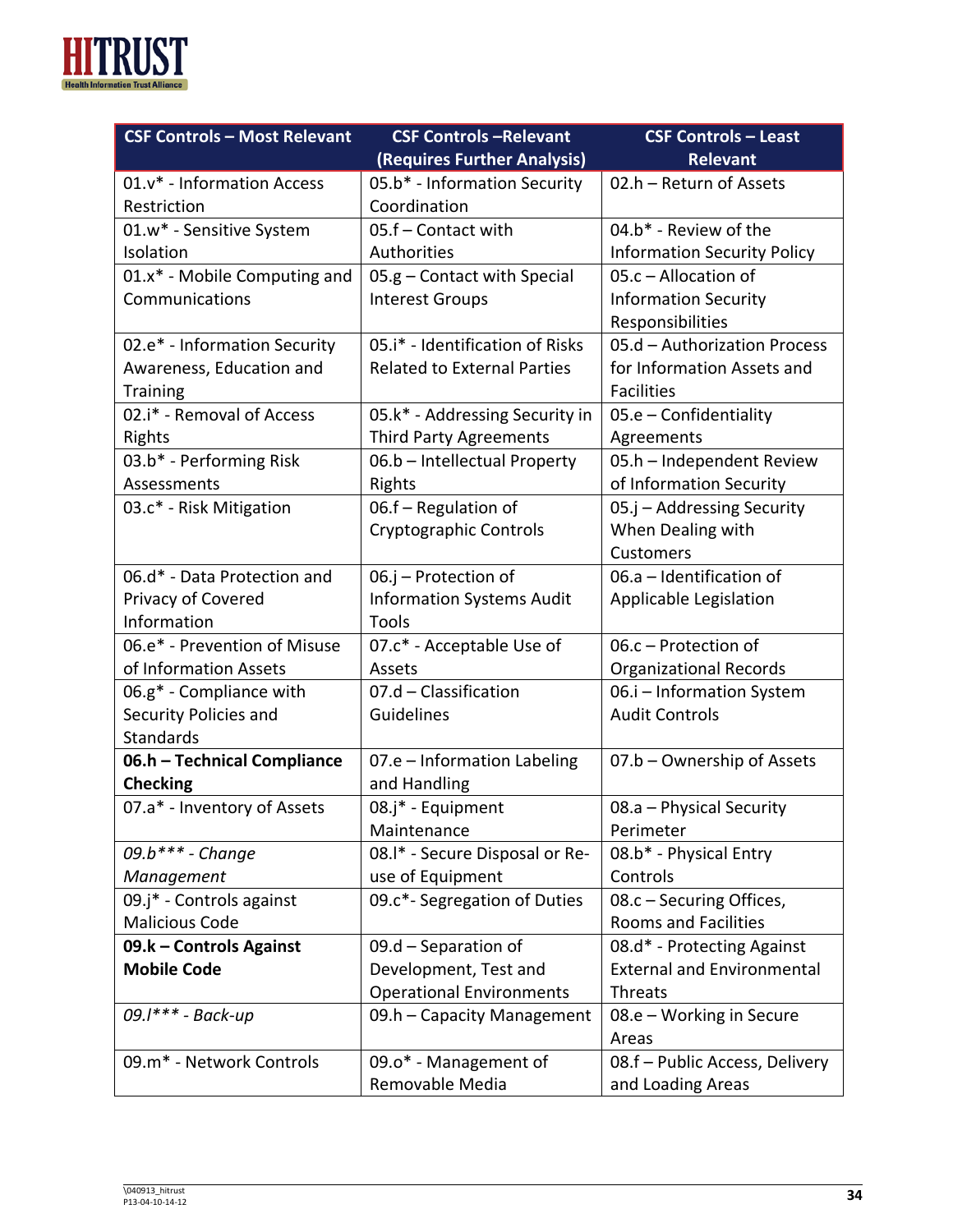

| <b>CSF Controls - Most Relevant</b>        | <b>CSF Controls-Relevant</b>    | <b>CSF Controls - Least</b>                  |
|--------------------------------------------|---------------------------------|----------------------------------------------|
|                                            | (Requires Further Analysis)     | <b>Relevant</b>                              |
| 09.n** - Security of Network               | 09.w - Interconnected           | 08.g - Equipment Siting and                  |
| <b>Services</b>                            | <b>Business Information</b>     | Protection                                   |
|                                            | Systems                         |                                              |
| 09.q* - Information Handling               | 10.c - Control of Internal      | 08.h - Supporting Utilities                  |
| Procedures                                 | Processing                      |                                              |
| 09.s* - Information Exchange               | 10.e - Output Data              | 08.i - Cabling Security                      |
| <b>Policies and Procedures</b>             | Validation                      |                                              |
| 09.v - Electronic Messaging                | 10.g - Key Management           | 08.k – Security of Equipment<br>Off-premises |
| 09.x - Electronic Commerce                 | 10.1* - Outsourced Software     | 08.m - Removal of Property                   |
| <b>Services</b>                            | Development                     |                                              |
| 09.y - On-line Transactions                | $11.d - Learning from$          | 09.a - Documented                            |
|                                            | <b>Information Security</b>     | <b>Operations Procedures</b>                 |
|                                            | Incidents                       |                                              |
| 09.aa* - Audit Logging                     | 11.e - Collection of Evidence   | 09.e* - Service Delivery                     |
| 09.ab* - Monitoring System                 | 12.a - Including Info. Security | 09.f* - Monitoring and                       |
| Use                                        | in the Business Continuity      | <b>Review of Third Party</b>                 |
|                                            | Mgmt. Process                   | <b>Services</b>                              |
| 09.ac* - Protection of Log                 | 12.b - Business Continuity      | 09.g* - Managing Changes to                  |
| Information                                | and Risk Assessment             | <b>Third Party Services</b>                  |
| 09.ad - Administrator and                  | 12.e - Testing, Maintaining     | 09.i – System Acceptance                     |
| <b>Operator Logs</b>                       | and Reassessing Business        |                                              |
|                                            | <b>Continuity Plans</b>         |                                              |
| 09.ae - Fault Logging                      |                                 | 09.p* - Disposal of Media                    |
| 09.af* - Clock Synchronization             |                                 | 09.r - Security of System                    |
|                                            |                                 | Documentation                                |
| 10.a - Security Requirements               |                                 | $09.t$ – Exchange Agreements                 |
| <b>Analysis and Specification</b>          |                                 |                                              |
| 10.b* - Input Data Validation              |                                 | 09.u - Physical Media in                     |
|                                            |                                 | Transit                                      |
| 10.f* - Policy on the Use of               |                                 | 09.z - Publically Available                  |
| Cryptographic Controls                     |                                 | Information                                  |
| 10.h* - Control of Operational             |                                 | 10.d - Message Integrity                     |
| Software                                   |                                 |                                              |
| 10.k*** - Change Control                   |                                 | 10.i - Protection of System                  |
| Procedures<br>10.m* - Control of Technical |                                 | <b>Test Data</b><br>10.j - Access Control to |
| Vulnerabilities                            |                                 | Program Source Code                          |
| 11.a* - Reporting Information              |                                 | 12.d - Business Continuity                   |
| <b>Security Events</b>                     |                                 | <b>Planning Framework</b>                    |
| 11.b - Reporting Security                  |                                 |                                              |
| Weaknesses                                 |                                 |                                              |
|                                            |                                 |                                              |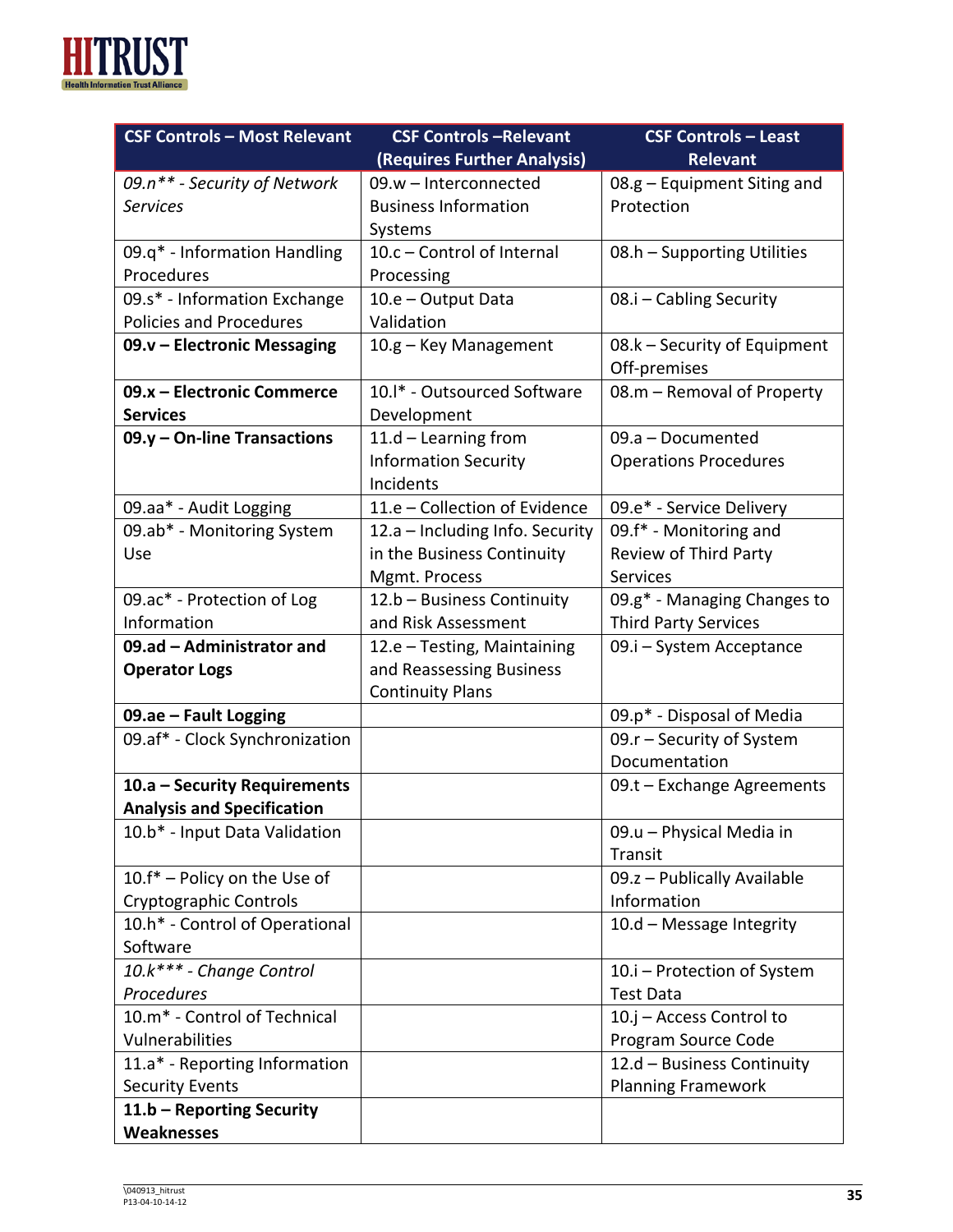

| <b>CSF Controls - Most Relevant</b> | <b>CSF Controls -Relevant</b><br>(Requires Further Analysis) | <b>CSF Controls - Least</b><br><b>Relevant</b> |
|-------------------------------------|--------------------------------------------------------------|------------------------------------------------|
| 11.c* - Responsibilities and        |                                                              |                                                |
| Procedures                          |                                                              |                                                |
| 12. $c^*$ - Developing &            |                                                              |                                                |
| <b>Implementing Continuity</b>      |                                                              |                                                |
| Plans Incl. Info. Security          |                                                              |                                                |

\* - Control required for CSF 2013 (v5) Certification

\*\* - Control proposed for Certification in the mid-2013 CSF release (v5.1) (text also italicized)

\*\*\* - Control proposed for CSF 2014 (v6) Certification (text also italicized)

Bold Text – Controls deemed critical to cybersecurity but have not been identified for future inclusion in the controls required for CSF Certification

The initial set of fifty (50) "critical" cybersecurity controls identified in the first column of the table includes thirty-seven (37) controls already required for 2013 certification, one (1) control identified for certification with the upcoming mid-2013 CSF release, and three (3) controls identified for certification in 2014. Nine (9) controls are not currently being considered as a certification requirement.

The assignment of these controls will be vetted by a working group of representatives from various healthcare organizations at the HITRUST 2013 annual conference and published for public comment. The approved set of controls will also be made available for targeted assessment of an organization's relative state of cyber security preparedness through MyCSF later in 2013.

## **Q4.Are some of these practices not applicable for business or mission needs within particular sectors?**

HITRUST believes all the controls of interest by NIST apply to healthcare; however, as noted through the cross reference between the practices and HITRUST Certification requirements, not all are equally important. Healthcare requires guidance on prioritizing security due to the technical and resource constraints most organizations in this industry face—everything cannot be done at once. This is fundamentally why HITRUST has prioritized certain requirements for certification over other requirements in the CSF. Practices including encryption and key management, identification and authorization of users, mission/system resiliency, and privacy and civil liberties protection should be prioritized in healthcare over the other security and privacy practices.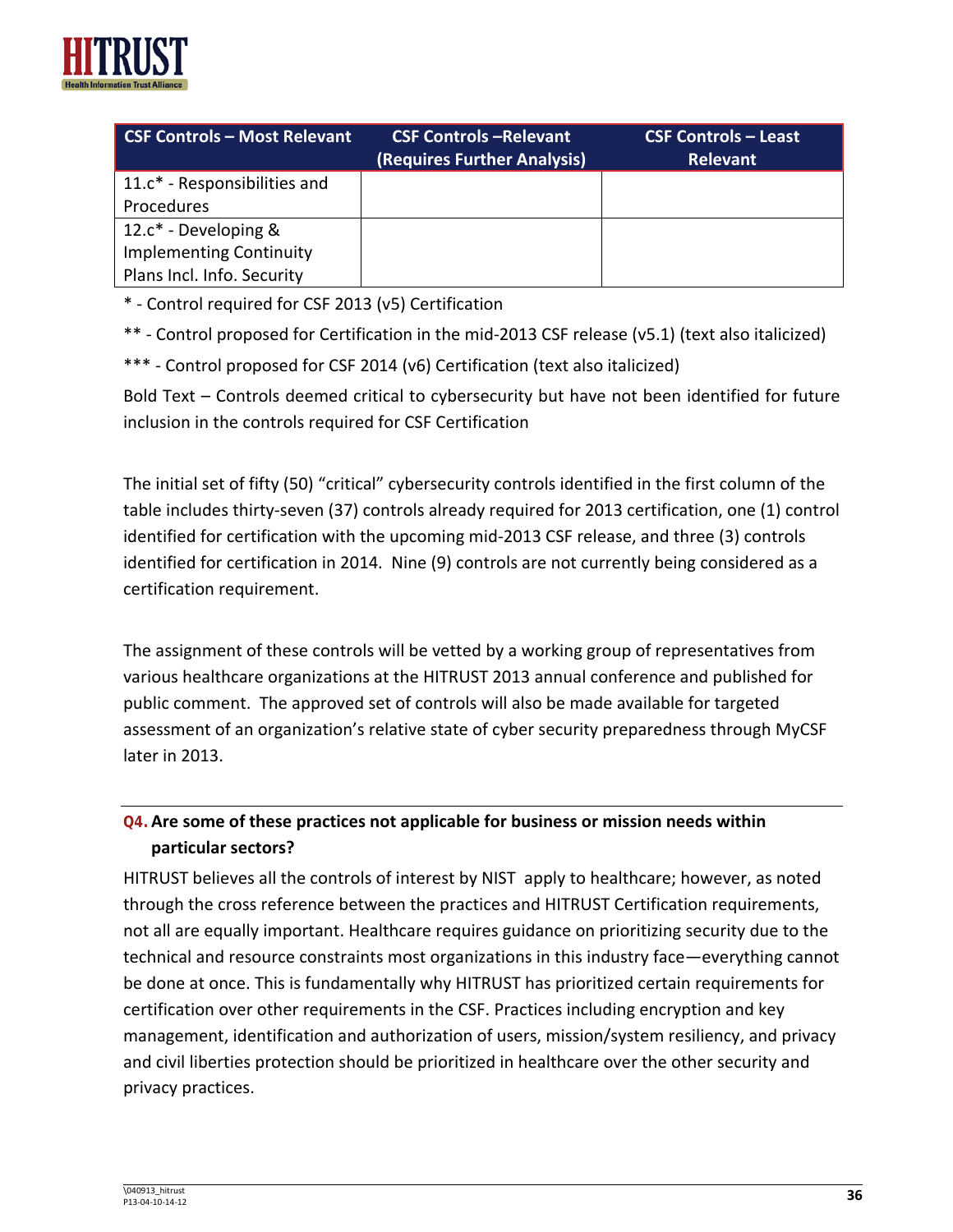

#### **Q5.Which of these practices pose the most significant implementation challenge?**

Security engineering arguably presents the most significant implementation challenge for most healthcare organizations, especially small healthcare providers. Even relatively nontechnical engineering-related controls such as change control / configuration management and information technology project management can be difficult for most organizations to implement properly. Identification and authentication of users also poses a challenge for most healthcare providers due to patient safety and other concerns.

## **Q6.How are standards or guidelines utilized by organizations in the implementation of these practices?**

As noted in responses to previous questions, the HITRUST CSF aligns with most of the security practices listed. Each of these controls includes between one and three levels of implementation requirements, which define the detailed policies, processes and technologies that organizations must put in place in order to comply with the control, or in this case meet the practice. Additional sections for segment-specific requirements are also provided.

With the certification criteria, organizations leverage the questions developed by HITRUST that align with the controls required in the CSF in order to evaluate either their compliance with the requirements or their maturity (using a PRISMA-based scale) depending on the needs of the organization. The compliance assessment provides a gap analysis that organizations can use to ensure the control requirements are implemented. The maturity assessment, when used in conjunction with control-level impact ratings, allows organizations to make judgments about relative risk, support the selection of risk treatments, and prioritize remediation activities. Organizations also use share this information with regulators, business partners, business associates and other third parties to provide assurances around their information protection programs.

## **Q7.Do organizations have a methodology in place for the proper allocation of business resources to invest in, create, and maintain IT standards?**

With respect to budgeting, HITRUST requires that organizations ensure all capital planning and investment requests include the resources needed to implement the information security program, document all exceptions for this requirement; and ensure all resources are available for expenditure as planned.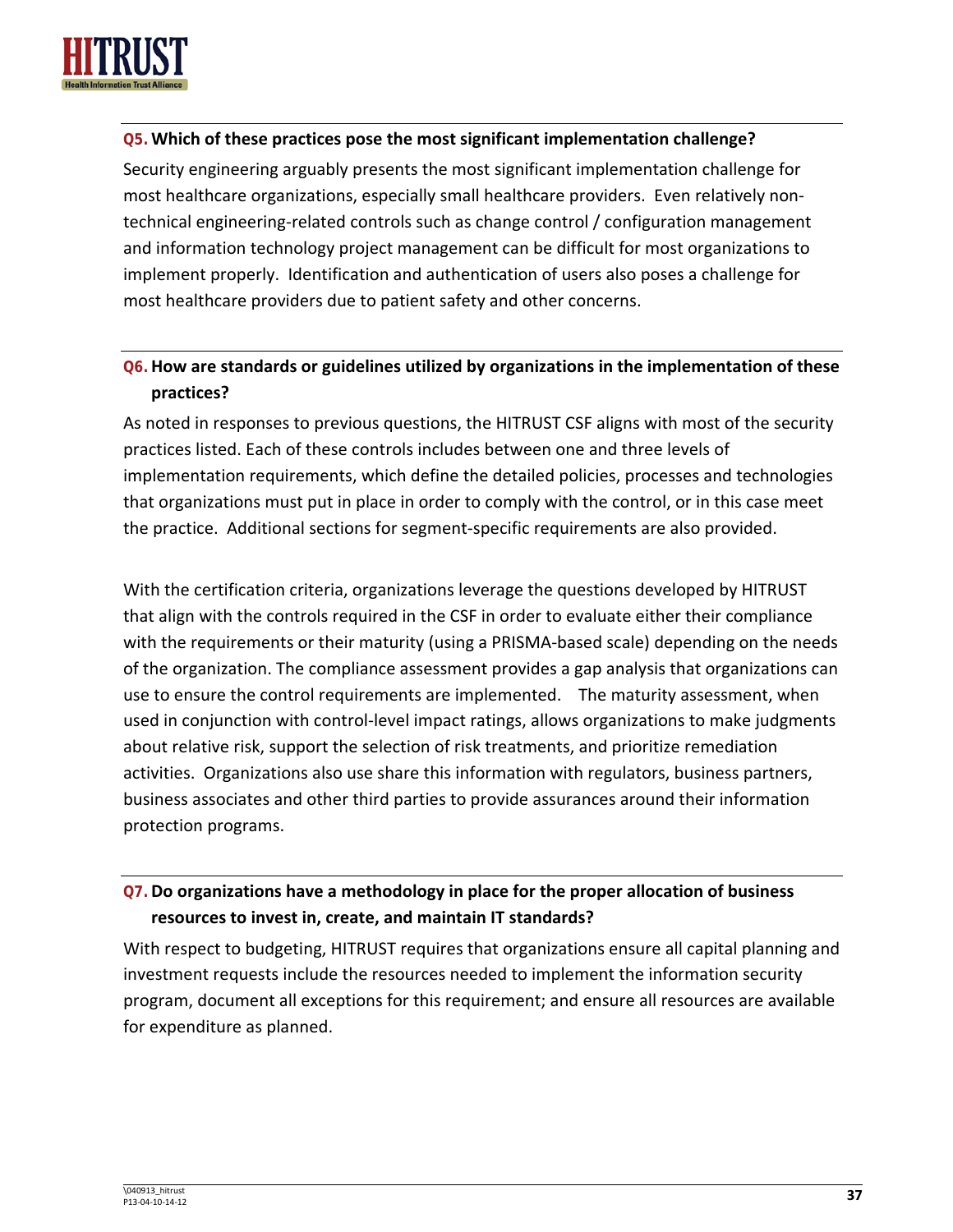

Unfortunately gaining the resources needed is a considerable constraint for many healthcare organizations. This is highlighted in a 2009 Life Sciences and Health Care Study by Deloitte, which cited "budget constraints and/or lack of resources" as the predominant barrier to implementing IT security for Providers (59.18% of respondents noted this as an issue). When looking at the allocation of budgets compared with IT, Deloitte found that "67% of respondents indicate that less than 10% of their overall IT budget is dedicated to information security. This is consistent with the finding that security budgets are not keeping pace because security is not getting a high enough percentage of the overall IT budget."

While a process may exist to allocate resources for IT security, in healthcare the lack of support and adequate funding is a challenge that must still be overcome.

## **Q8.Do organizations have a formal escalation process to address cyber security risks that suddenly increase in severity?**

HITRUST requires that formal information security event reporting procedures to support the corporate direction (policy) be established, together with an incident response and escalation procedure, to set out the action to be taken on receipt of a report of an information security event, treating the breach as discovered, and ensure the timeliness of reporting and response. The requirements also specify that a point of contact be established for the reporting of information security events.

In addition, the HITRUST C3 relies upon a community defense approach to support the industry's preparedness and response to cyber threats and attacks. It facilitates early identification, coordinated response and incident tracking, as well as knowledge sharing and enhanced preparedness for healthcare organizations challenged by cyber attacks. The center is focused on cybersecurity threats and events targeted at healthcare organizations in areas, including, but not limited to, networks, mobile devices, workstations, servers, applications and medical devices.

The center is also working with the U.S. Department of Health and Human Services to timely share various incident information and for participation in the Critical Infrastructure Information Sharing and Collaboration Program (CISCP). This sharing of information is crucial for organizations' preparedness, protection and crisis management.

Also available through HITRUST C3 is the HITRUST Cyber Threat Analysis Service (CTAS), which aims to help healthcare organizations prioritize their cybersecurity efforts and raise security awareness by informing them of general and sector-specific threats impacting the industry.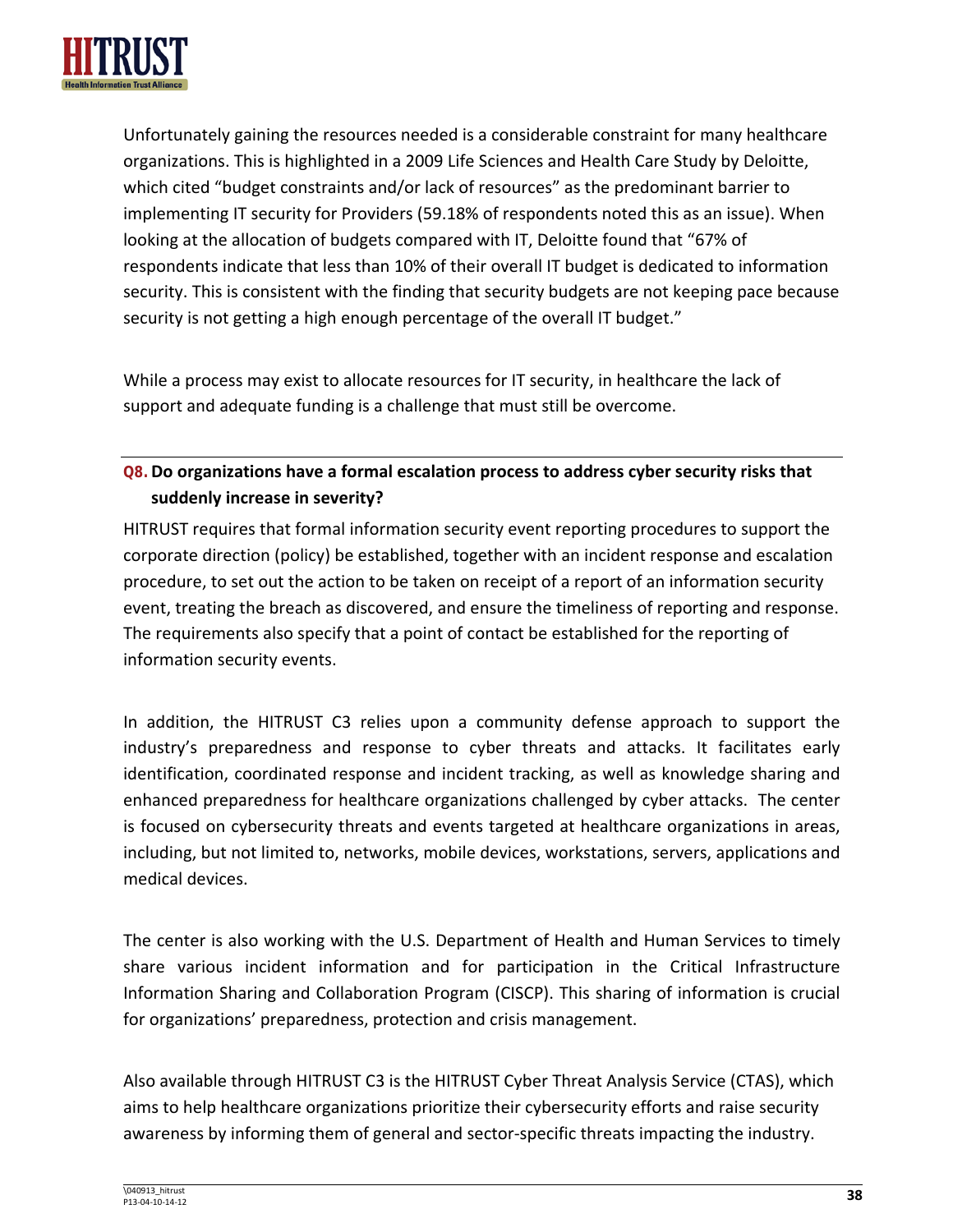

## **Q9.What risks to privacy and civil liberties do commenters perceive in the application of these practices?**

Threats to data quality and privacy already abound with implementation of electronic health records (EHRs) and health information exchanges (HIEs) at the local, state and national levels. A voluntary set of information protection safeguards that address the implementation of these practices will help organizations mitigate these specific threats. HITRUST perceives the privacy and civil liberties' risks associated with their implementation as minimal given that, for the most part, PHI need not be divulged.

## **Q10. What are the international implications of this framework on your global business or in policymaking in other countries?**

Given the international scope of the HITRUT CSF and CSF Assurance Program from the widespread use of "off-shore" business associates, the adoption of a common cyber-security framework will only improve acceptance of the CSF and other compliant information protection frameworks by these entities. A common framework within the U.S. would also help drive acceptance and similar policy-making in other countries that provide significant third-party support to U.S. healthcare and other industries providing critical infrastructure.

#### **Q11. How should any risks to privacy and civil liberties be managed?**

As stated, HITRUST does not believe a common cybersecurity framework will present additional risks to privacy and civil liberties. A component of privacy is the ability to identify and implement security controls effectively. In healthcare, the HIPAA Privacy Rule demonstrates this through the standard 164.530(c)(1) which states that "a covered entity must have in place appropriate administrative, technical, and physical safeguards to protect the privacy of protected health information." NIST has similarly recently integrated privacy requirements into SP 800-53, expanding its scope to both privacy and security as opposed to just security. HITRUST is following suit based on these changes and the requests of the healthcare industry to integrate these two components, privacy and security, into a single framework of controls that incorporates the HIPAA Privacy Rule, NIST 800-53 r4 Appendix J Privacy Control Catalog, AICPA Generally Accepted Privacy Principles, state requirements and other sources as applicable. This will allow the privacy and security functions in healthcare organizations to better coordinate their initiatives and achieve the same goals of protecting sensitive health information.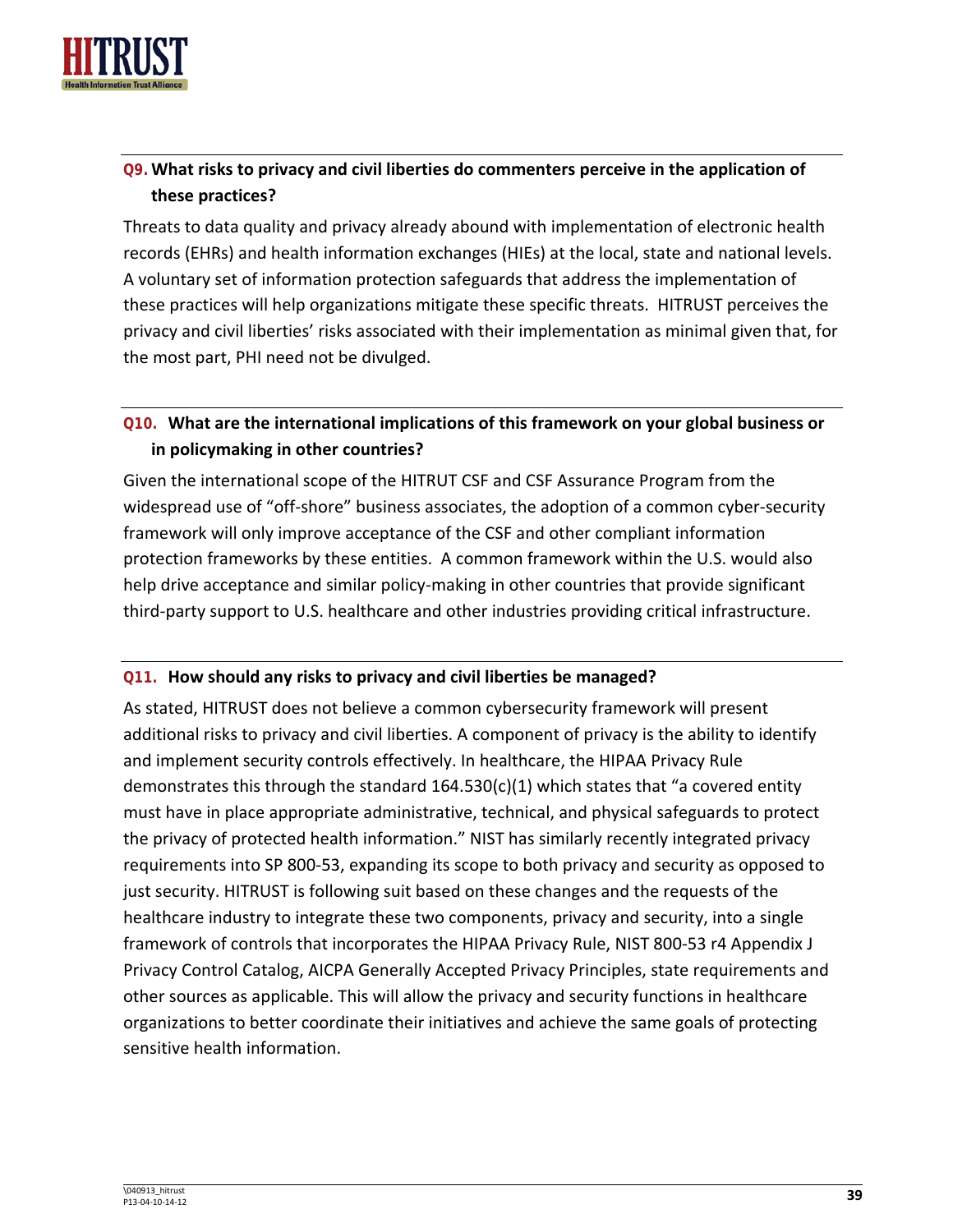

HITRUST recommends a cyber security framework that applies to all industries, but at the very least within healthcare, incorporates both aspects of privacy and security to demonstrate the close relationship of these to concepts, and better safeguard sensitive systems and information through an integrated approach.

## **Q12. In addition to the practices noted above, are there other core practices that should be considered for inclusion in the framework?**

Understanding what is specifically included in the core practices considered for the framework would allow commenters to provide more guided feedback; however, based on HITRUST's interpretation of the practices aligned with the CSF and more specifically HITRUST's initial selection of relevant cybersecurity controls, there may be a limited number of gaps that should be considered (only additional controls reflected):

| <b>Additional Practice for</b><br>Consideration | Description                                                                                                             |
|-------------------------------------------------|-------------------------------------------------------------------------------------------------------------------------|
| <b>Information Protection</b><br>Program        | No additional controls                                                                                                  |
| <b>Endpoint Protection</b>                      | 09.j Controls Against Malicious Code                                                                                    |
| Portable Media Security                         | 09.q Information Handling Procedures                                                                                    |
| <b>Mobile Device Security</b>                   | 01.x Mobile Computing and Communications                                                                                |
| <b>Wireless Security</b>                        | 09.m Network Controls                                                                                                   |
| <b>Configuration Management</b>                 | 06.g Compliance with Security Policies and Standards                                                                    |
| <b>Vulnerability Management</b>                 | 10.b Input Data Validation                                                                                              |
| <b>Network Protection</b>                       | 09.m Network Controls                                                                                                   |
| <b>Transmission Protection</b>                  | 09.s Information Handling Procedures                                                                                    |
| Password Management                             | No additional controls                                                                                                  |
| <b>Access Control</b>                           | 01.v Information Access Restriction<br>02.i Removal of Access Rights<br>06.e Prevention of Misuse of Information Assets |